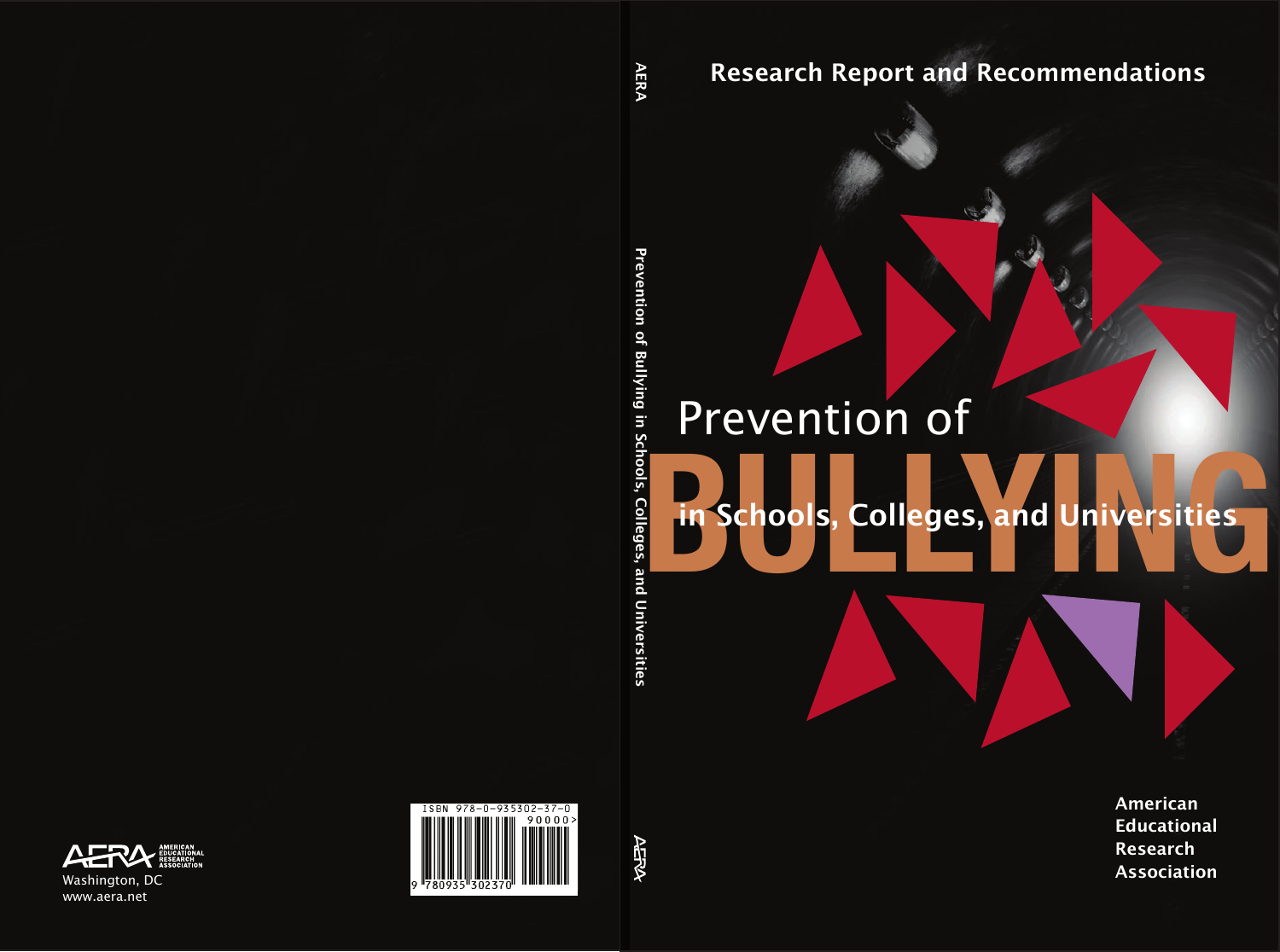American Educational Research Association

# **Prevention of Bullying in Schools, Colleges, and Universities**

*Research Report and Recommendations*



**2013 Washington, DC www.aera.net**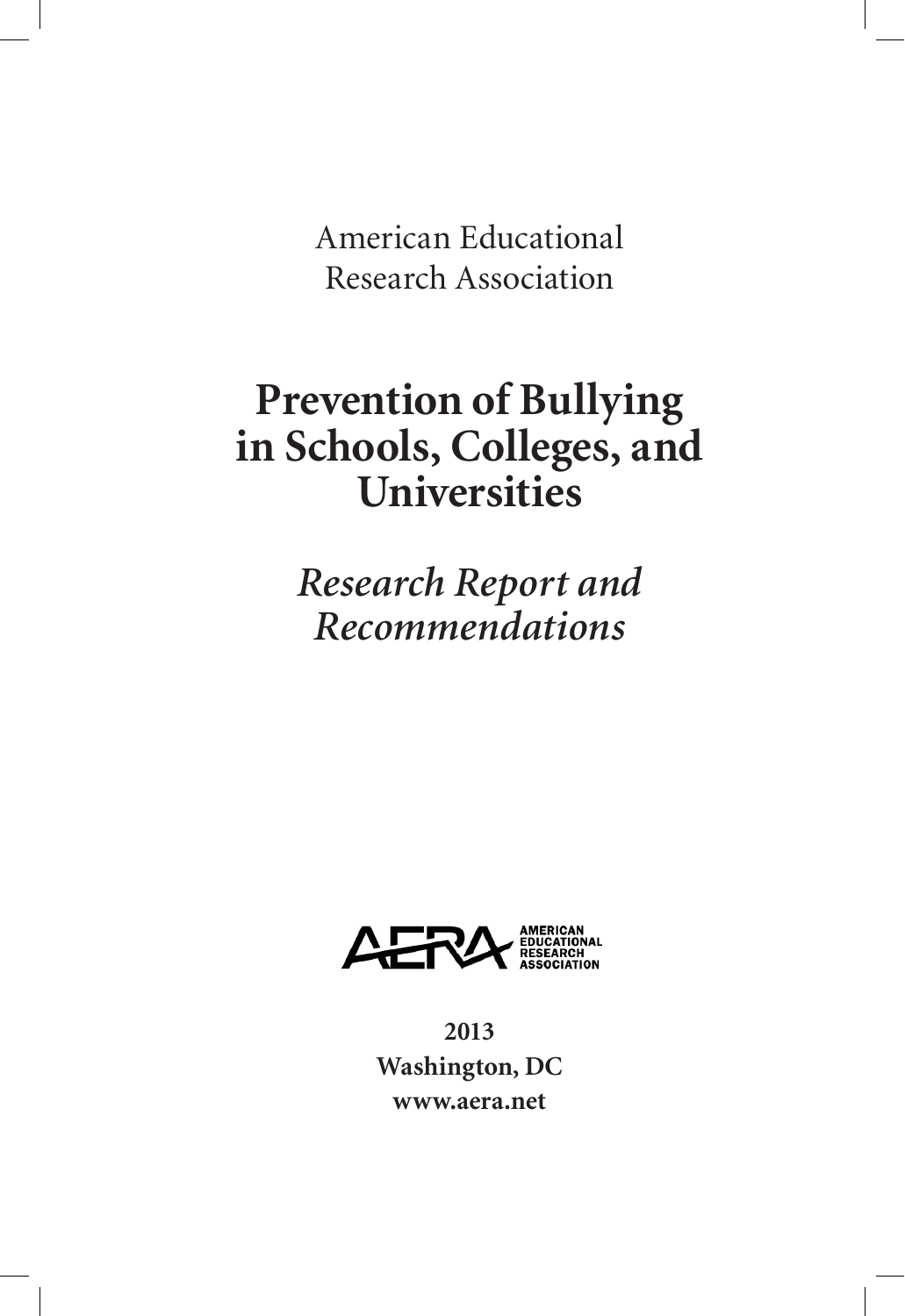American Educational Research Association 1430 K Street, NW Suite 1200 Washington, DC 20005

Notice: This report was prepared under the auspices of the AERA Council, the governing body of the Association, using only funds provided by the Association. Members of the AERA Task Force responsible for preparation of the report were selected for their special competencies and with regard to appropriate balance. All Task Force members are members of AERA, and all served without compensation.

This report was adopted by the AERA Council in February 2013.

ISBN 978-0-935302-37-0

Additional copies of this report, including an electronic version, are available from the American Educational Research Association at http://www.aera.net.

Cover design by Anna Rosich Printed in the United States of America

Copyright 2013 by the American Educational Research Association. All rights reserved. Cover image © iStockphoto.com/stock-photo-8971901-old-tunnel

*Suggested citation*: American Educational Research Association. (2013). *Prevention of bullying in schools, colleges, and universities: Research report and recommendations*. Washington, DC: American Educational Research Association.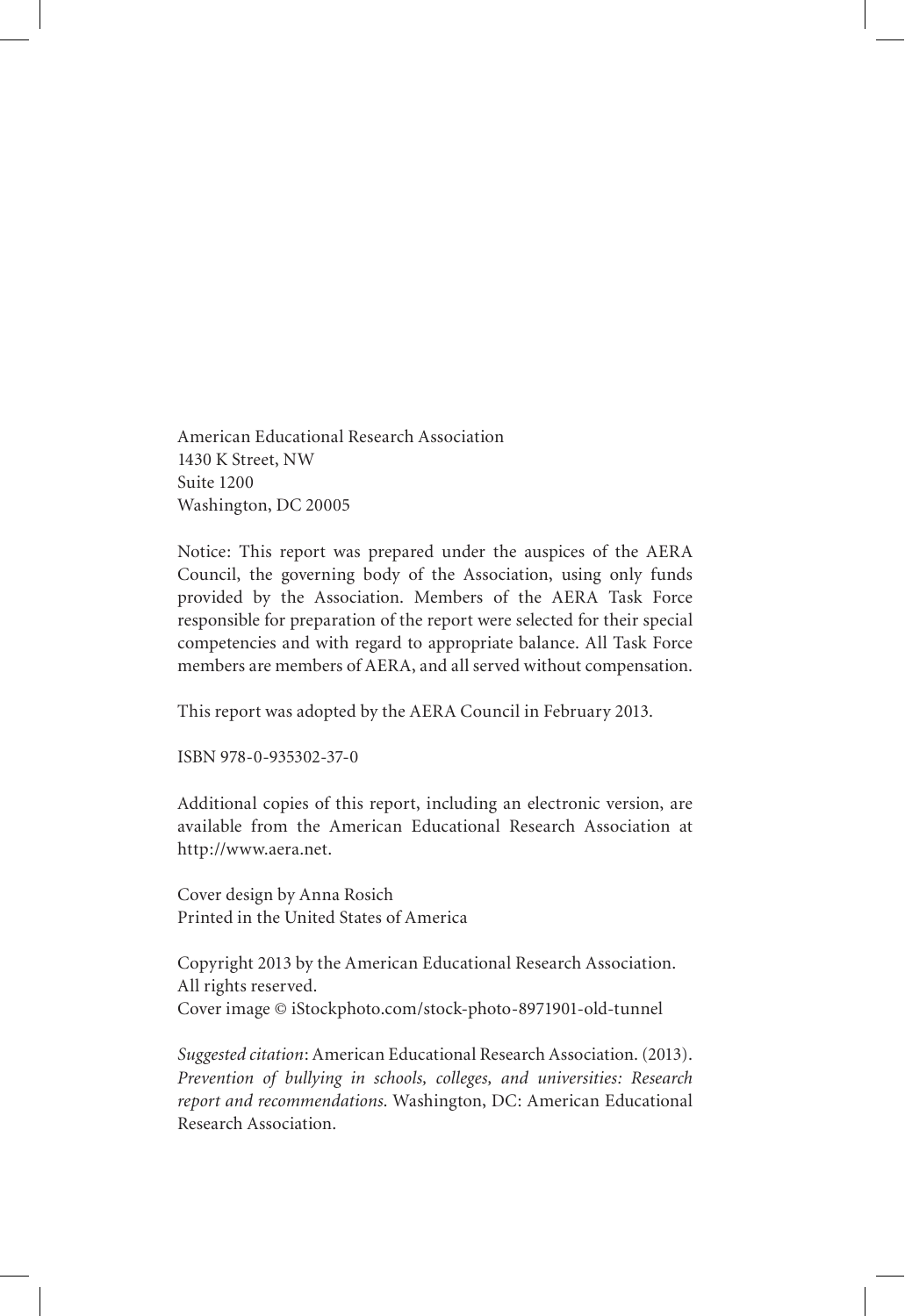#### **American Educational Research Association**

The American Educational Research Association (AERA) is the national interdisciplinary research association for approximately 25,000 scholars who undertake research on education and learning. Founded in 1916, AERA aims to advance knowledge about education, to encourage scholarly inquiry related to education, and to promote the use of research to improve education and serve the public good. AERA is dedicated to strengthening education research by promoting research of the highest quality, undertaking education and training programs, and advancing sound research and science policy. The Association publishes six peer-reviewed journals and research and methodology books central to the field. It also offers courses, small grants, and dissertation and postdoctoral training initiatives supported by federal research agencies and private foundations.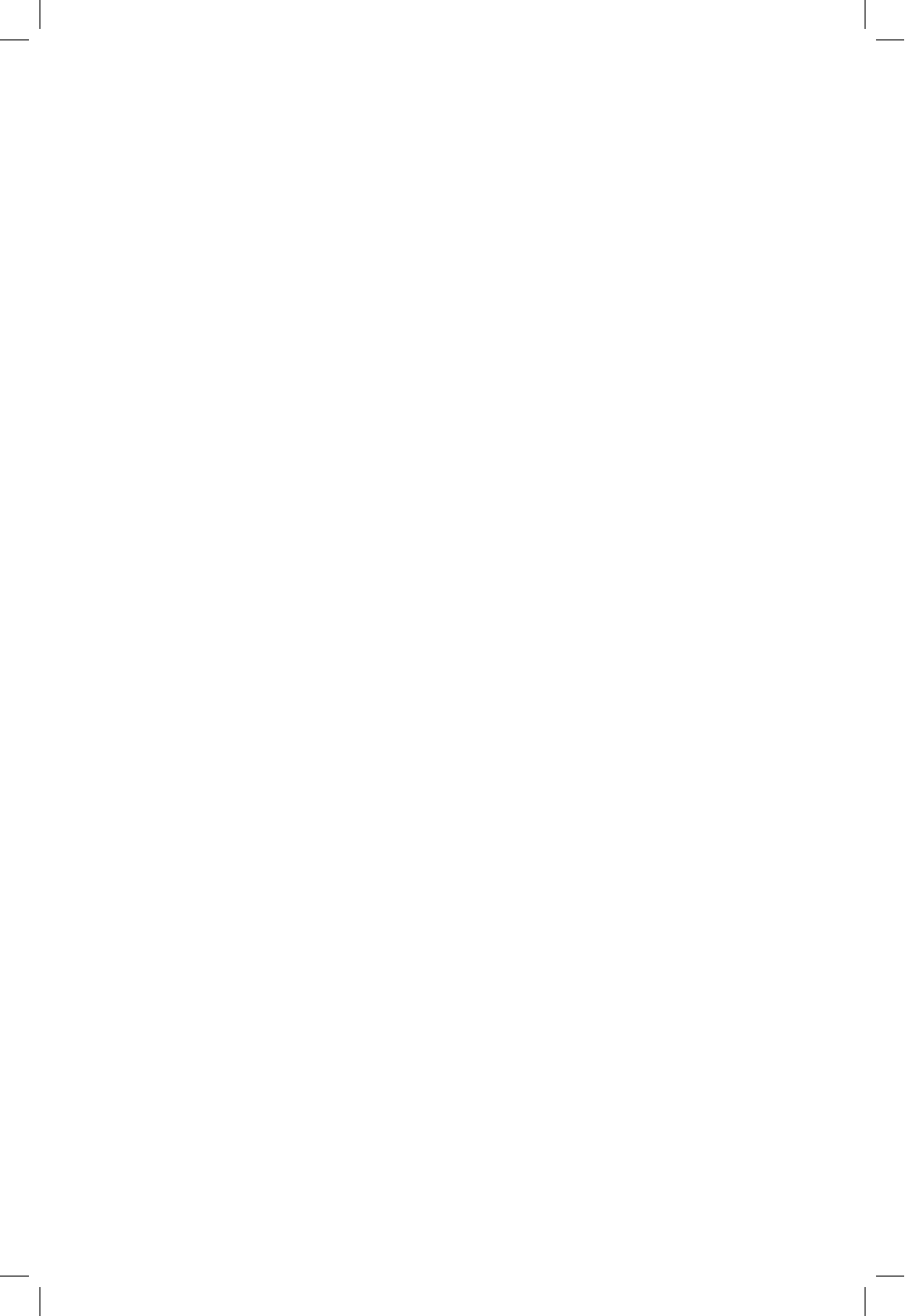### **American Educational Research Association Task Force on the Prevention of Bullying in Schools, Colleges, and Universities**

**Dorothy L. Espelage (Co-Chair)**, University of Illinois, Urbana-Champaign **Ron Avi Astor (Co-Chair)**, University of Southern California **Dewey Cornell**, University of Virginia **Jaime Lester**, George Mason University **Matthew J. Mayer**, Rutgers University **Elizabeth J. Meyer**, California Polytechnic State University **V. Paul Poteat**, Boston College **Brendesha Tynes**, University of Southern California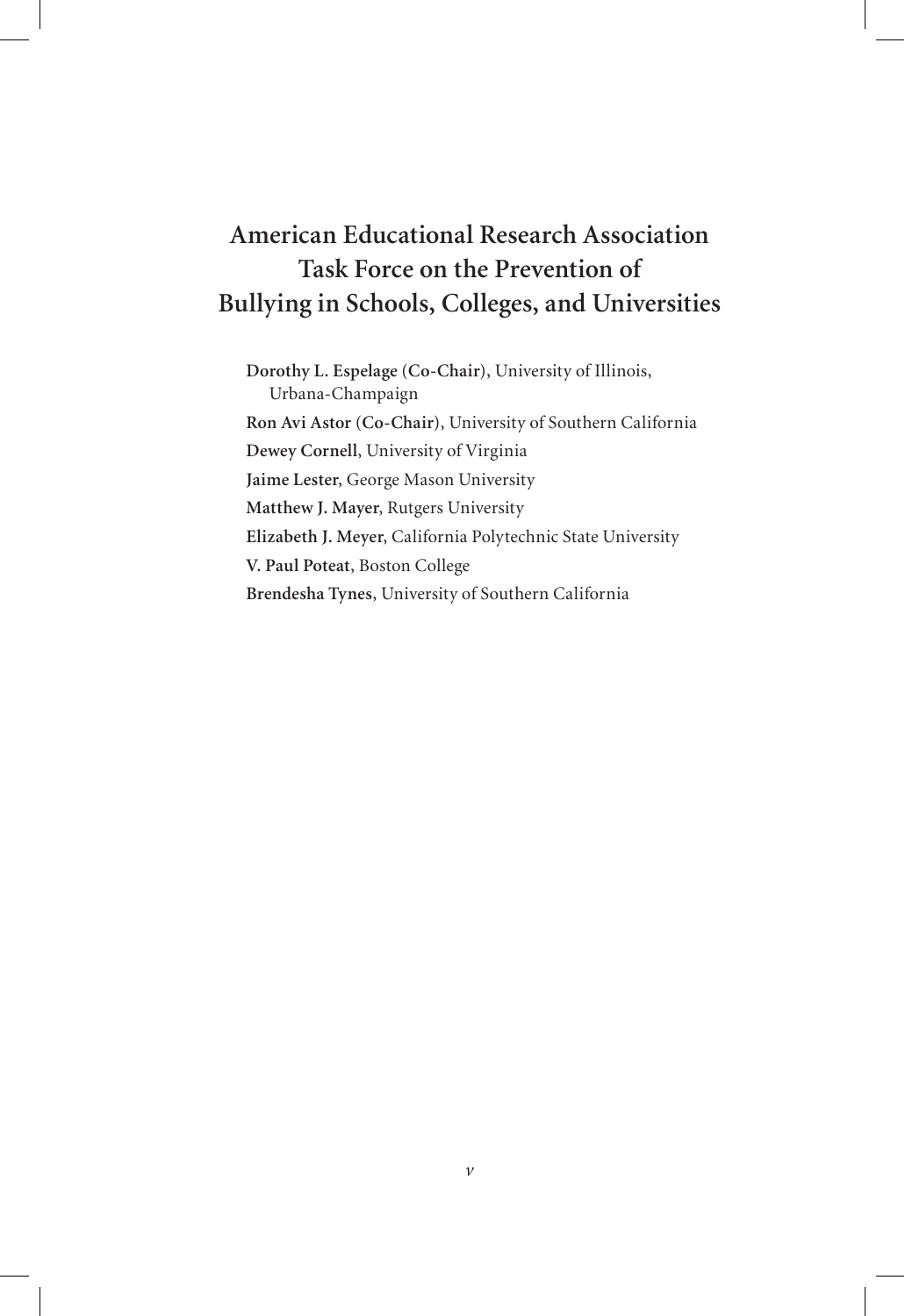#### **American Educational Research Association Council** *2012–2013*

**Gary L. Anderson**, New York University **Judith A. Arter**, Independent Consultant **Alfredo J. Artiles**, Arizona State University **Ann E. Austin**, Michigan State University **Arnetha F. Ball**, Stanford University **Cathy A. R. Brant**, Ohio State University, Columbus **Wayne J. Camara**, The College Board **Dolores Delgado Bernal**, University of Utah **Dorothy L. Espelage**, University of Illinois, Urbana-Champaign **William A. Firestone**, Rutgers University **Marybeth Gasman**, University of Pennsylvania **Carl A. Grant**, University of Wisconsin, Madison **Mary Elizabeth (Beth) Graue**, University of Wisconsin, Madison **Etta R. Hollins**, University of Missouri, Kansas City **Felice J. Levine**, American Educational Research Association **Luis C. Moll**, University of Arizona **P. Karen Murphy**, Pennsylvania State University **Margaret Terry Orr**, Bank Street College of Education **Laura W. Perna**, University of Pennsylvania **Barbara Schneider**, Michigan State University **William G. Tierney**, University of Southern California **Cynthia A. Tyson**, Ohio State University, Columbus **Sharon H. Ulanoff**, California State University, Los Angeles **LuAnn Wilkerson**, University of California, Los Angeles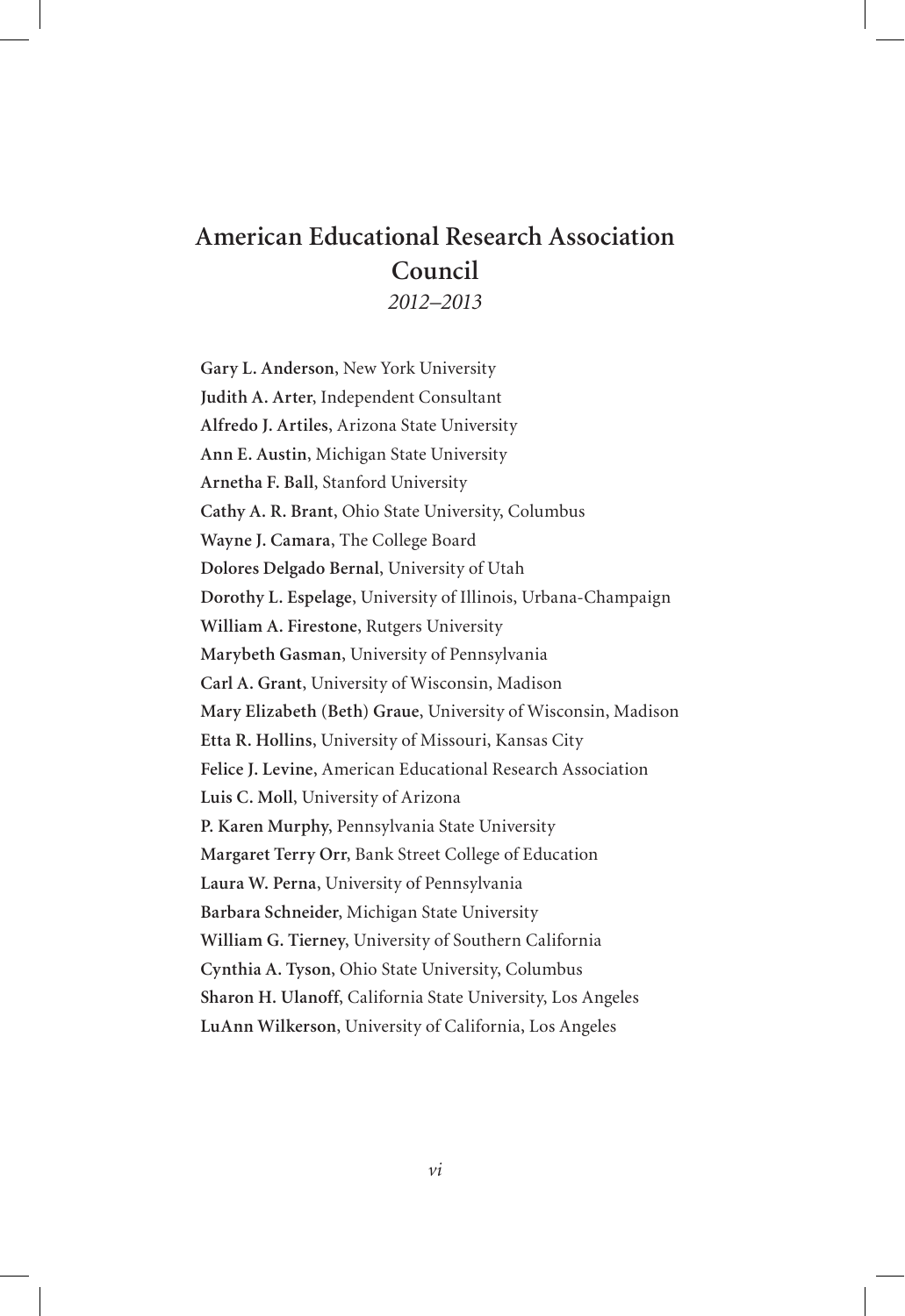# **Contents**

| Introduction                                                                                                                 | $\mathbf{1}$ |
|------------------------------------------------------------------------------------------------------------------------------|--------------|
| Brief 1<br>Looking Beyond the Traditional Definition of Bullying                                                             | 5            |
| Brief <sub>2</sub><br>Bullying as a Pervasive Problem                                                                        | 9            |
| Brief 3<br>Bullying and Peer Victimization Among Vulnerable<br>Populations                                                   | 15           |
| Brief 4<br>Gender-Related Bullying and Harassment: A Growing<br>Trend                                                        | 25           |
| Brief 5<br>Legal Rights Related to Bullying and Discriminatory<br>Harassment                                                 | 31           |
| Brief 6<br>Improving School Climate: A Critical Tool in Combating<br>Bullying                                                | 37           |
| Brief 7<br>Students, Teachers, Support Staff, Administrators, and<br>Parents Working Together to Prevent and Reduce Bullying | 41           |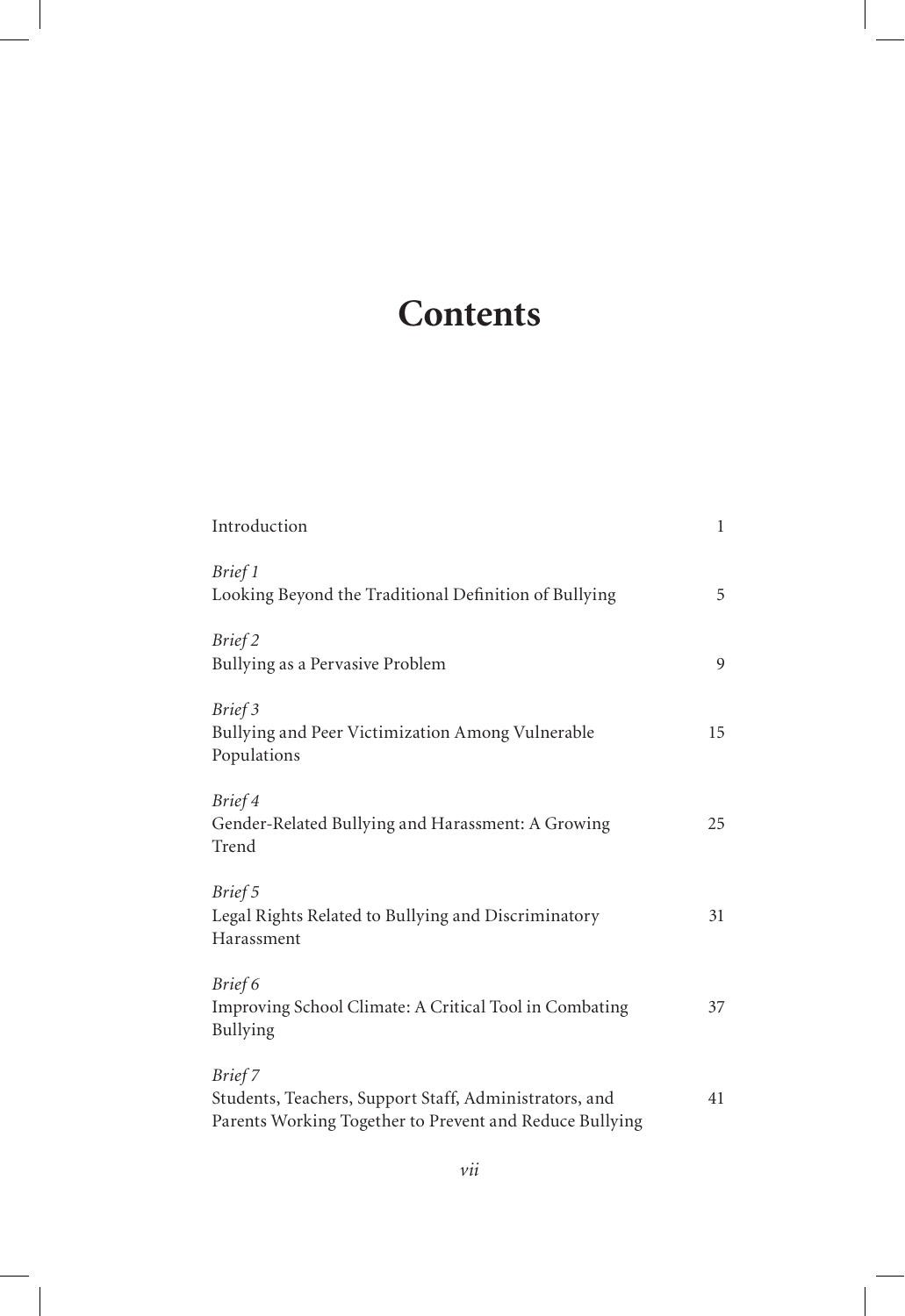| Brief 8                                                                          | 47 |
|----------------------------------------------------------------------------------|----|
| Bullying and Harassment on College Campuses:<br>Misunderstood and Underaddressed |    |
|                                                                                  |    |
| Brief 9                                                                          |    |
| Using Evidence-Based Programs in Schools to Take                                 | 55 |
| on Bullying                                                                      |    |
| Brief 10                                                                         |    |
| Putting School Safety Education at the Core of                                   | 59 |
| Professional Preparation Programs                                                |    |
| Brief 11                                                                         |    |
| Reinvigorated Data Collection and Analysis:                                      | 63 |
| A Charge for National and Federal Stakeholders                                   |    |
| Biographical Sketches of AERA Task Force Members                                 | 67 |

 $\overline{\phantom{a}}$ 

 $\overline{\phantom{a}}$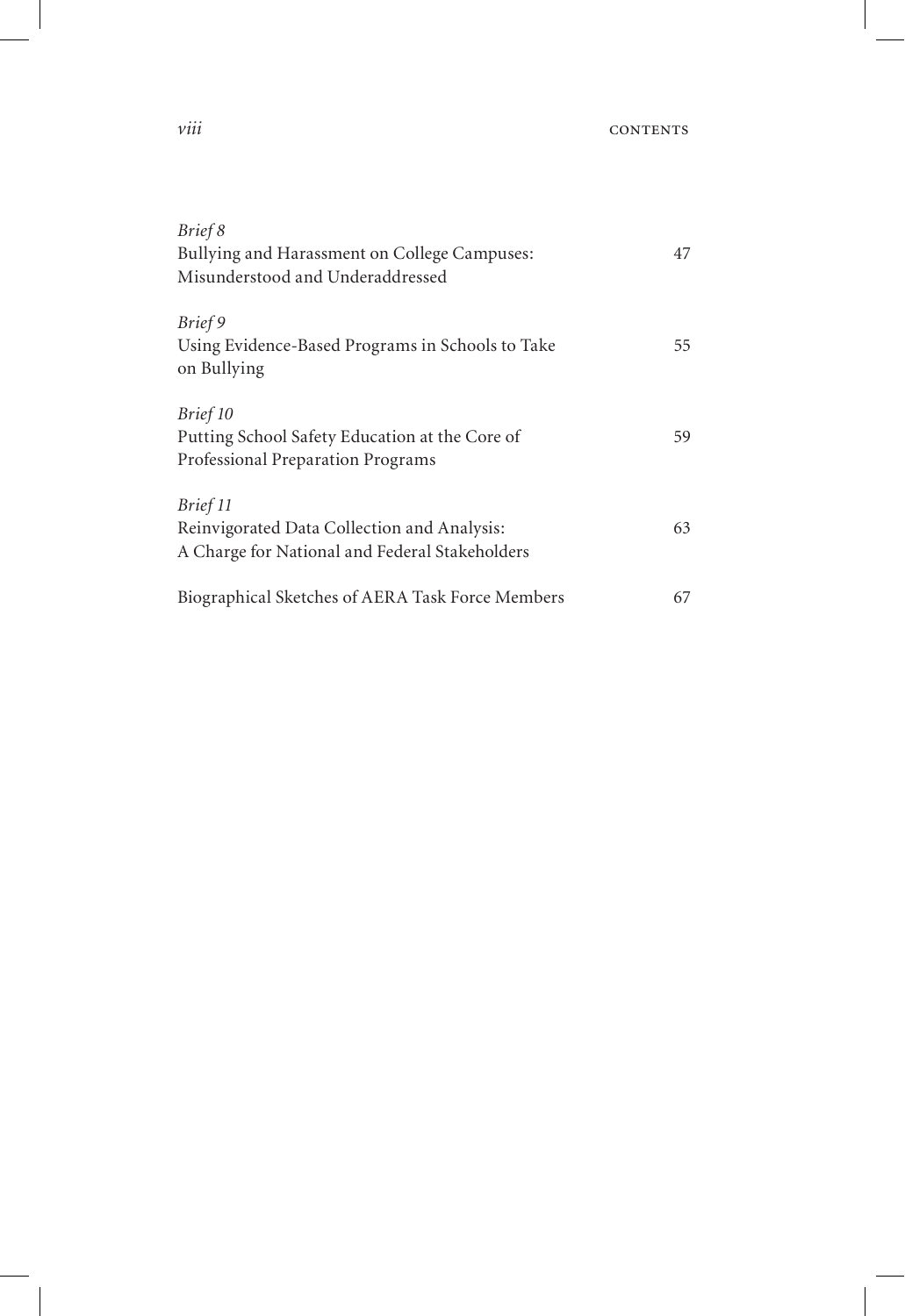## **Introduction**

Bullying presents one of the greatest health risks to children, youth, and young adults in U.S. society. It is pernicious in its impact even if often less visible and less readily identifiable than other public health concerns. Its effects on victims, perpetrators, and even bystanders are both immediate and long term and can affect the development and functioning of individuals across generations.

The epicenter for bullying is schools, colleges, and universities, where vast numbers of children, youth, and young adults spend much of their time. Bullying—a form of harassment and violence—needs to be understood from a developmental, social, and educational perspective. The educational settings in which it occurs and where prevention and intervention are possible need to be studied and understood as potential contexts for positive change. Yet many administrators, teachers, and related personnel lack training to address bullying and do not know how to intervene to reduce it.<sup>1</sup>

These circumstances drove the decision by the American Educational Research Association (AERA) to undertake this report. As a scientific association, AERA seeks to bring research to bear on significant issues related to education, teaching, and learning. In addition to encouraging science

<sup>1.</sup> This point was set forth as part of the original charge to the Task Force crafted by William G. Tierney, 2012–2013 AERA President.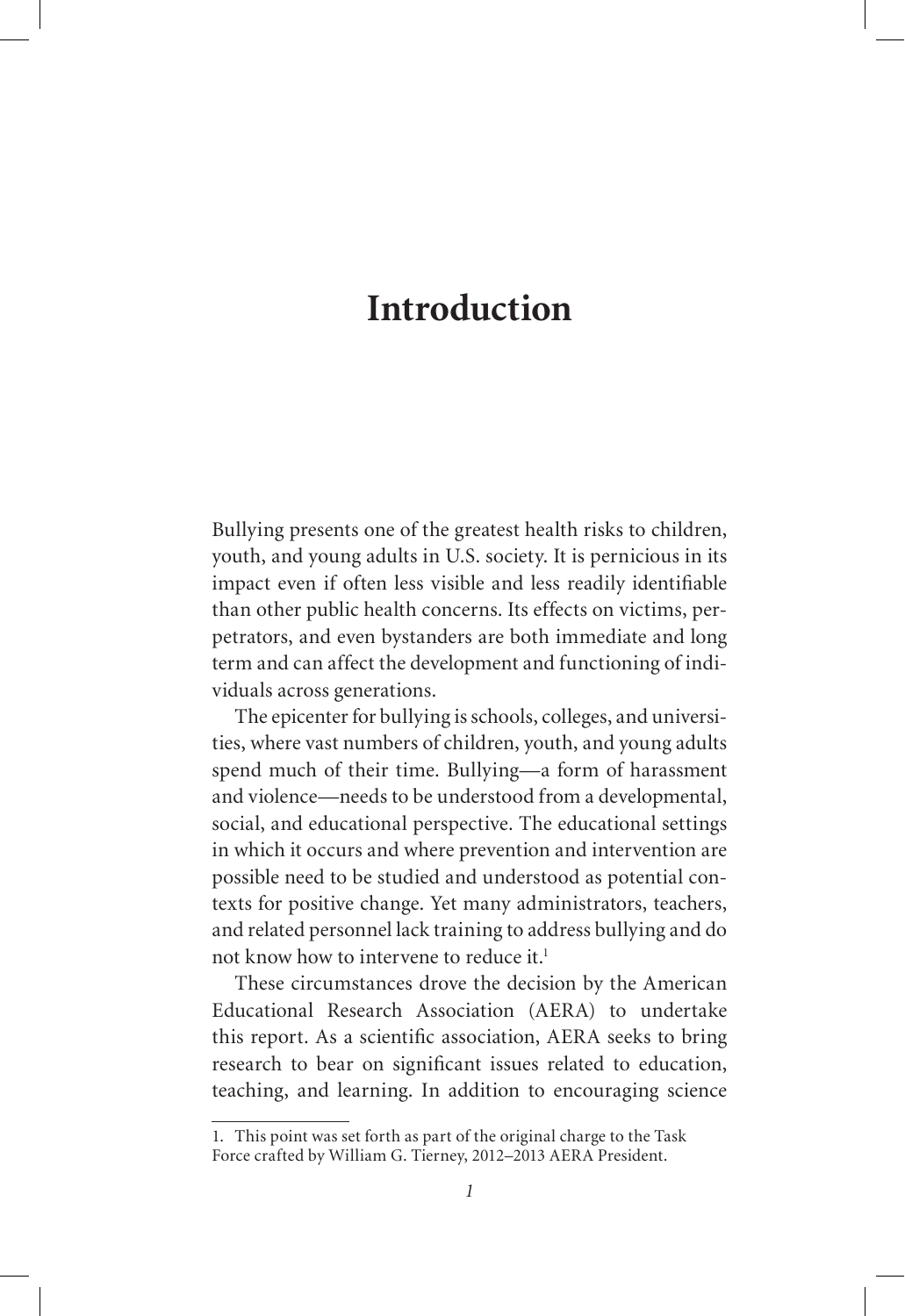and scholarship in the field and supporting its wide dissemination, AERA pursues projects to make research accessible on issues vital to the public good. This report is one example.

#### **Background of This Report**

*Prevention of Bullying in Schools, Colleges, and Universities* continues a line of research led by AERA to address challenging issues in human behavior, development, and interaction in educational environments. In 2010, AERA published a special issue of the *Educational Researcher* titled "New Perspectives on School Safety and Violence Prevention**"** and held a Capitol Hill briefing on the subject. Also in 2010, AERA created an online research bibliography on lesbian, gay, bisexual, transgendered, queer (LGBTQ) issues in education and held an intensive research workshop on the topic, bringing together diverse scholars in the field. A major volume representing the state of the knowledge on LGBTQ issues and research needs and directions will be published in 2013.

In February 2012, at the recommendation of AERA's then president-elect William G. Tierney, the AERA Council established a Task Force on the Prevention of Bullying in Schools, Colleges, and Universities.<sup>2</sup> Comprising a small group of diverse experts, the Task Force examined the state of the research knowledge about bullying across K–16 and addressed implications for practice and policy aimed at evidence-based prevention. The AERA Task Force differed from others that have focused on psychological skills, psychological processes, and program interventions; instead, it focused on the social context of bullying in educational settings. This Task Force was also unique in examining bullying research and potential interventions as they relate to school reform, teacher education, administrator education, special education, and cultural

<sup>2.</sup> Special acknowledgement is due to 2012–2013 President Tierney, Task Force Co-Chairs Dorothy Espelage and Ron Astor, and the entire Task Force for their commitment to this effort and for effectively defining the scope of the work and accomplishing it in less than one year.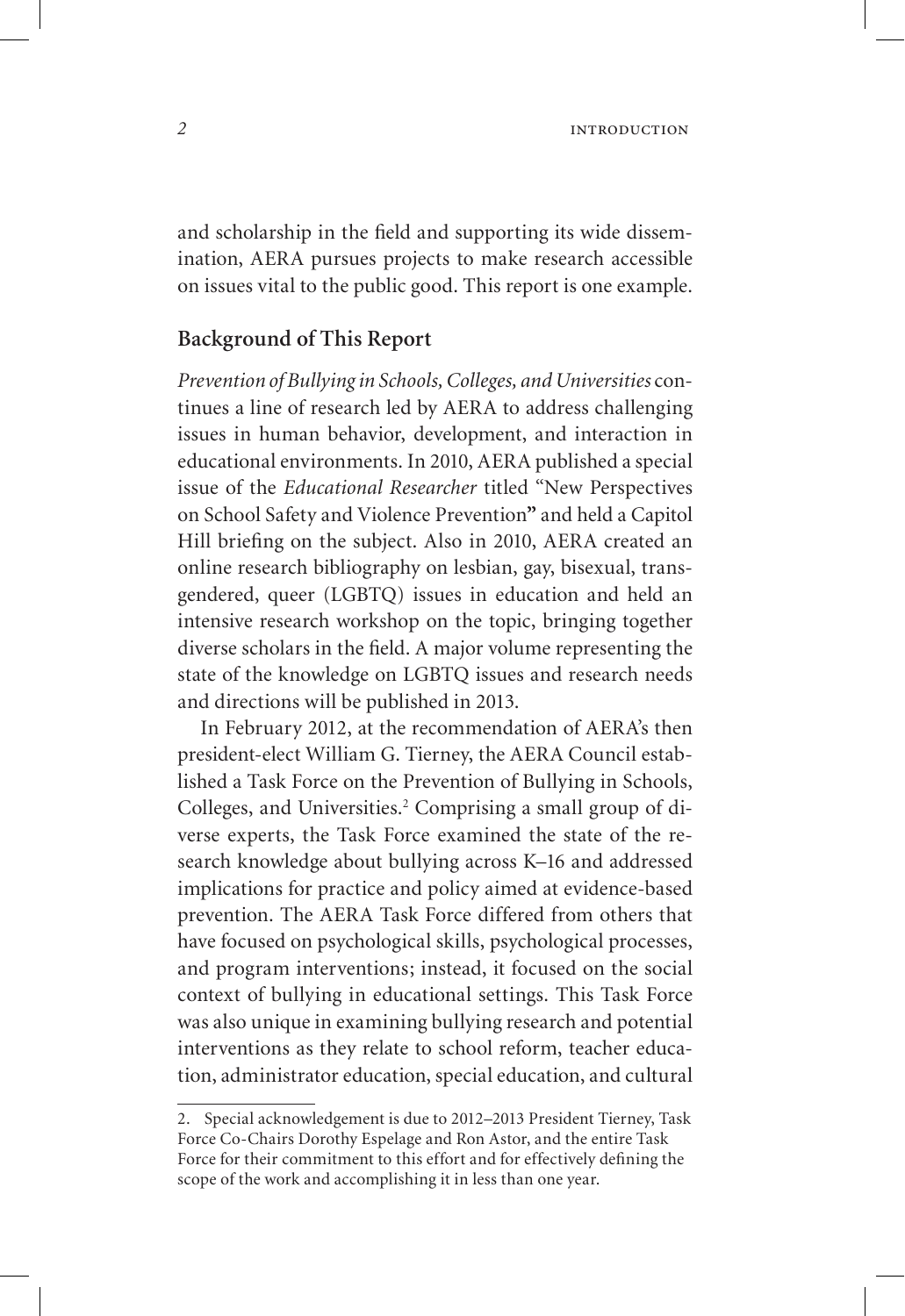diversity in postsecondary schools, departments, and programs of education.

#### **The Task Force Charge**

The mandate of the Task Force was to prepare and present to the AERA Council practical short-term and long-term recommendations to address bullying among children, youth, and young adults. The goal was to develop research-based recommendations for ensuring safe, respectful, and productive educational environments, where optimal learning can occur and where individuals take responsibility for their own behavior and its impact on others. Accordingly, the Task Force received the following charge:

(1) To identify the causes and consequences of bullying in schools, colleges, and universities;

(2) To highlight training and technical assistance opportunities so that faculty and staff at all types of educational institutions may effectively address bullying;

(3) To evaluate the effectiveness of current anti-bullying policies and bullying prevention programs; and

(4) To assess the connections between bullying research and interventions and current and pending legislation.

#### **Preparation, Review, and Adoption of the Report**

The Task Force identified key issues and responded to the charge by developing a series of accessible research briefs that focus on practical strategies and policies while providing access to the underlying scientific, peer-reviewed studies and related books and reports that were foundational to the recommendations. The briefs are not intended to be an exhaustive review of the research literature but rather to capture the state of the research knowledge, translate empirical findings for diverse audiences of users, and identify gaps in research and data that need to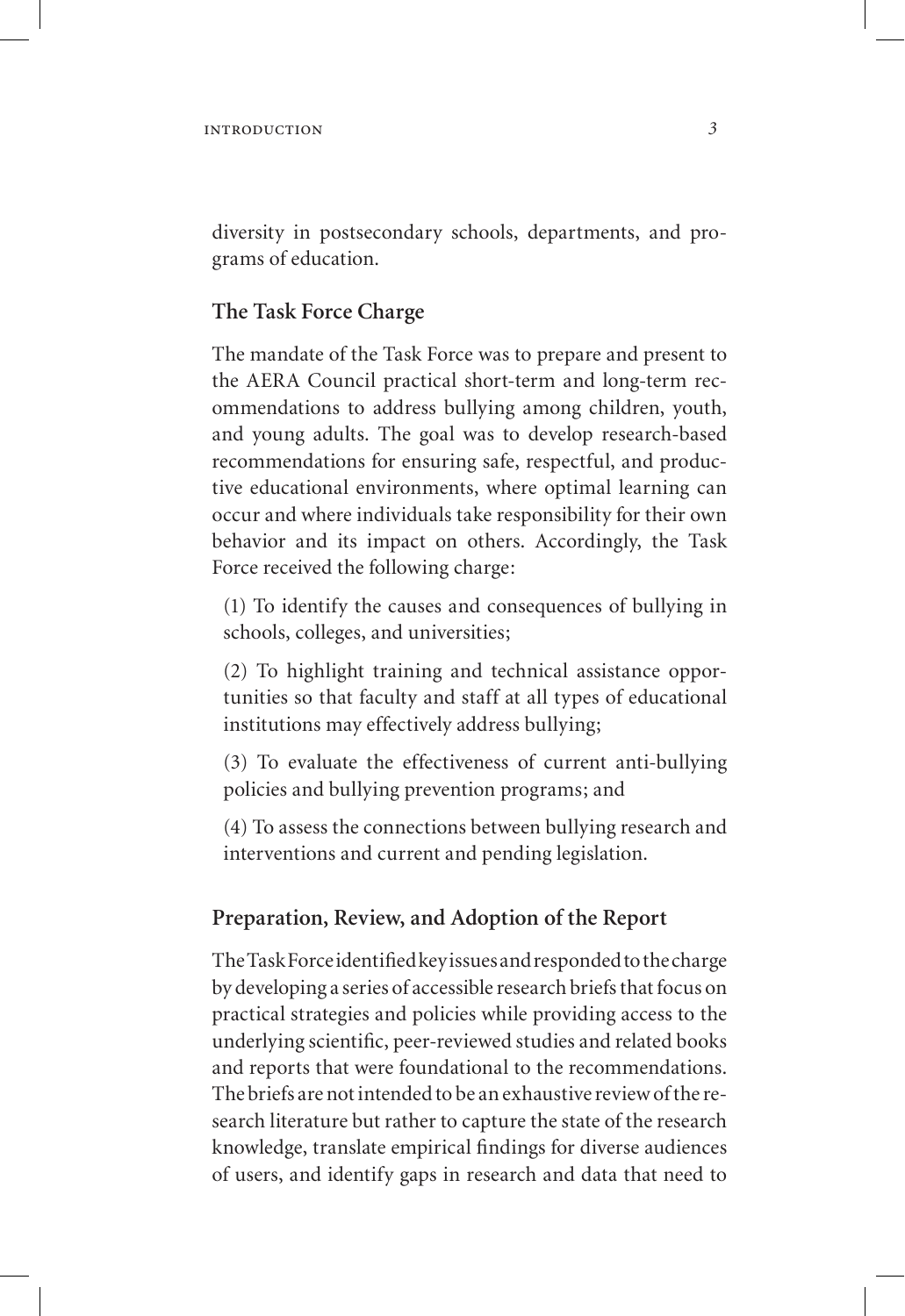#### *4* introduction

be addressed to best serve policy and practice in the future. Members of the Task Force took the lead in preparing these briefs based on their expertise. All members, and in particular the co-chairs, provided critique and comment on each brief and on the entire set of briefs. Prior to completion, the briefs were reviewed favorably by an independent peer group of experts.<sup>3</sup> There were then final revisions based on feedback.

In February 2013, the AERA Council reviewed the report and unanimously approved its adoption and wide dissemination to relevant communities engaged day-to-day in addressing bullying or charting the course of prevention programs, professional development, or research investment in education at all levels.

#### **Format of the Report**

The report is presented as a series of 11 briefs. All but one present research and set forth conclusions and implications.4 In offering short and accessible briefs, AERA intends to provide an overview of the knowledge that can be relied on and to signal to those in policy and practice this association's commitment to working with knowledge users and producers in the prevention of bullying in our schools, colleges, and universities.

Felice J. Levine AERA Executive Director

<sup>3.</sup> AERA wishes to thank Rami Benbenishty, Bar-Ilan University; Michael J. Furlong, University of California, Santa Barbara; Nancy G. Guerra, University of Delaware; Etta Hollins, University of Missouri, Kansas City; Cynthia Hudley, University of California, Santa Barbara; and Robert S. Rueda, University of Southern California, for serving as a review group for the draft bullying briefs.

<sup>4.</sup> Brief 9, "Using Evidence-Based Programs in Schools to Take on Bullying," focuses entirely on applications that follow from the research.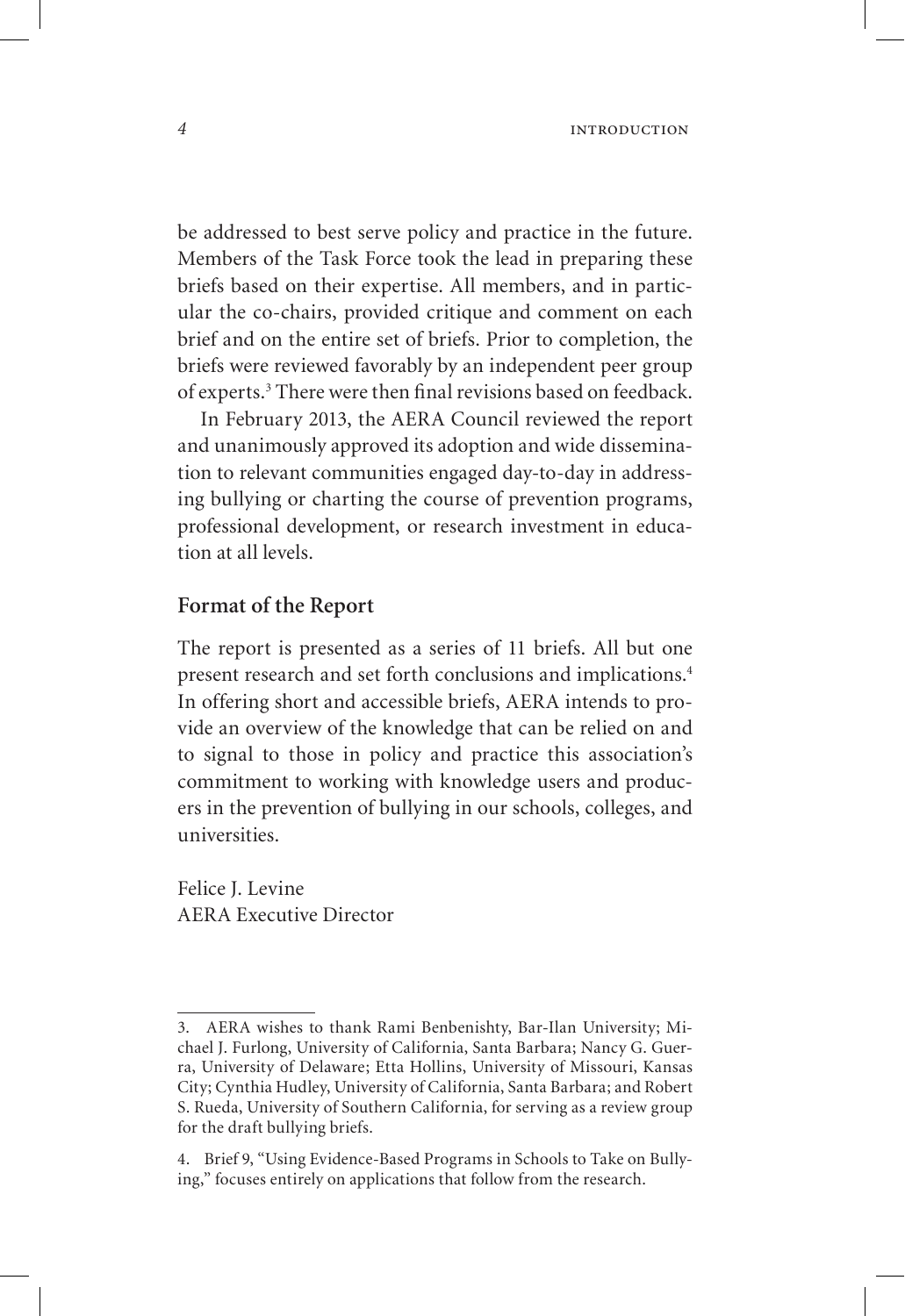# *Brief 1*

# **Looking Beyond the Traditional Definition of Bullying**

Bullying is a highly varied form of aggression where there is systematic use and abuse of power. Bullying can include physical aggression such as hitting and shoving, and verbal aggression, such as name-calling (Espelage, 2012; Vaillancourt et al., 2008). It can also include social or relational forms of bullying in which a victim is excluded by peers or subjected to humiliation. Bullying can occur face-to-face or through digital media such as text messages, social media, and websites. There are mild, moderate, and severe levels of bullying.

#### **Definitions of Bullying**

Traditionally, bullying has been defined as:

- Unwanted, intentional, aggressive behavior that involves a real or perceived power imbalance that is often repeated over time (Olweus, 1993).
- Actions of verbal and physical aggression that range in severity from making threats and spreading rumors to isolating or excluding others, to physical attacks causing injury. The formal definition of bullying includes all behaviors that fit the stated criteria. Therefore, even severe acts involving weapon use, gang activity, or crimes could fit the formal definition of bullying if they

Task Force members Dorothy L. Espelage and Ron Avi Astor took the lead in drafting this brief.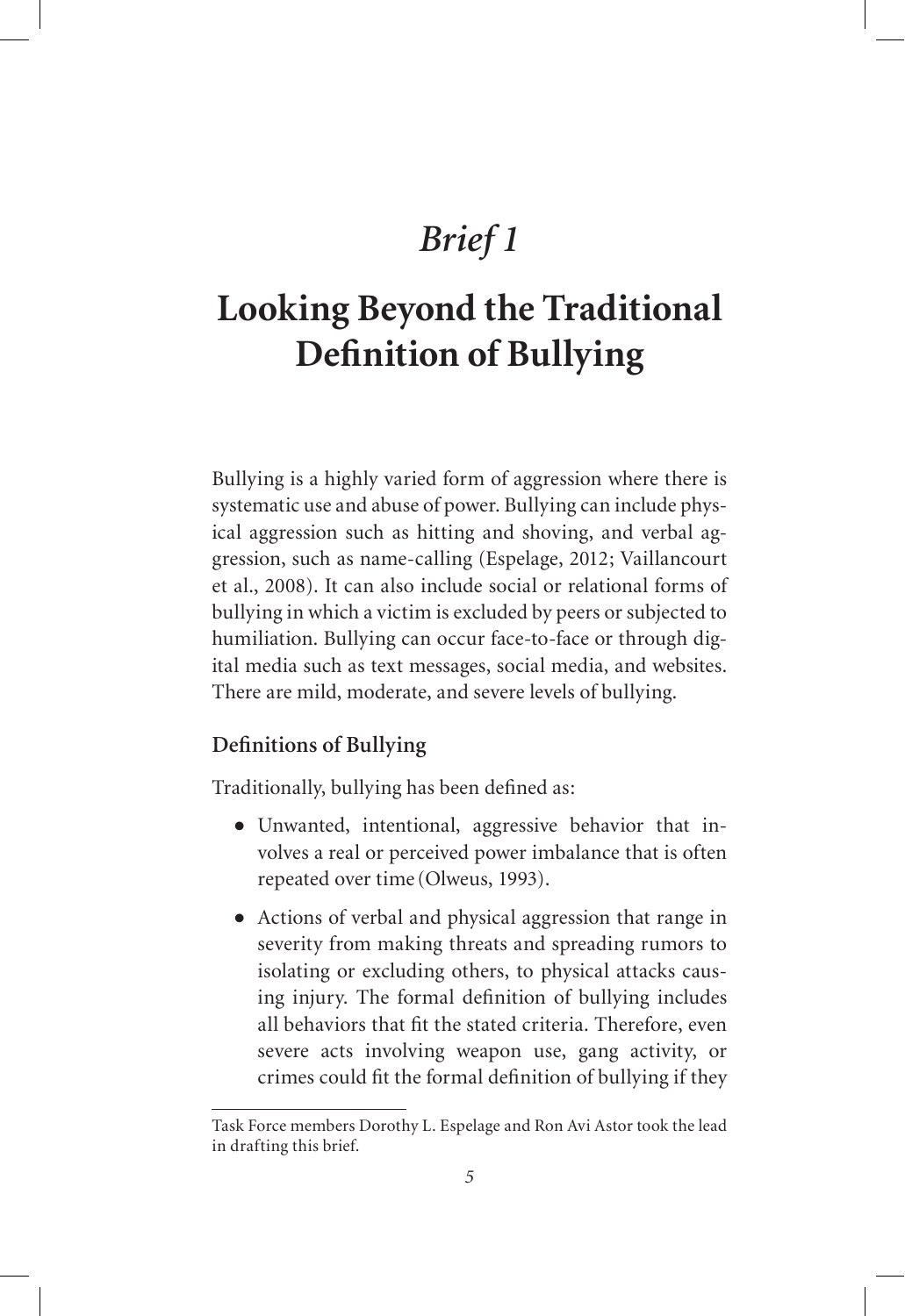involve a power imbalance. Some researchers include these behaviors and some do not.

With few exceptions, researchers *have not* used the traditional definition. Instead, they have proceeded in various ways:

- Some researchers provide students with the traditional definition and then assess prevalence in small (not representative) samples. This practice ignores research showing that the use of a definition influences prevalence rates, and it does not consider findings that youth identify bullying with these components (Vaillancourt et al., 2008).
- National epidemiological studies provide a definition and simply ask students if they have been bullied or if they have bullied another student within a specific time frame provided. For example, the Centers for Disease Control and Prevention (2012) assessed two items of lifetime victimization (bullied on school property and bullied electronically; see http://www.cdc.gov/). Similarly, Nansel, Overpeck, Pilla, Ruan, Simons-Morton, and Scheidt (2001) assessed victimization or perpetration at school or away from school since last term/semester with a total of four items.
- Other researchers simply provide youth with a list of behavioral descriptors of aggressive behaviors (e.g., name-calling, hitting, excluding), assess frequency within a specific time frame, and sum these experiences. Higher scores on these victimization and perpetration scales are considered a marker of severity, and the scales are used to study predictors of the phenomena, but no direct assessment of intentionality or power differential is assessed (Espelage, Holt, & Henkel, 2003; Espelage, Basile, & Hamburger, 2012; Espelage, Green, & Polanin, 2012).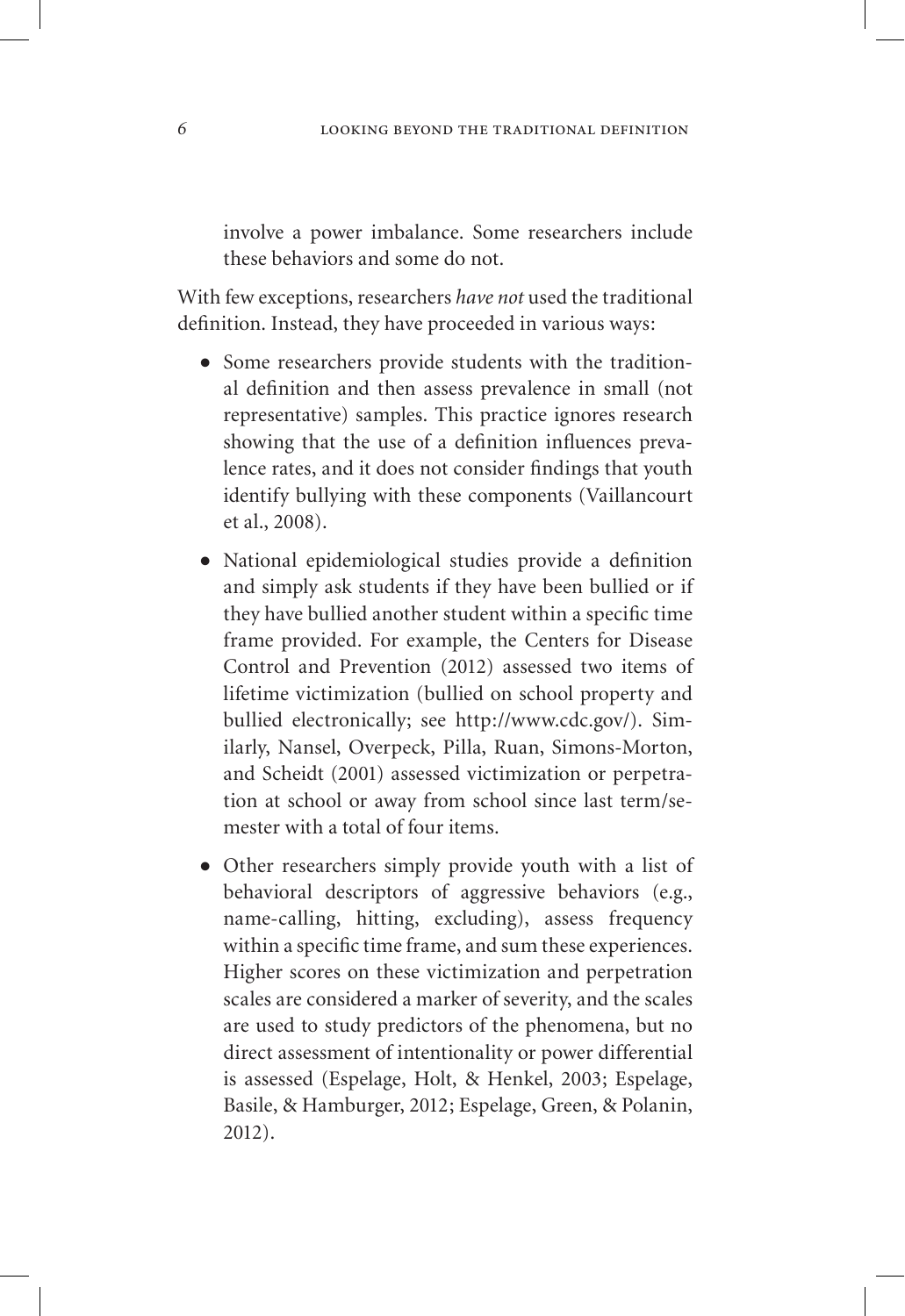• Researchers typically assume intentionality, equate frequency reflecting the actions of many students with repetition from the same bully, and rarely assess the power imbalance directly (for an exception, see Rodkin, Espelage, & Hanish, in press). Some have argued that repetition is an index of severity but does not define bullying (Rodkin et al., in press).

Some bullying behaviors may overlap with aggression that meets the legal definition of harassment, assault, or school crime, but not all incidents of harassment or assault are bullying. Without the components of intentionality, repetition, and power combined in the behavior of the same person, bullying victimization is the same as school victimization.

#### **Conclusions and Implications**

Bullying is part of the larger phenomenon of violence in schools and communities. Educators and scholars should not limit themselves to the traditional definition. Since it is not fully clear to what extent victimization and bullying overlap, the public and researchers should assess both victimization and bullying behaviors. Further, the examination of victimization should involve interactions among all community members, including youth, teachers, school staff, parents, and so forth. As a result of differences in definition, there is no consensus on the incidence of bullying or on trends over time. There is a need for researchers to agree upon how best to define and measure bullying and to reach consensus on comparable use. Research that distinguishes more carefully among types of bullying and levels of severity would make it possible to monitor levels of bullying and evaluate intervention efforts in a more standardized manner.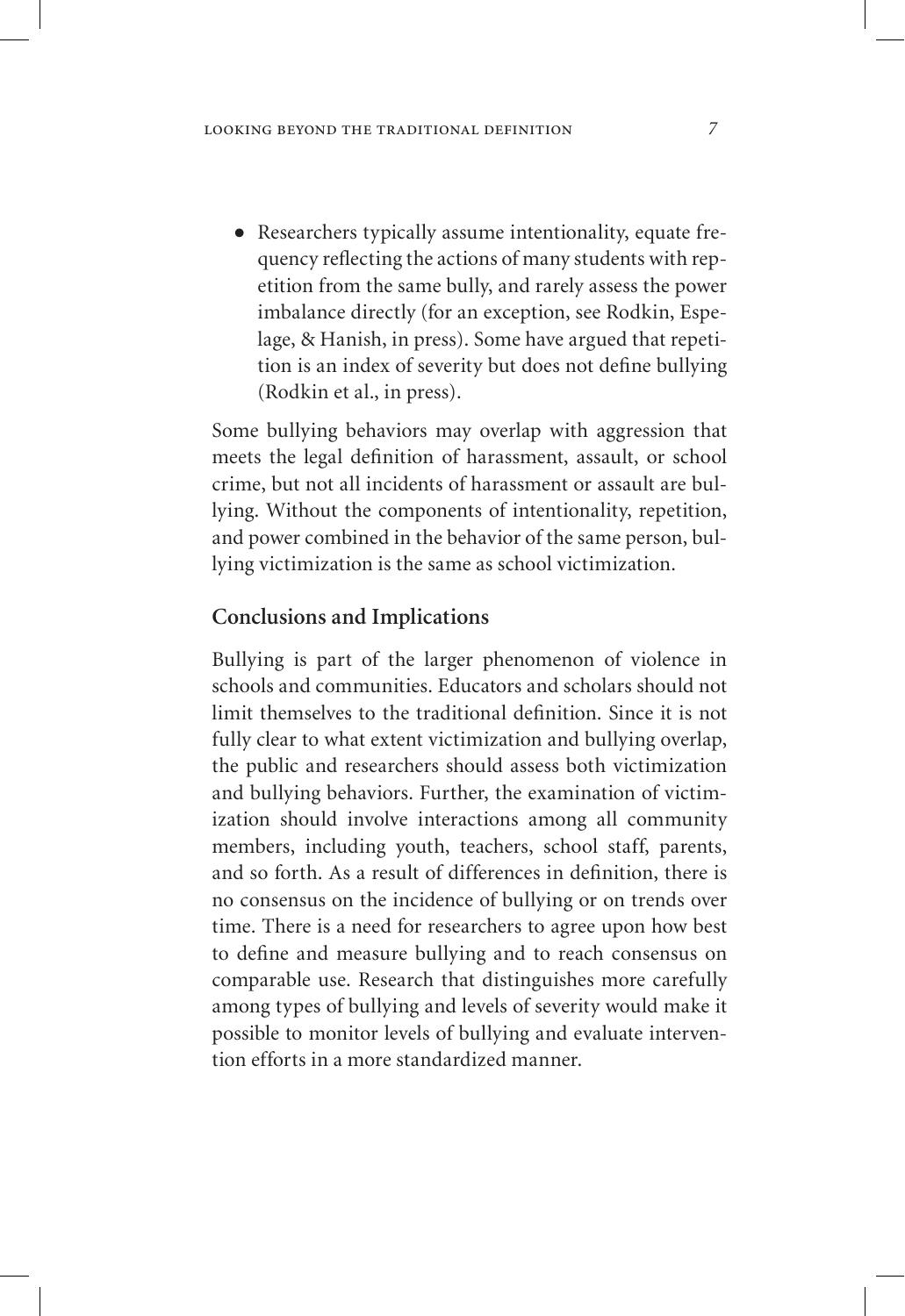#### **References**

- Centers for Disease Control and Prevention. (2012). Youth Risk Behavior Surveillance—United States, 2011. *MMWR, 61* (No. SS-04), 1–162.
- Espelage, D. L. (2012). Bullying prevention: A research dialogue with Dorothy Espelage. *Prevention Researcher, 19*(3), 17–19.
- Espelage, D. L., Basile, K. C., & Hamburger, M. E. (2012). Bullying experiences and co-occurring sexual violence perpetration among middle school students: Shared and unique risk factors. *Journal of Adolescent Health*, *50,* 60–65.
- Espelage, D. L., Green, H. D., & Polanin, J. (2012). Willingness to intervene in bullying episodes among middle school students: Individual and peer-group influences. *Journal of Early Adolescence*, *32*, 776–801.
- Espelage, D. L., Holt, M. K., & Henkel, R. R. (2003). Examination of peer-group contextual effects on aggression during early adolescence. *Child Development*, *74*, 205–220.
- Nansel, T. R., Overpeck, M. D., Pilla, R. S., Ruan, W. J., Simons-Morton, B., & Scheidt, P. (2001). Bullying behaviors among US youth: Prevalence and association with psychosocial adjustment. *Journal of the American Medical Association, 16*, 2094**–**2100.
- Olweus, D. (1993). *Bullying at school.* Oxford, UK: Blackwell.
- Rodkin, P. C., Espelage, D. L., & Hanish, L. D. (in press). A relational perspective on the social ecology of bullying. *American Psychologist*.
- Vaillancourt, T., McDougall, P., Hymel, S., Krygsman, A., Miller, J., Stiver, K., & Davis, C. (2008). Bullying: Are researchers and children/youth talking about the same thing? *International Journal of Behavioral Development, 32*(6), 486–495.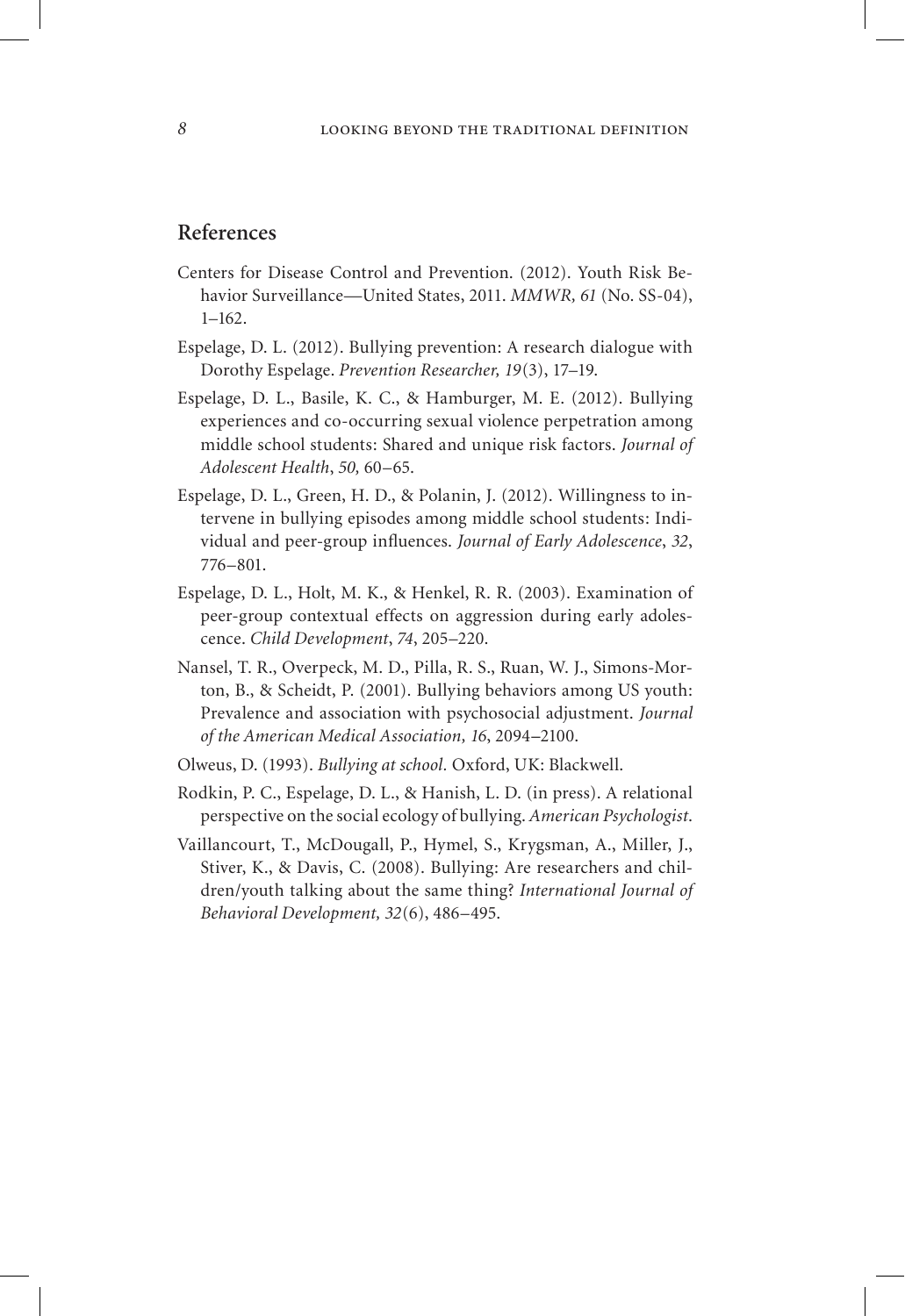# *Brief 2*

# **Bullying as a Pervasive Problem**

Bullying is pervasive in all grades and all schools nationwide. It is observed across gender, race, ethnicity, and socioeconomic status. The percentages of students involved in bullying vary widely according to the definition of bullying that is used; however, one nationally representative survey found that approximately 28% of students ages 12 to 18 reported being bullied at school during the school year (Robers, Zhang, Truman, & Snyder, 2012). Other studies have found comparably high percentages of students who admit bullying their peers (Wang, Iannotti, & Nansel, 2009).When the impact of bullying on bystanders is considered along with the impact on victims and aggressors, it is likely that bullying affects most students at some time during a typical school year.

#### **Measurable Negative Consequences of Bullying**

● Bullied students experience higher rates of anxiety, depression, physical health problems, and social adjustment problems. These problems can persist into adulthood (Carlisle & Rofes, 2007; Espelage, Low, & De La Rue, 2012; Gini & Pozzoli, 2009; Ttofi, Farrington, Lösel, & Loeber, 2011).

Task Force members Dewey Cornell, Dorothy L. Espelage, Matthew J. Mayer, Brendesha Tynes, and Ron Avi Astor took the lead in drafting this brief.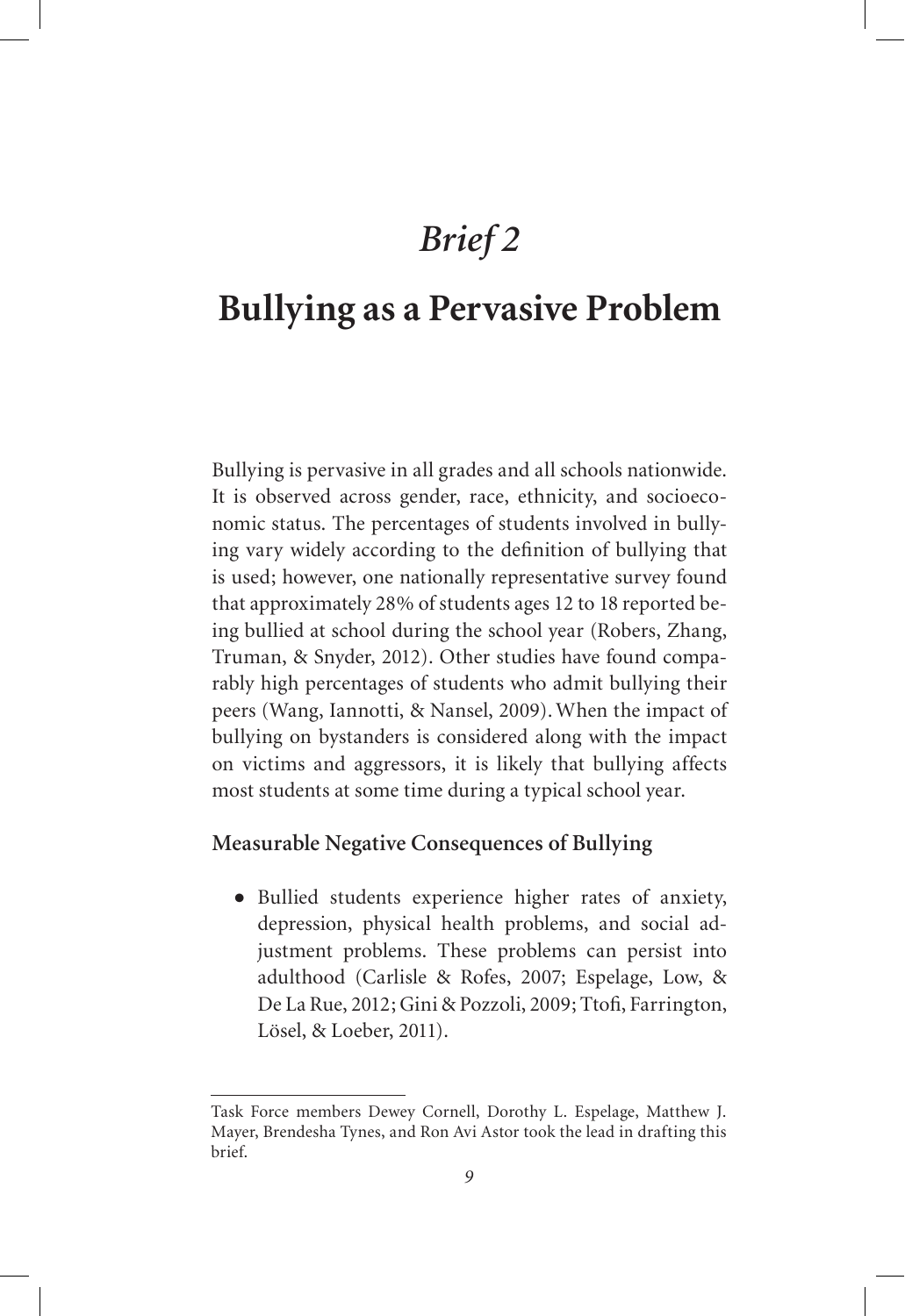- Bullying students become less engaged in school, and their grades and test scores decline (Cornell, Gregory, Huang, & Fan, 2013; Juvonen, Wang, & Espinoza, 2011; Robers et al., 2012).
- In high schools where bullying and teasing are prevalent, the student body is less involved in school activities, performs lower on standardized tests, and has a lower graduation rate (Espelage & De La Rue, in press; Mehta, Cornell, Fan, & Gregory, in press).
- Students who engage in bullying are at elevated risk for poor school adjustment and delinquency. They are at increased risk for higher rates of criminal behavior and social maladjustment in adulthood (Bender & Lösel, 2011; Farrington & Ttofi, 2011).
- Students who are bullied but also engage in bullying have more negative outcomes than students in bully-only or victim-only groups (Espelage & De La Rue, in press; Ttofi et al., 2011).
- Cyberbullying has become more prevalent and raises concern because of its potential for widespread dissemination and intensified humiliation of targeted students. On average, a large proportion of students say they have been cyberbullied in their lifetimes. Rates can vary widely depending on the time frame and type of study (Schneider, O'Donnell, Stueve, & Coulter, 2012; Tokunaga, 2010; Wade & Beran, 2011; Wang et al., 2009).
- Cyberbullied students experience negative outcomes similar to those experienced by their traditional counterparts, including depression, poor academic performance, and problem behavior. Cyber-victimization is also linked to suicidal ideation, and students with these thoughts are more likely to attempt suicide (Hinduja & Patchin, 2010; Tokunaga, 2010).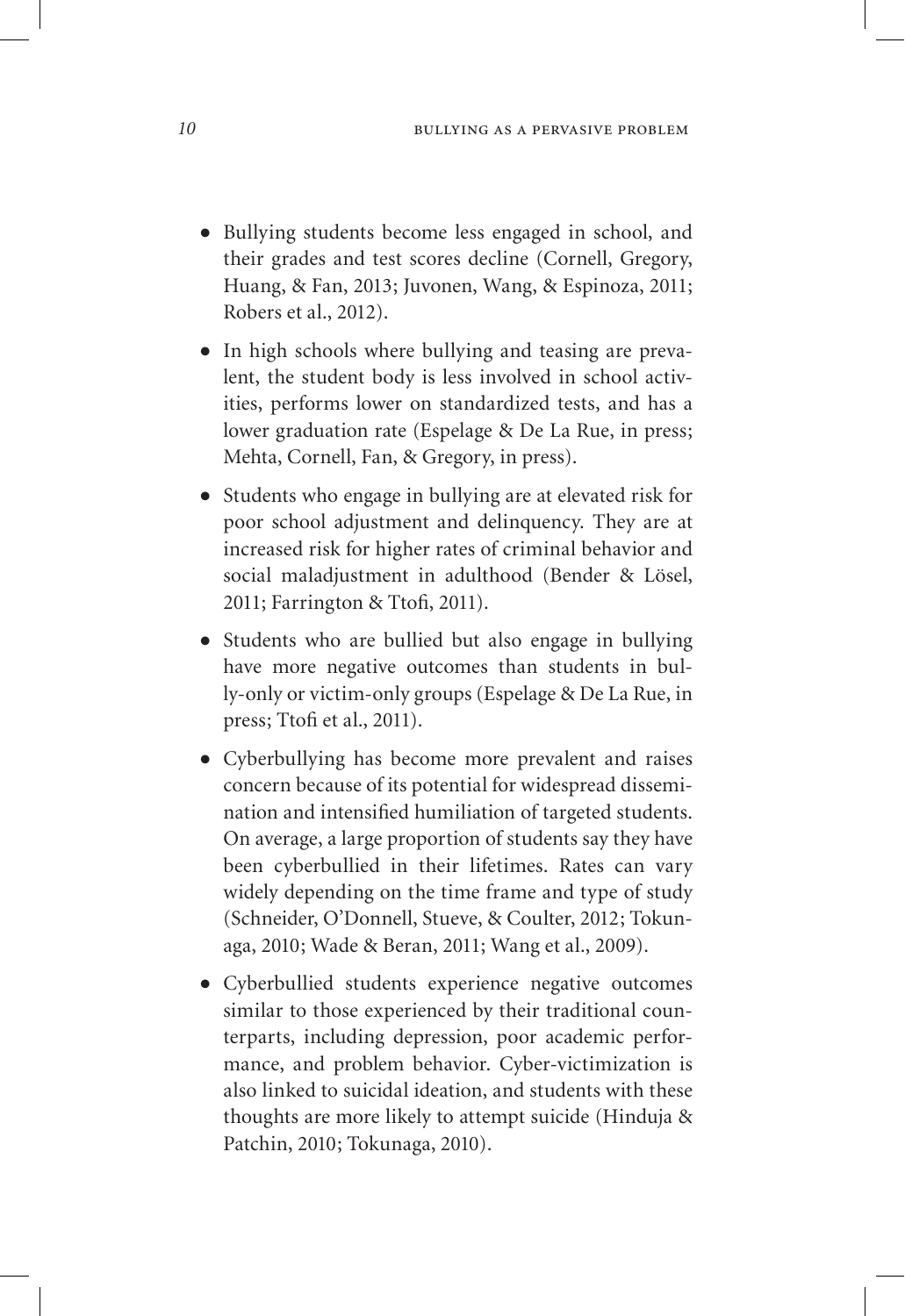#### **Victimization Trends and the Inclusion of Other School Violence Indicators**

Monitoring of trends in victimization needs to include other school violence indicators (Robers et al., 2012). Examining total victimization on school grounds, including physical violence and serious physical violence, reveals that between 1995 and 2009 there has been more than a 50% reduction for student groups across gender and age and in public and private schools. Even with these national reductions overall, some forms of violent victimization on school grounds have not changed over time. For example, the percentage of students being threatened by a weapon on school grounds remained fairly stable during this period—between 7% and 9%—whereas the percentage of students in Grades 9–12 who reported being in a physical fight decreased from 16% to 11% between 1993 and 2009.

Bullying may encompass these forms of violence but also extends to a wide array of behaviors that include social exclusion, cyber bullying, verbal hate language, and public humiliation. In 2009, about 28% of U.S. students aged 12–18 reported being bullied at school during the school year. However, the rates of bullying vary widely by type of bullying behavior, by region, and by age, gender, and ethnicity. Therefore, accurate epidemiological estimates require that each type of bullying behavior be carefully examined within each age, geographic, and behavioral context.

#### **Conclusions and Implications**

Bullying embraces a range of behaviors that vary in type and severity. It is difficult to reach a consensus on the incidence of bullying or trends over time because of both the variability in how bullying is defined across studies and the broad classification of bullying behavior, with little disaggregation by the nature of the incident or the use of power by the perpetrator(s). Research that distinguishes more carefully between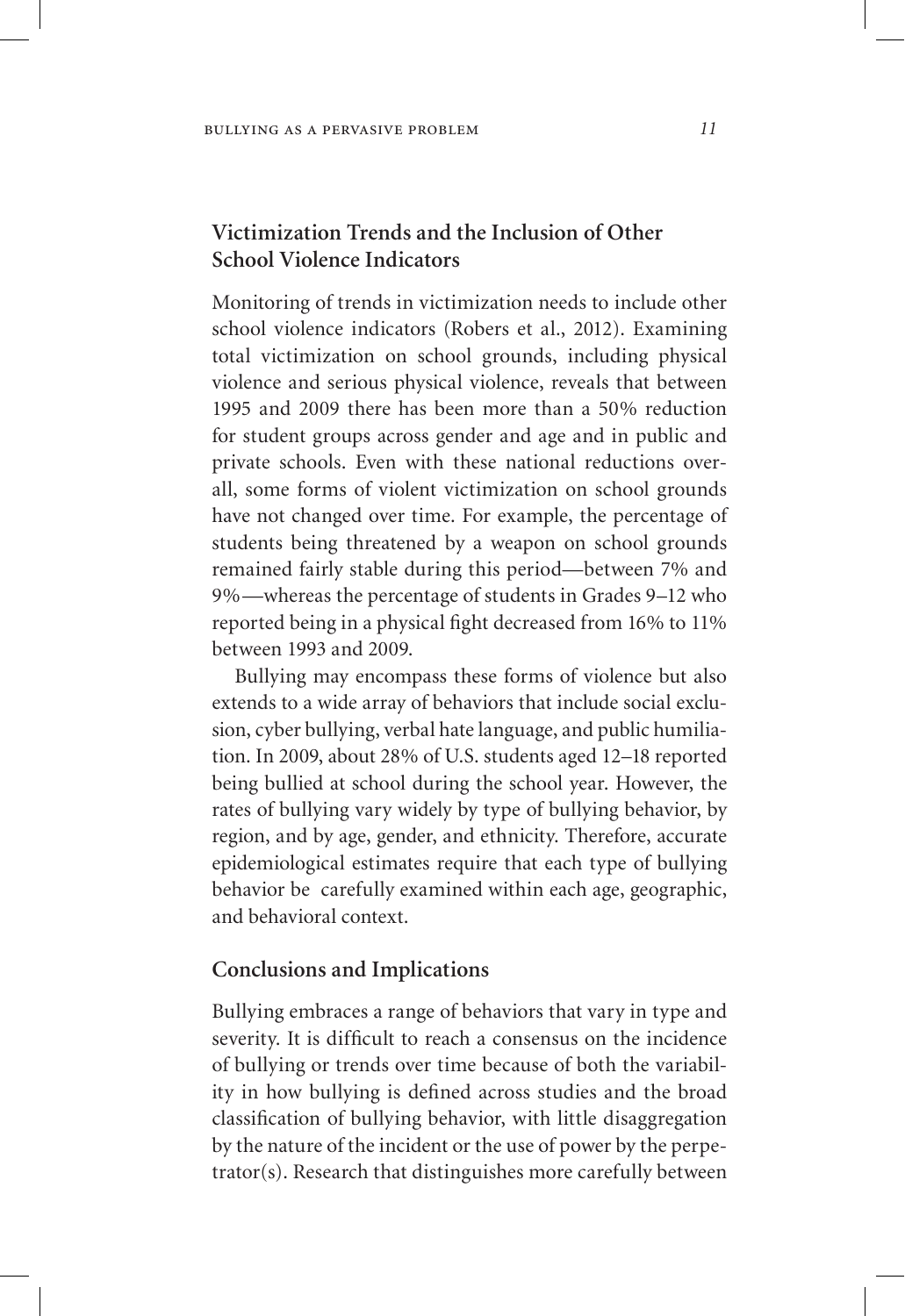different types of bullying, types of co-occurrence with other forms of school violence, and levels of severity would improve the assessment of bullying and general victimization rates and improve the sensitivity of measures of effects of intervention efforts.

#### **References**

- Bender, D., & Lösel, F. (2011). Bullying at school as a predictor of delinquency, violence and other anti-social behaviour in adulthood. *Criminal Behaviour and Mental Health*, *21*, 99–106. doi:10.1002/ cbm.799
- Carlisle, N., & Rofes, E. (2007). School bullying: Do adult survivors perceive long-term effects? *Traumatology, 13*(1), 16–26.
- Cornell, D., Gregory, A., Huang, F., & Fan, X. (2013). Perceived prevalence of teasing and bullying predicts high school dropout rates. *Journal of Educational Psychology, 105*(1), 138–149. doi:10.1037/ a0030416
- Espelage, D. L. & De La Rue, L. (in press). School bullying: Its nature and ecology. *International Journal of Adolescent Medicine and Health*.
- Espelage, D. L., Low, S., & De La Rue, L. (2012). Relations between peer victimization subtypes, family violence, and psychological outcomes during adolescence. *Psychology of Violence, 2*(4), 313–324. doi:10.1037/a0027386
- Farrington, D. P., & Ttofi, M. M. (2011). Bullying as a predictor of offending, violence and later life outcomes. *Criminal Behaviour and Mental Health, 21*(2), 90–98. doi:10.1002/cbm.801
- Gini, G., & Pozzoli, T. (2009). Association between bullying and psychosomatic problems: A meta analysis. *Pediatrics*, *123*, 1059–1065.
- Hinduja, S., & Patchin, J. (2010). Bullying, cyberbullying and suicide. *Archives of Suicidal Research, 14*, 206–221.
- Juvonen, J., Wang, Y., & Espinoza, G. (2011). Bullying experiences and compromised academic performance across middle school grades. *Journal of Early Adolescence, 31*, 152–173.
- Mehta, S., Cornell, D., Fan, X., & Gregory, A. (in press). Bullying climate and school engagement in ninth-grade students. *Journal of School Health*.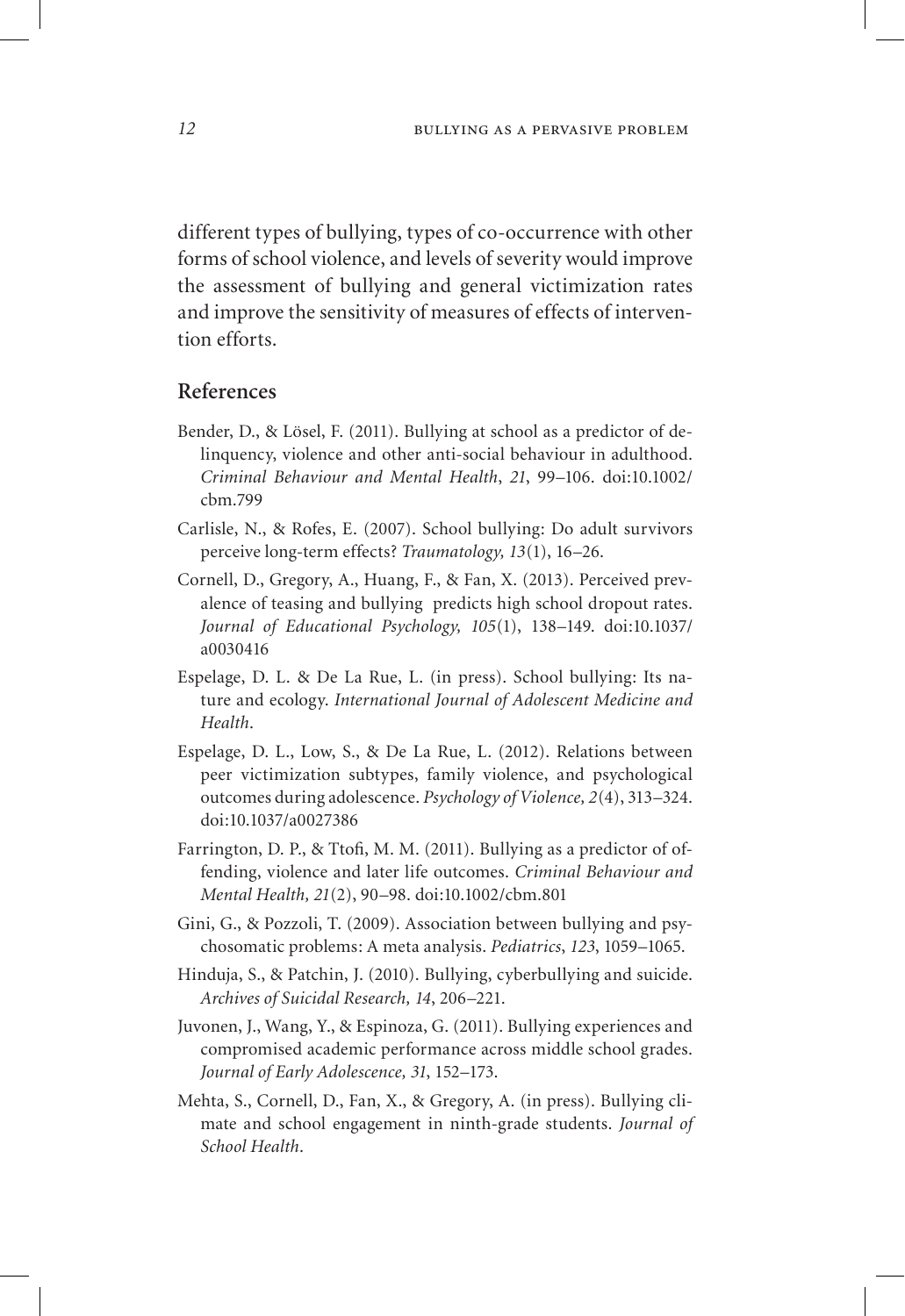- Robers, S., Zhang, J., Truman, J., & Snyder, T. (2012)*. Indicators of school crime and safety: 2011* (NCES 2012-002/NCJ 236021). Washington, DC: National Center for Education Statistics, U.S. Department of Education, and Bureau of Justice Statistics, Office of Justice Programs, U.S. Department of Justice.
- Schneider, S. K., O'Donnell, L., Stueve, A., & Coulter, R. (2012). Cyberbullying, school bullying, and psychological distress: A regional census of high school students. *American Journal of Public Health*, *102*, 171–177.
- Tokunaga, R. S. (2010). Following you home from school: A critical review and synthesis of research on cyberbullying victimization. *Computers in Human Behavior, 26,* 277–287.
- Ttofi, M. M., Farrington, D. P., Lösel, F., & Loeber, R. (2011). Do the victims of school bullies tend to become depressed later in life? A systematic review and meta-analysis of longitudinal studies. *Journal of Aggression, Conflict and Peace Research, 3,* 63–73.
- Wade, A., & Beran, T. (2011). Cyberbullying: The new era of bullying. *Canadian Journal of School Psychology, 26*, 44–61.
- Wang, J., Iannotti, R., & Nansel, T. (2009). School bullying among adolescents in the United States: Physical, verbal, relational, and cyber. *Journal of Adolescent Health*, *45*, 368–375.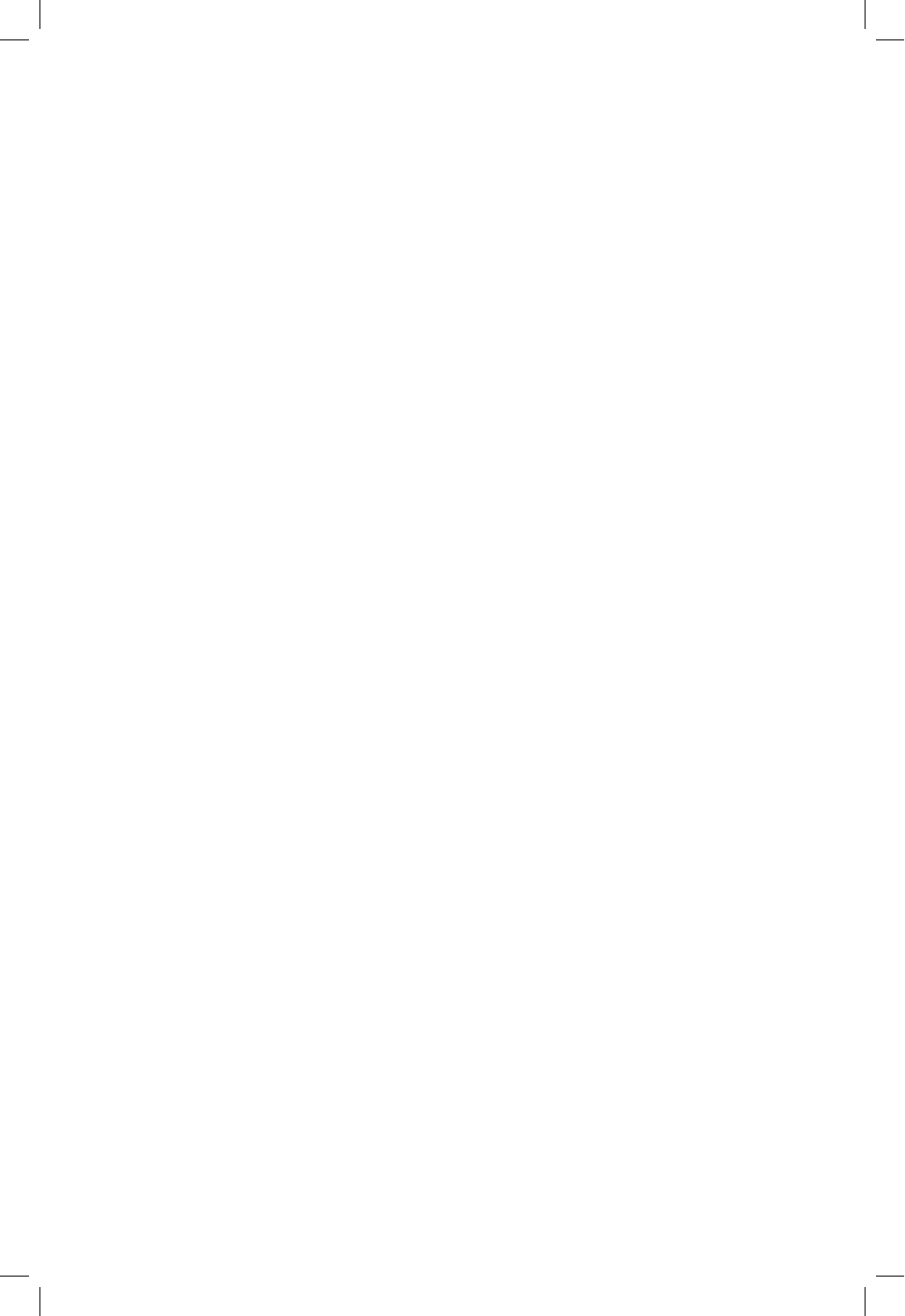# *Brief 3*

# **Bullying and Peer Victimization Among Vulnerable Populations**

Research on bullying dynamics shows that bullying is often aimed at specific groups. Findings from three groups have become prominent in the research literature: children with disabilities, African American youth, and LGBTQ youth. Historically, the research literature has omitted, distorted, or underresearched these three populations. There needs to be much more investment in research that examines the unique bullying dynamics surrounding vulnerable populations.

#### **Bullying Among Students With Disabilities**

*Overall Prevalence of Bullying Among Students With Disabilities*

- Students with disabilities are twice as likely to be identified as perpetrators and victims as are students without disabilities(Rose, Espelage, Aragon, & Elliott, 2011; Rose & Espelage, 2012).
- Students with disabilities that are characterized by, or have diagnostic criteria associated with, low social skills and low communication skills have a higher likelihood of involvement in bullying incidents (Rose, Monda-Amaya, & Espelage, 2011).

Task Force members Dorothy L. Espelage and Brendesha Tynes took the lead in drafting this brief.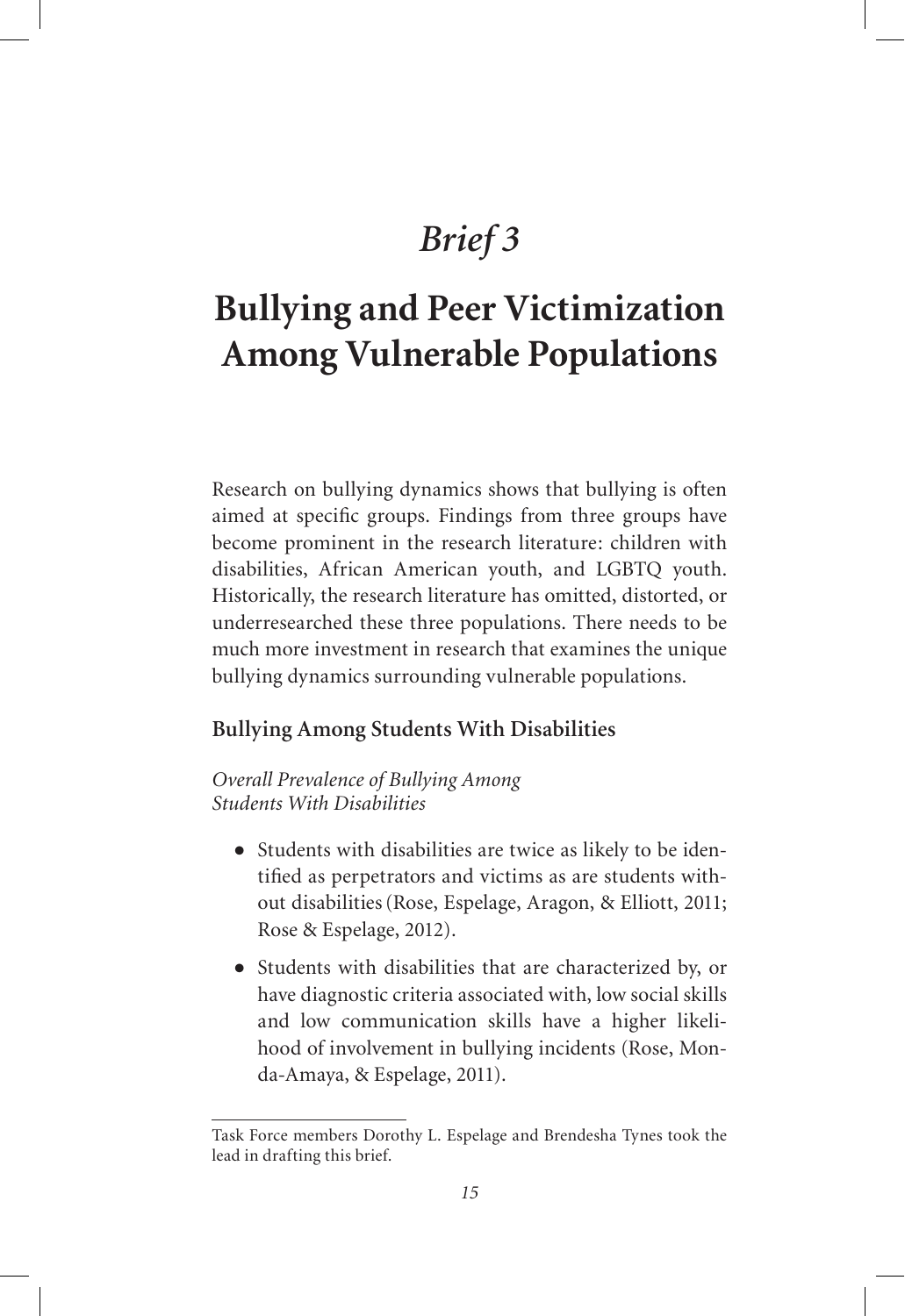● A meta-analysis of 152 studies found that 8 of 10 children with a learning disability (LD) were peer-rated as rejected; that 8 of 10 were rated as deficient in social competence and social problem solving; and that LD students were less often selected as friends by their peers (Baumeister, Storch, & Geffken, 2008).

#### *The Importance of Type of Disability in Bullying*

- Recent empirical investigations suggest that victimization may be predicted by the severity of the disability (Rose, 2010).
- For example, students with autism may be victimized more (Bejerot & Mörtberg, 2009), and students with learning disabilities may be victimized less, than other subgroups of students with disabilities (Wallace, Anderson, Bartholomay, & Hupp, 2002; White & Loeber, 2008).
- Unfortunately, much of the extant literature varies on victimization rates of individual subgroups of students with disabilities, making direct subgroup comparisons difficult (Rose, 2010).

#### **African Americans in Bullying, Victimization, and Harassment Research**

#### *Prevalence Rates and Measurement Issues for African American Youth*

• Research indicates that prevalence rates of bullying victimization vary considerably for African American youth based on the wording in measures. For example, both girls and middle school boys who are African American may report being a victim with behavior-based measures (including various types of bullying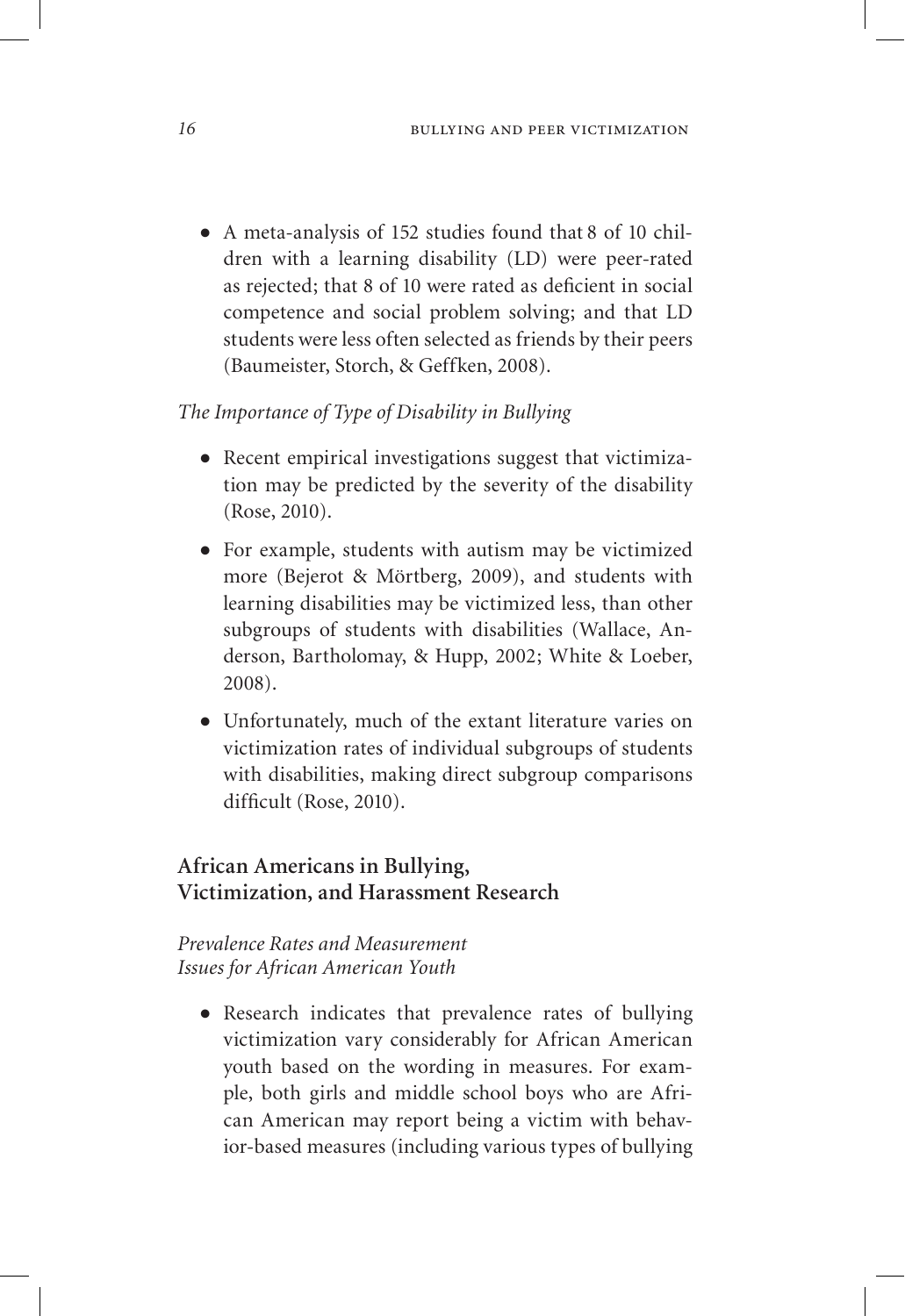behaviors), but may be less likely to report that these experiences are frequent with definition-based measures (Sawyer, Bradshaw, & O'Brennan, 2008). This suggests that African American youth may have differing conceptions of bullying victimization and therefore may underreport their victimization experiences.

- When considering six types of victimization in school and neighborhood contexts, including peer physical assault (being hit, kicked, punched, or attacked with or without a weapon), physical intimidation (being grabbed, chased, or forced to do something against one's will), and relational victimization, researchers found that African American youth experience *more* physical assaults than their White and Latino counterparts (31.5% as opposed to 20.7% and 19.1%, respectively) (Turner, Finkelhor, Hamby, Shattuck, & Ormrod, 2011). Although most of these incidents occur in school, 41.5% of assaults in the sample occurred outside of school.
- With regard to bullying and harassment perpetration, several reports show that African American youth are overrepresented (Carlyle & Steinman, 2007; Espelage, Basile, & Hamburger, 2012; Low & Espelage, 2012). However, these reports utilize race-comparative designs that may privilege one cultural perspective over another and often yield small effect sizes between groups. In a study using a sample that included 100% African American youth, bullying perpetration rates were similar to those found in nationally representative samples (Fitzpatrick, Dulin, & Piko, 2010).
- Measurement concerns similar to those found in victimization research have emerged in studies of bullying perpetration. For example, when Carlyle and Steinman (2007) tested the validity of their bullying measures, they found the most inconsistencies in bullying classifi-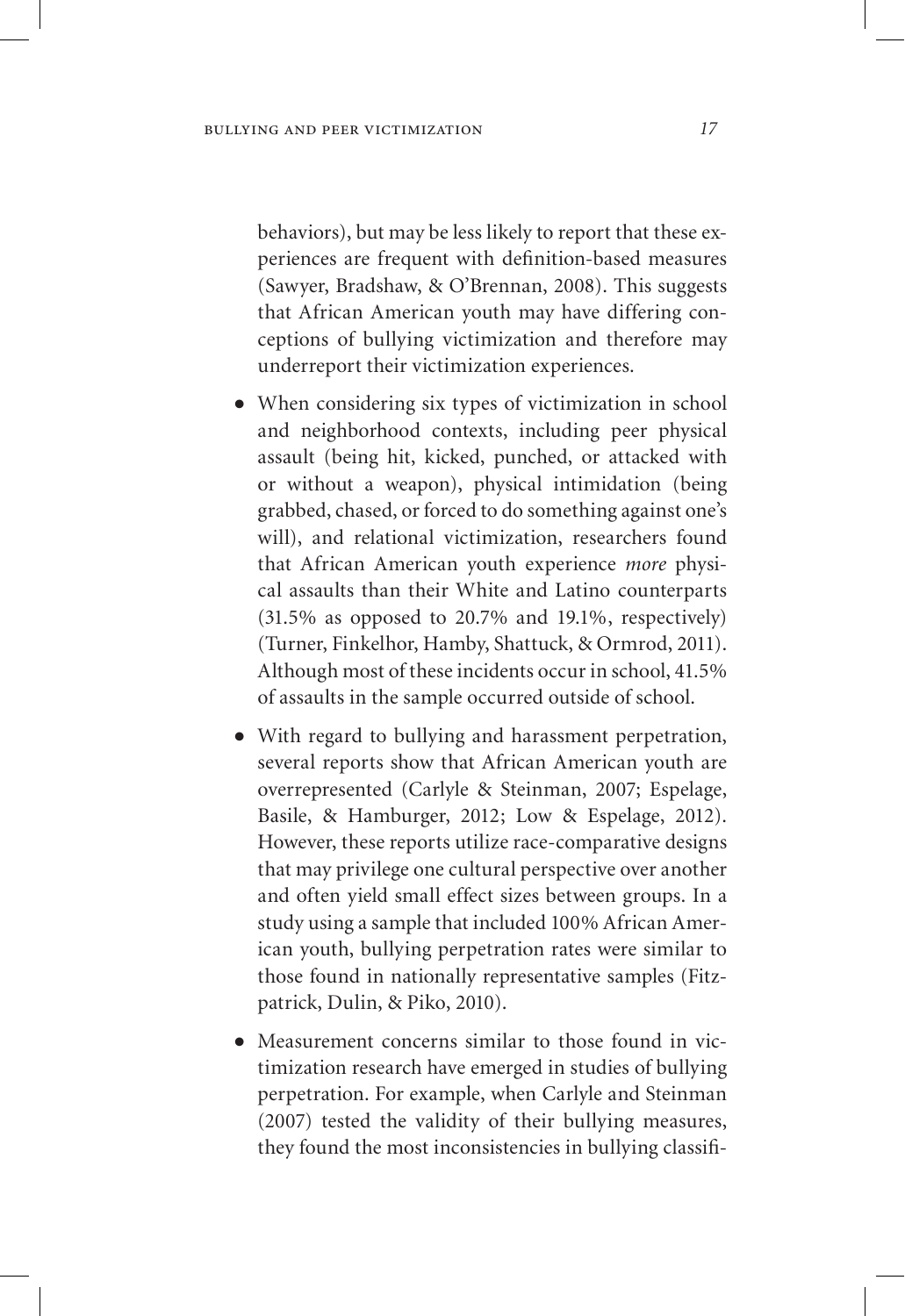cation of African American youth and males. They also found that any racial differences in bullying perpetration disappear by 12th grade.

#### *Outcomes Associated With Victimization and Harassment for African American Youth*

- Victimization and harassment experiences are related to poorer social and emotional development, including depressive symptoms, greater difficulty making friends, poor relationships with classmates, peer rejection, negative self-appraisals, substance use, loneliness, below-average grades, and truancy (Cook, Williams, Guerra, Kim, & Sadek, 2010; Fitzpatrick et al., 2010; Nansel, Overpeck, Pilla, Ruan, Simons-Morton, & Scheidt, 2001; Russell, Sinclair, Poteat, & Koenig, 2012).
- In studies conducted in Wisconsin and California, the percentages of youth who reported harassment were 35.8% and 40.3%, respectively. Of the reported incidents, 15.8% in Wisconsin and 17.7% in California were race based. This is cause for concern as those who experience bias-based harassment have worse mental health status and substance use levels than those who experience non-bias-based harassment (Russell et al., 2012).

A growing body of literature documenting racial differences in bullying, victimization, and harassment points to an urgent need to better understand the experiences of African American youth. Findings from research on African American youth highlight a need for additional research, particularly related to the strengths (individual, cultural, and contextual) that youth possess that may buffer against the negative outcomes typically associated with bullying, victimization, and harassment. There is also a great need for researchers who are from diverse backgrounds and trained in African American youth culture and child development. Discrepancies in the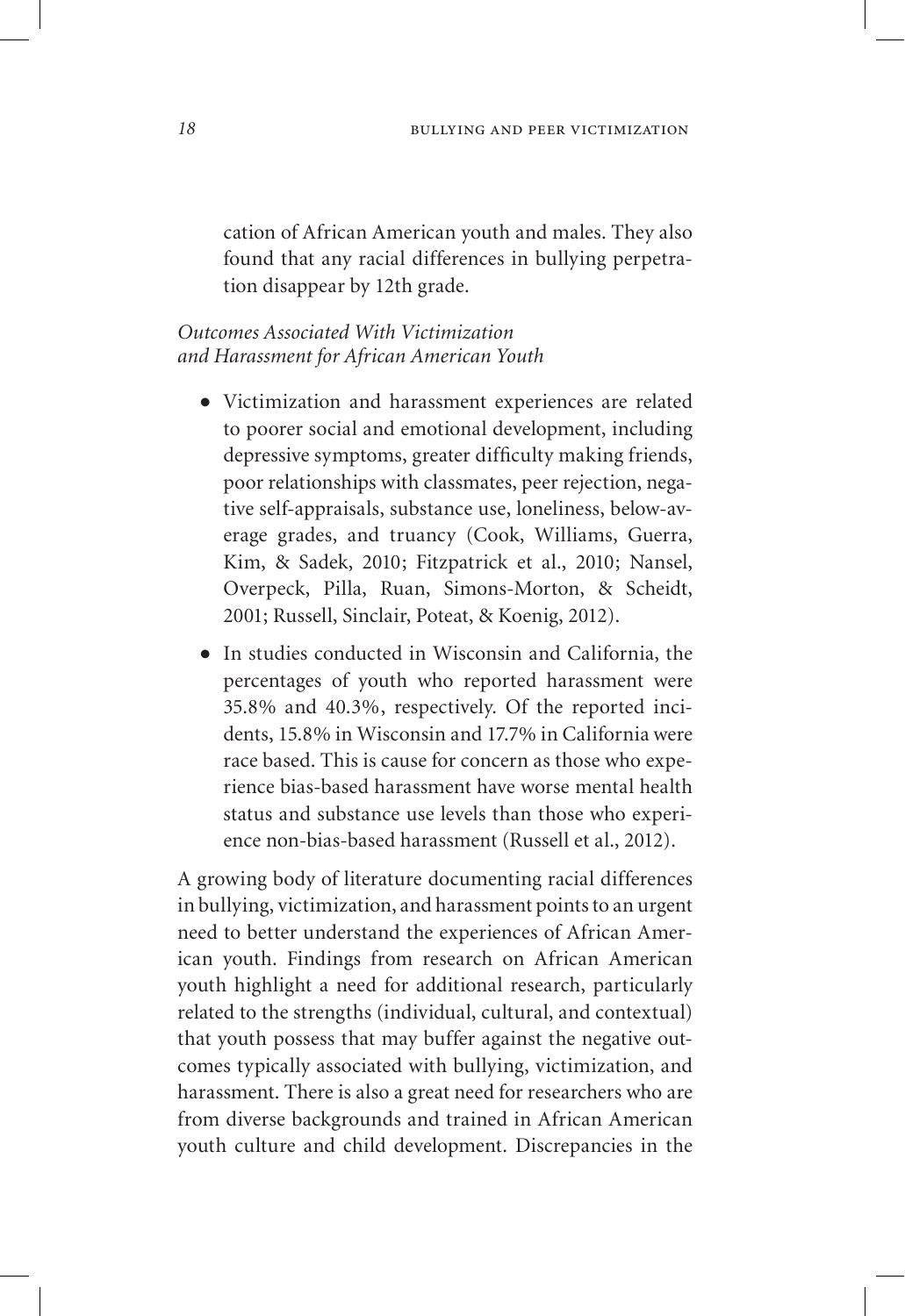literature highlight the fact that bullying, victimization, and harassment are major problems for this community and warrant culturally specific intervention and prevention strategies.

#### **Bullying and the Lesbian, Gay, Bisexual (LGB) Community**

#### *State of the Knowledge About Bullying Among LGB Students*

- A large percentage of bullying among students involves the use of homophobic teasing and slurs (Espelage et al., 2012; Poteat & Espelage, 2005; Poteat & Rivers, 2010).
- Bullying and homophobic victimization occur more frequently among LGB youth in American schools than among students who identify as heterosexual (Espelage, Aragon, Birkett, & Koenig, 2008; Kosciw, Greytak, & Diaz, 2009).
- Some LGB youth report greater depression, anxiety, suicidal behaviors, and truancy than their straight-identified peers (Espelage et al., 2008; Robinson & Espelage, 2011).
- However, peer victimization does not appear to explain all of the mental health disparities between LGB and heterosexual youth (Robinson & Espelage, 2012).

#### *Effective Services and Programs for Preventing and Intervening in Bullying for LGB Students*

Russell, Kosciw, Horn, and Saewyc (2010), in their *Social Policy Report* article "Safe Schools Policy for LGBTQ Students," highlight four practices that have been shown to promote safety and well-being for LGBTQ youth in schools:

• School nondiscrimination and anti-bullying policies that specifically include actual or perceived sexual ori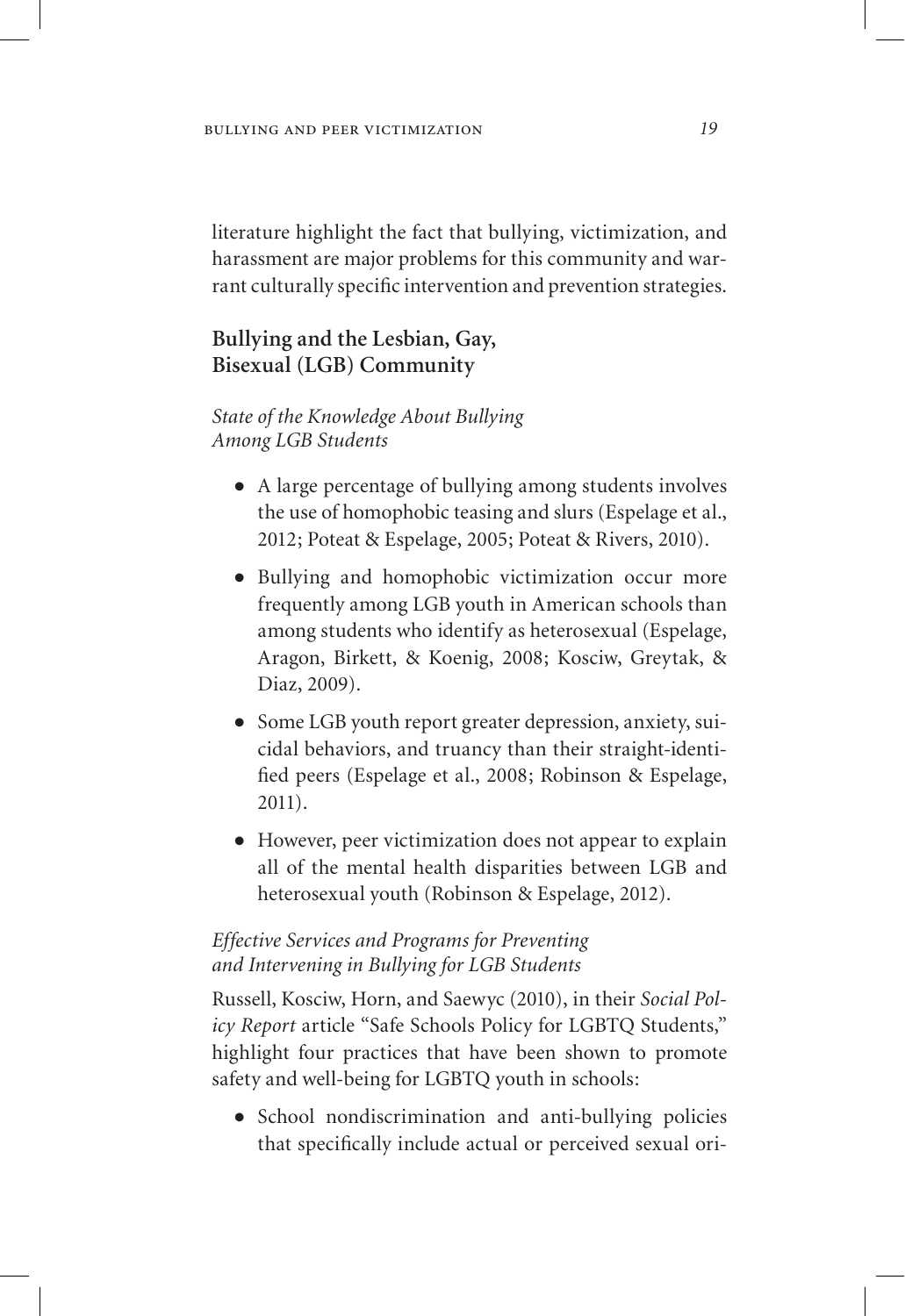entation, gender identity, or expression (Russell & Mc-Guire, 2008)

- Teacher training and ongoing professional development on how to intervene when homophobic teasing occurs
- Presence of school-based support groups or clubs (e.g., gay-straight alliances)
- Inclusion of LGBTQ role models or issues in school curricula, including bullying-prevention programming and access to information and resources through the library, school-based health centers, and other sources

#### **Conclusions and Implications**

Research should be conducted to identify groups of individuals who are particularly vulnerable to bullying, harassment, and victimization, including individuals with disabilities, those who are gender-nonconforming or identify as LGBTQ, and African-American individuals. Although three groups are highlighted in this brief, research should include participants from other potentially vulnerable groups as well, including but not limited to those who identify as Native American, Latino/a, and/or Hispanic. Immigrant populations should also be included in future research studies. Race and ethnicity should be considered across class and socioeconomic status.

#### **References**

- Baumeister, A. L., Storch, E. A., & Geffken, G. R. (2008). Peer victimization in children with learning disabilities. *Child and Adolescent Social Work Journal, 25,* 11–23. doi:10.1007/s10560-007-0109-6
- Bejerot, S., & Mörtberg, E. (2009). Do autistic traits play a role in the bullying of obsessive compulsive disorder and social phobia sufferers? *Psychopathology*, *42*, 170–176. doi:10.1159/000207459
- Carlyle, K. E., & Steinman, K. J. (2007). Demographic differences in the prevalence, co-occurrence, and correlates of adolescent bullying at school. *Journal of School Health*, *77*(9), 623–629.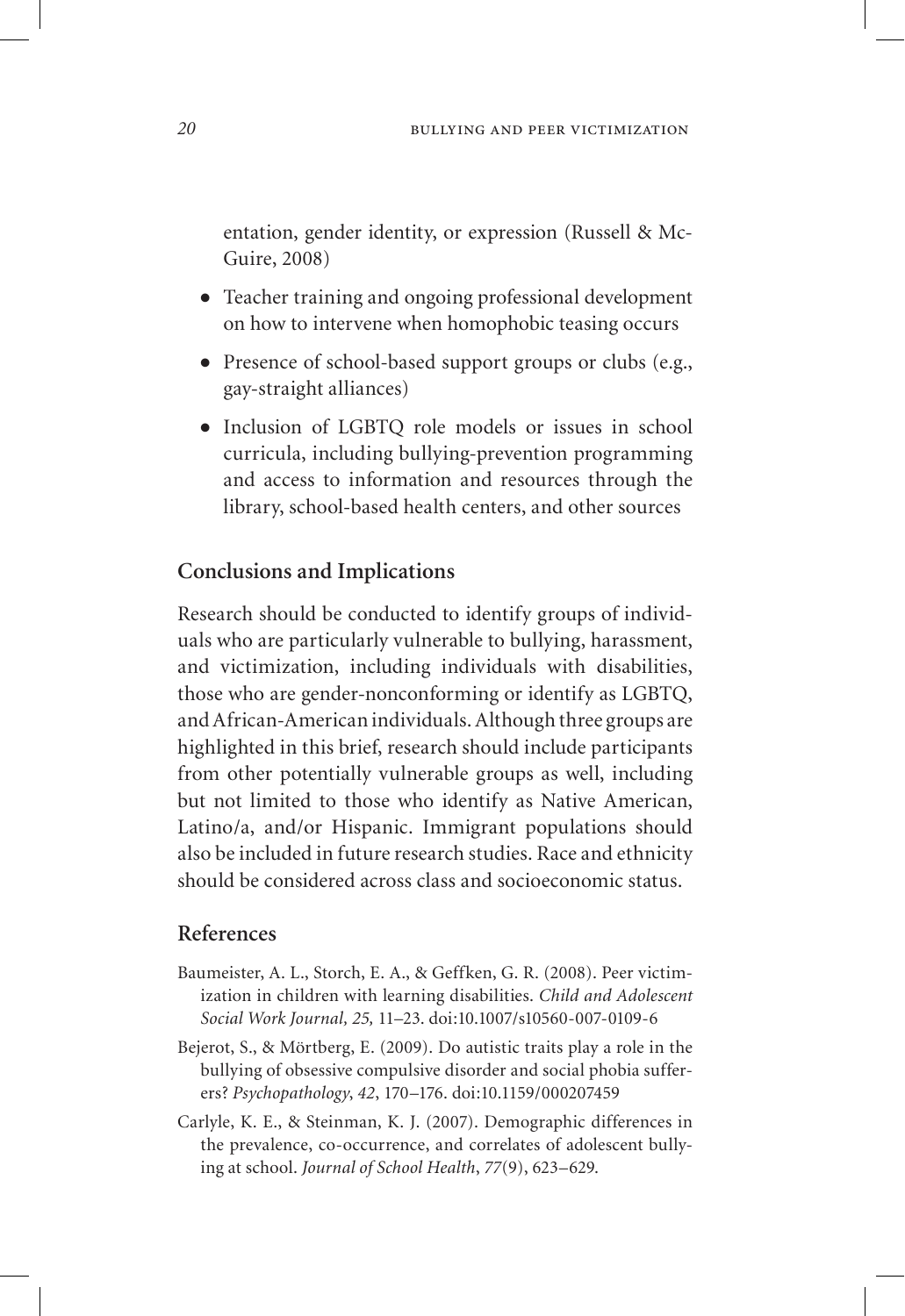- Cook, C. R., Williams, K. R., Guerra, N. G., Kim, T. E., & Sadek, S. (2010). Predictors of bullying and victimization in childhood and adolescence: A meta-analytic investigation. *School Psychology Quarterly, 25*(2), 65–83.
- Espelage, D. L., Aragon, S. R., Birkett, M., & Koenig, B. W. (2008). Homophobic teasing, psychological outcomes, and sexual orientation among high school students: What influences do parents and schools have? *School Psychology Review*, *37*, 202–216.
- Espelage, D. L., Basile, K. C., & Hamburger, M. E. (2012). Bullying experiences and co-occurring sexual violence perpetration among middle school students: Shared and unique risk factors. *Journal of Adolescent Health*, *50,* 60–65.
- Fitzpatrick, K., Dulin, A., & Piko, B. (2010). Bullying and depressive symptomatology among low-income African American youth. *Journal of Youth and Adolescence, 39*, 634–645.
- Kosciw, J. G., Greytak, E. A., & Diaz, E. M. (2009). Who, what, when, where, and why: Demographic and ecological factors contributing to hostile school climate for lesbian, gay, bisexual, and transgender youth. *Journal of Youth and Adolescence*, *38*, 976–988.
- Low, S., & Espelage, D. (2012). Differentiating cyber bullying perpetration from non-physical bullying: Commonalities across race, individual, and family predictors. *Psychology of Violence, 3*(1), 39–52. doi:10.1037/a0030308
- Nansel, T. R., Overpeck, M., Pilla, R. S., Ruan, W. J., Simons-Morton, B., & Scheidt, P. (2001). Bullying behaviors among US youth: Prevalence and association with psychosocial adjustment. *Journal of the American Medical Association, 285*, 2094–2100.
- Poteat, V. P., & Espelage, D. L. (2005). Exploring the relation between bullying and homophobic verbal content: The Homophobic Content Agent Target (HCAT) scale. *Violence and Victims, 20*, 513–528.
- Poteat, V. P., & Rivers, I. (2010). The use of homophobic language across bullying roles during adolescence. *Journal of Applied Developmental Psychology, 31*(2), 166–172.
- Robinson, J. P., & Espelage, D. L. (2011). Inequities in educational and psychological outcomes between LGBTQ and straight students in middle and high school. *Educational Researcher*, *40*, 315–330.
- Robinson, J. P., & Espelage, D. L. (2012). Bullying explains only part of LGBTQ-heterosexual risk disparities: Implications for policy and practice. *Educational Researcher, 41*(8), 309–319.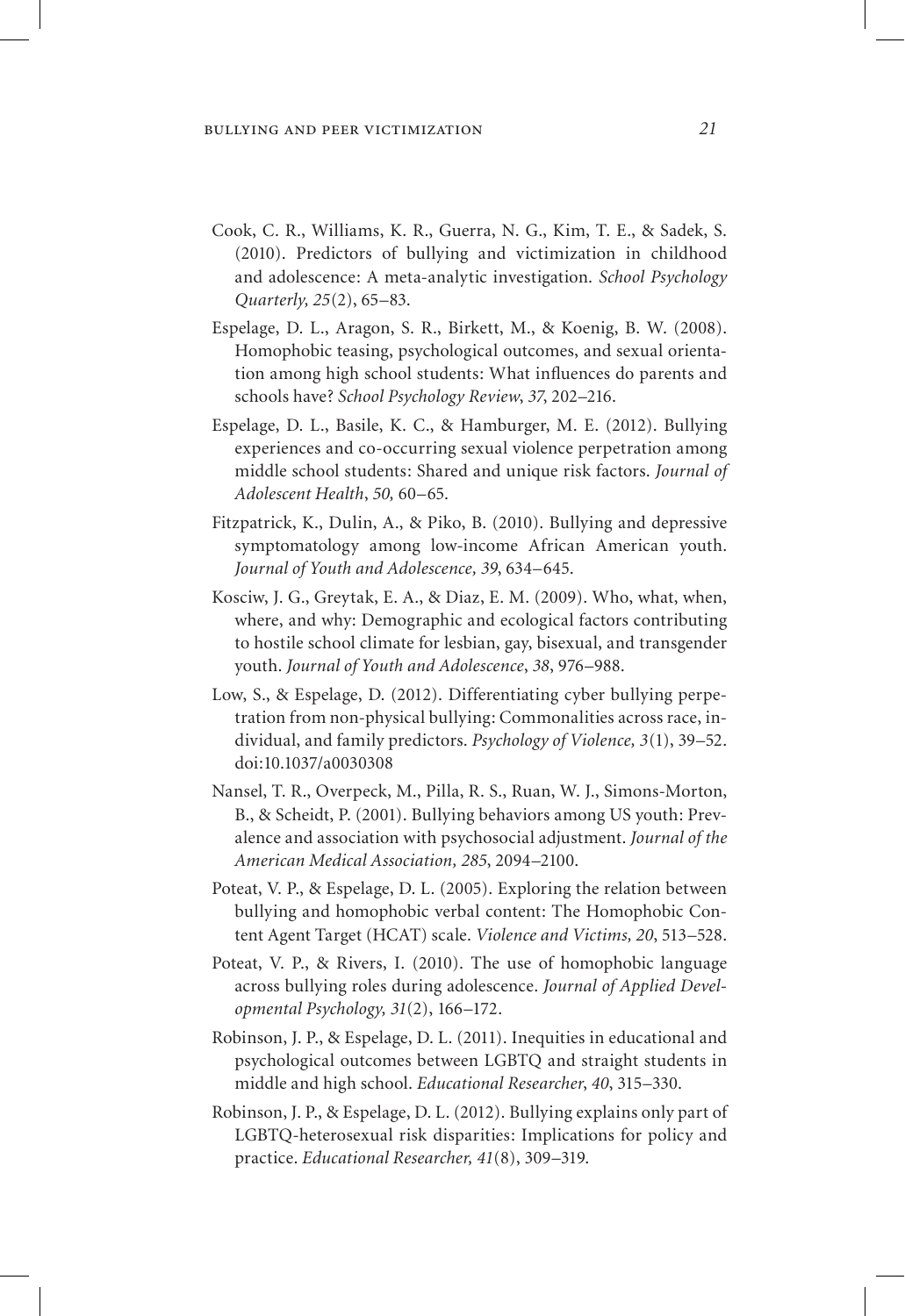- Rose, C. A. (2010). Bullying among students with disabilities: Impact and implications. In D. L. Espelage & S. M. Swearer (Eds.), *Bullying in North American schools: A socio-ecological perspective on prevention and intervention* (2nd ed., pp. 34–44). Mahwah, NJ: Lawrence Erlbaum.
- Rose, C. A.**,** & Espelage, D. L. (2012). Risk and protective factors associated with the bullying involvement of students with emotional and behavioral disorders. *Behavioral Disorders, 37,* 133–148.
- Rose, C. A., Espelage, D. L., Aragon, S. R., & Elliott, J. (2011). Bullying and victimization among students in special education and general education curricula. *Exceptionality Education International, 21*(2), 2–14.
- Rose, C. A., Monda-Amaya, L. E., & Espelage, D. L. (2011). Bullying perpetration and victimization in special education: A review of the literature. *Remedial and Special Education, 32*, 114–130. doi:10.1177/0741932510361247
- Russell, S. T., Kosciw, J. G., Horn, S. S., & Saewyc, E. (2010). Safe schools policy for LGBTQ Students. *Social Policy Report, 24*(4), 3–17. Washington DC: Society for Research in Child Development.
- Russell, S., & McGuire, J. (2008). The school climate for lesbian, gay, bisexual, and transgender (LGBT) students. In M. Shinn & H. Yoshikawa (Eds.), *Changing schools and community organizations to foster positive youth development*. New York, NY: Oxford University Press.
- Russell, S. T., Sinclair, K. O., Poteat, V. P., & Koenig, B. W. (2012). Adolescent health and harassment based on discriminatory bias*. American Journal of Public Health, 102,* 493–495.
- Sawyer, A. L., Bradshaw, C. P., & O'Brennan, L. M. (2008). Examining ethnic, gender, and developmental differences in the way children report being a victim of "bullying" on self-report measures. *Journal of Adolescent Health, 43*, 106–114.
- Turner, H. A., Finkelhor, D., Hamby, S. L., Shattuck, A., & Ormrod, R. K. (2011). Specifying type and location of peer victimization in a national sample of children and youth. *Journal of Youth and Adolescence, 40*(8), 1052–1067.
- Wallace, T., Anderson, A. R., Bartholomay, T., & Hupp, S. (2002). An ecobehavioral examination of high school classrooms that include students with disabilities. *Exceptional Children, 68*, 345–359.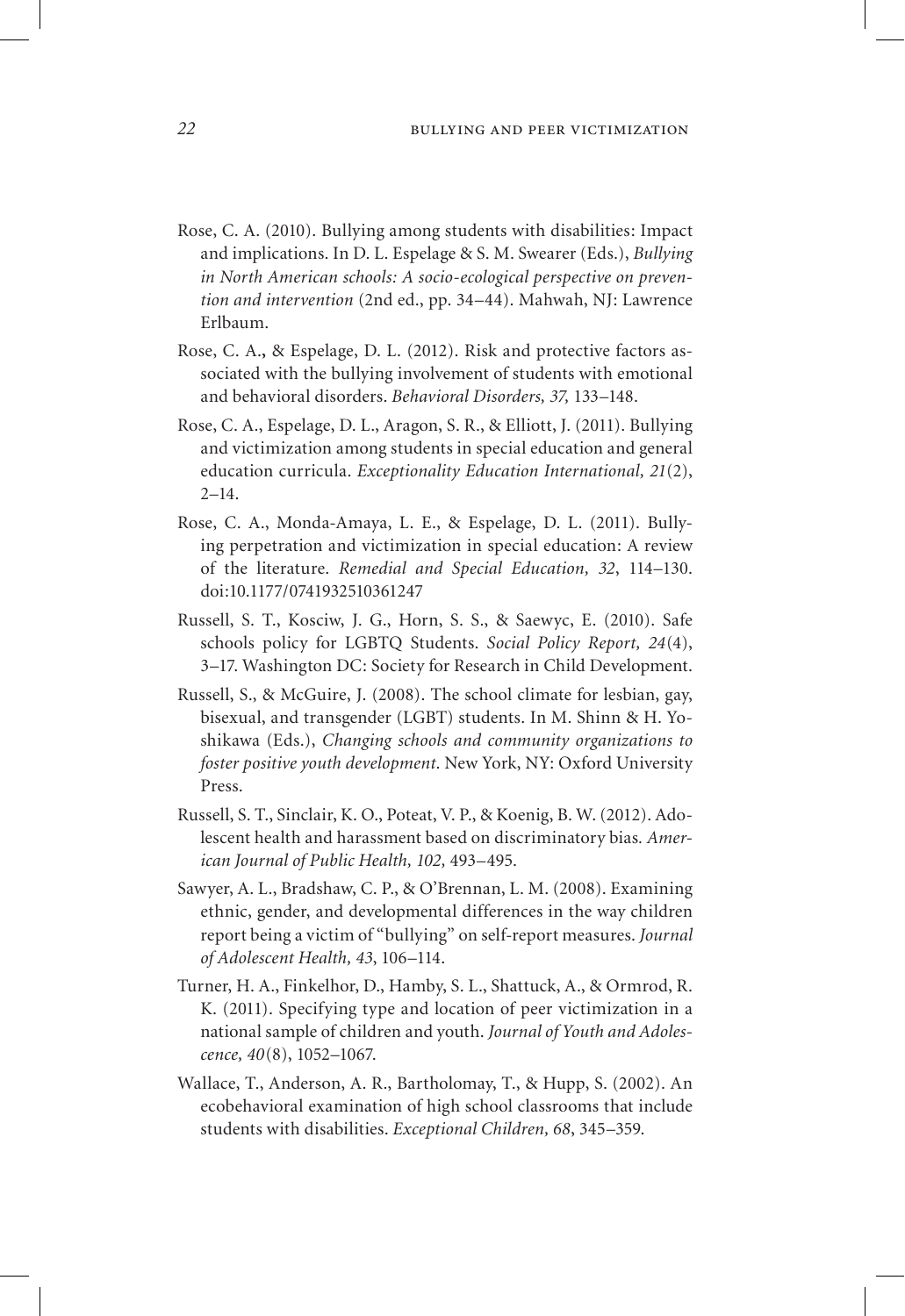#### bullying and peer victimization *23*

White, N. A., & Loeber, R. (2008). Bullying and special education as predictors of serious delinquency. *Journal of Research in Crime and Delinquency, 45,* 380–397. doi:10.1177/0022427808322612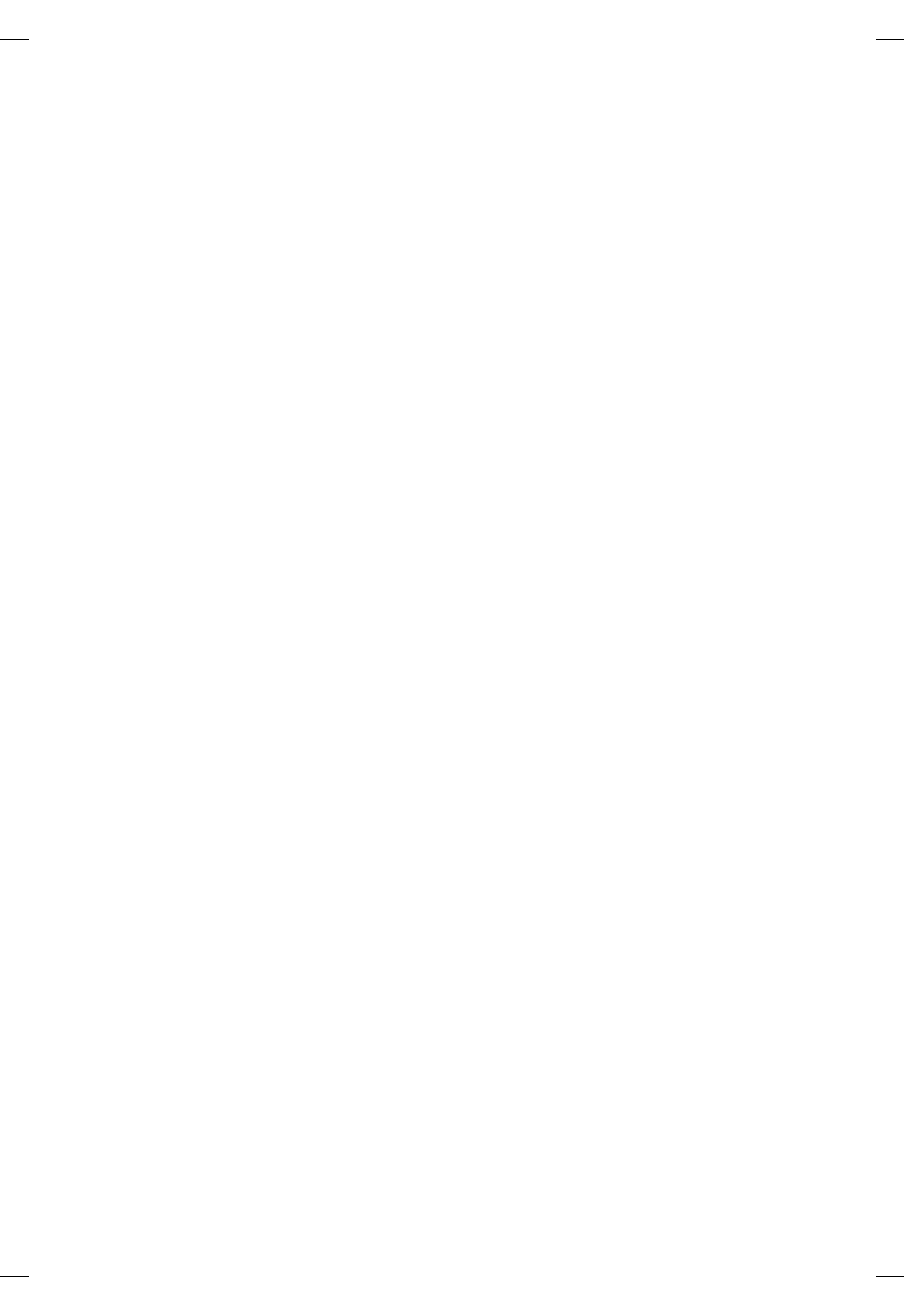# *Brief 4*

# **Gender-Related Bullying and Harassment: A Growing Trend**

Although research on bullying has grown since the 1970s, the research literature has generally ignored important influences related to gender and sexuality (Meyer, 2007). Bullying, sexual harassment, and homophobic and transphobic behaviors co-occur and need to be addressed to make schools safer and more inclusive. *Gendered harassment* is any unwanted behavior that enforces traditional, heterosexual gender norms. It is related to, and can overlap with, bullying. Forms of gendered harassment include sexual harassment; homophobic, biphobic, or transphobic harassment; and harassment for gender-nonconformity (Meyer, 2008, 2009).

#### **State of the Knowledge**

- The first study that used the same instruments to compare rates and impacts of bullying and sexual harassment showed that students experience high rates of both bullying (52%) and sexual harassment (34%) (Gruber & Fineran, 2008).
- Gay, lesbian, bisexual, and questioning students experienced more bullying (79% versus 50%) and more sexual harassment than heterosexual students (Coker, Austin,

Task Force members Elizabeth J. Meyer and V. Paul Poteat took the lead in drafting this brief.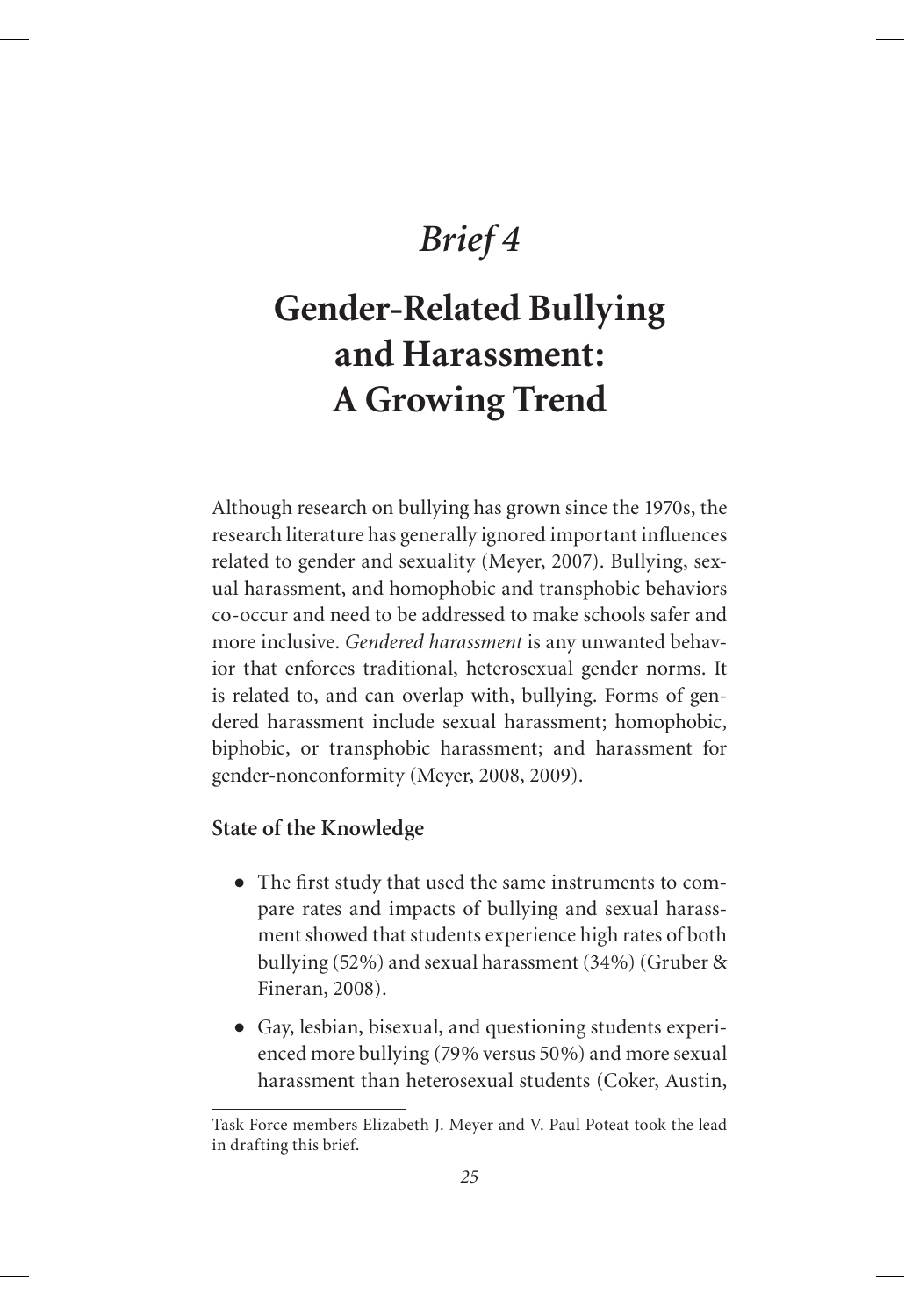

*Forms of bullying and harassment (Meyer, 2009).* 

& Schuster, 2010; Gruber & Fineran, 2008; Poteat, Mereish, DiGiovanni, & Koenig, 2011).

- Both girls and boys experience sexual harassment (Hill & Kearl, 2011).
- Calling a student "gay" or "lesbian" is the one form of sexual harassment that has increased since 1993 (for boys, 9% in 1993, 19% in 2001 and 2011; for girls, 5% in 1993, 13% in 2001, 18% in 2011) (Harris Interactive, 2001; Hill & Kearl, 2011).
- Boys report increases in how frequently they are called gay epithets as they progress through high school (Poteat, O'Dwyer, & Mereish, 2012).
- Teachers are less likely to intervene in harassment related to sexual orientation, gender presentation, and body size than in that related to other forms of bias (race, religion, disability; California Safe Schools Coalition, 2004).
- Research indicates that students feel safer and report less harassment in schools where specific groups are listed as protected by anti-bullying laws and policies (Hat-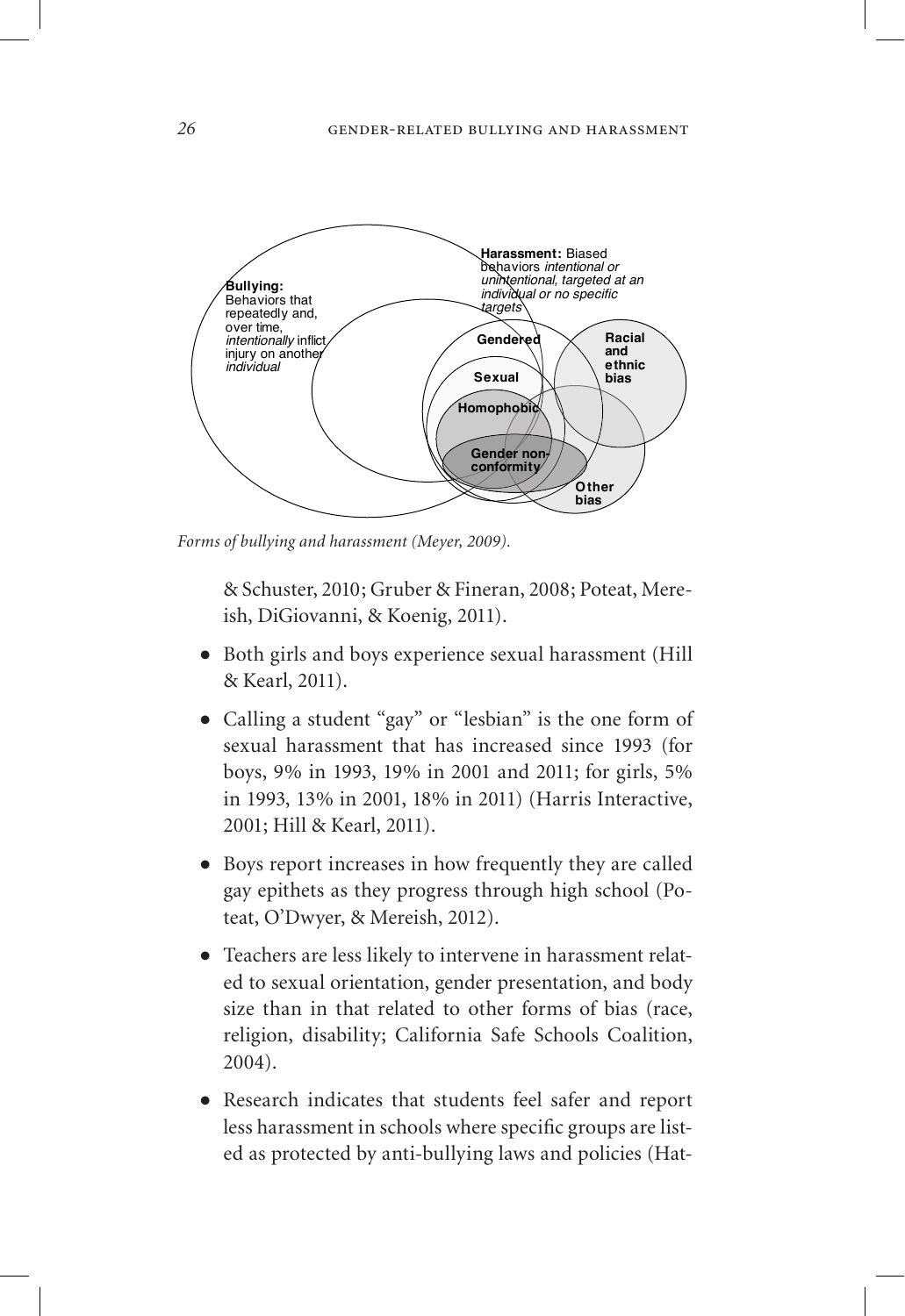zenbuehler, 2011; Kosciw, Greytak, Diaz, & Bartkiewicz, 2010).

#### **Legal Issues**

The distinctions between bullying and harassment are important because they have different legal implications (see brief 5 for additional information). Gendered harassment must be addressed in accordance with federal guidelines that are part of Title IX. In October 2010, the U.S. Department of Education's Office for Civil Rights issued guidance to all school districts in the form of a "Dear Colleague" letter. In this letter there is clear wording regarding how Title IX applies in such cases:

Title IX prohibits harassment of both male and female students regardless of the sex of the harasser—*i.e.*, even if the harasser and target are members of the same sex. It also prohibits gender-based harassment, which may include acts of verbal, nonverbal, or physical aggression, intimidation, or hostility based on sex or sex-stereotyping. Thus, it *can be sex discrimination if students are harassed either for exhibiting what is perceived as a stereotypical characteristic for their sex, or for failing to conform to stereotypical notions of masculinity and femininity*. Title IX also prohibits sexual harassment and gender-based harassment of all students, regardless of the actual or perceived sexual orientation or gender identity of the harasser or target. (Office for Civil Rights, U.S. Department of Education, 2010, pp. 7–8)

#### **Conclusions and Implications**

Studies make clear that awareness about gender-related bullying and broad-based knowledge of what is protected can increase students' sense of safety and student reports of less harassment. Policy and research implications follow from this knowledge.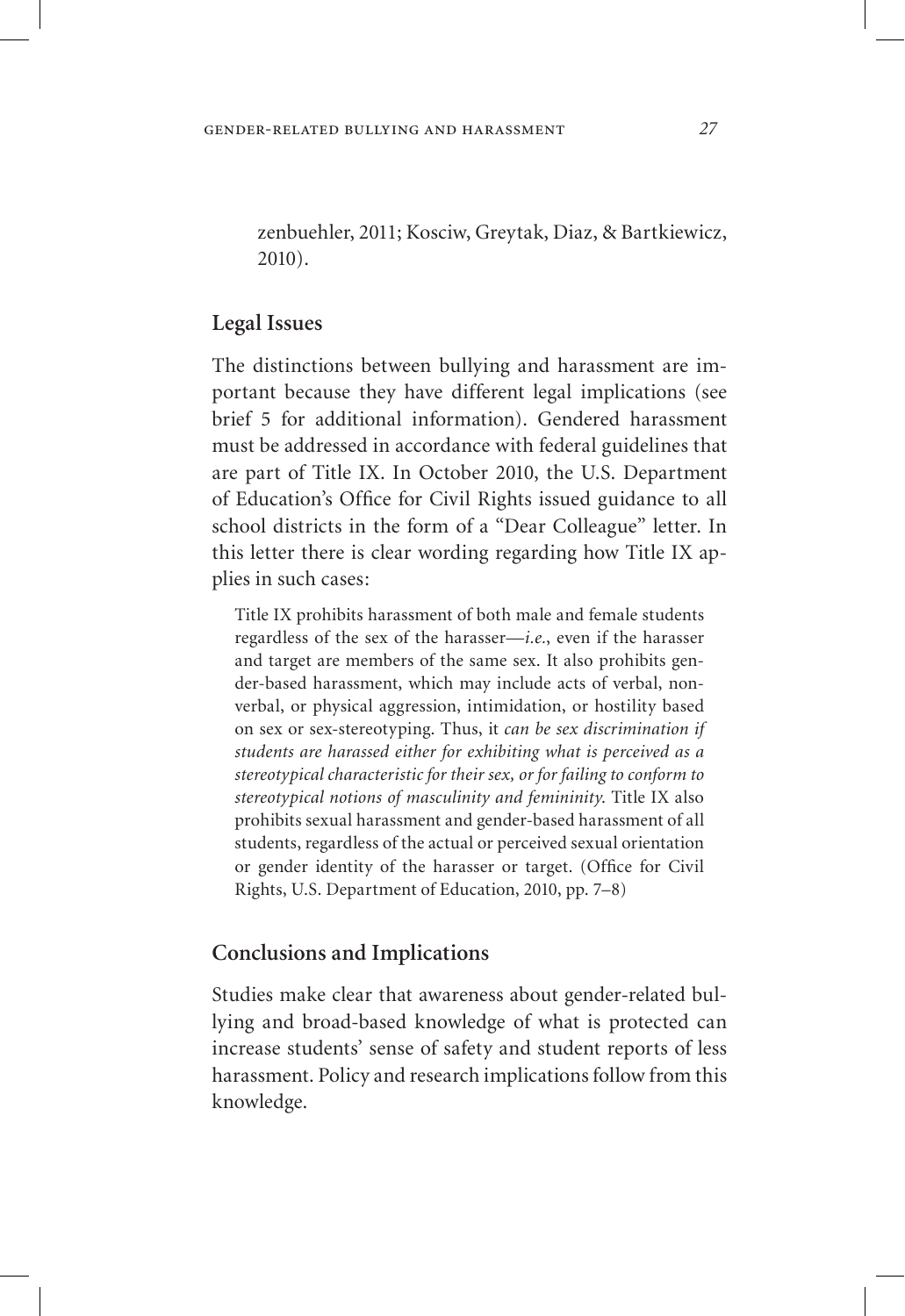#### *Policy*

- *Local:* School districts need to revise their bullying and harassment policies to explicitly include *all* forms of gendered harassment (sexual, sexual orientation, and gender identity/expression). Policies need to have clear implementation, reporting, and response mechanisms and align with federal laws, specifically Title IX. Educating staff, students, and families about policy revisions is an essential step for successful implementation.
- *Local:* Intervention programs need specifically to identify and teach about different forms of harassment and how these can be addressed along with general anti-bullying initiatives.
- *Federal:* Passage of federal bills that explicitly set forth specific groups covered under harassment, such as the Safe Schools Improvement Act (H.R. 1648) and the Student Non-Discrimination Act (H.R. 998), can have observable and meaningful benefits for the well-being of those vulnerable to gender-based harassment.

#### *Research*

• Survey items should allow for reporting forms of sexual, homophobic, gender-nonconforming, and transphobic harassment, as well as permit students to self-identify their gender identity (e.g., male, female, transgender, genderqueer, or other preferred gender identity) and sexual orientation (e.g., gay, lesbian, bisexual, queer, questioning, or other preferred sexual orientation identity). Inclusion of these items (e.g., sexual orientation as a demographic item and homophobic harassment indices) should constitute standard practice in bullying research, and analyses of these items should be reported in scholarly papers.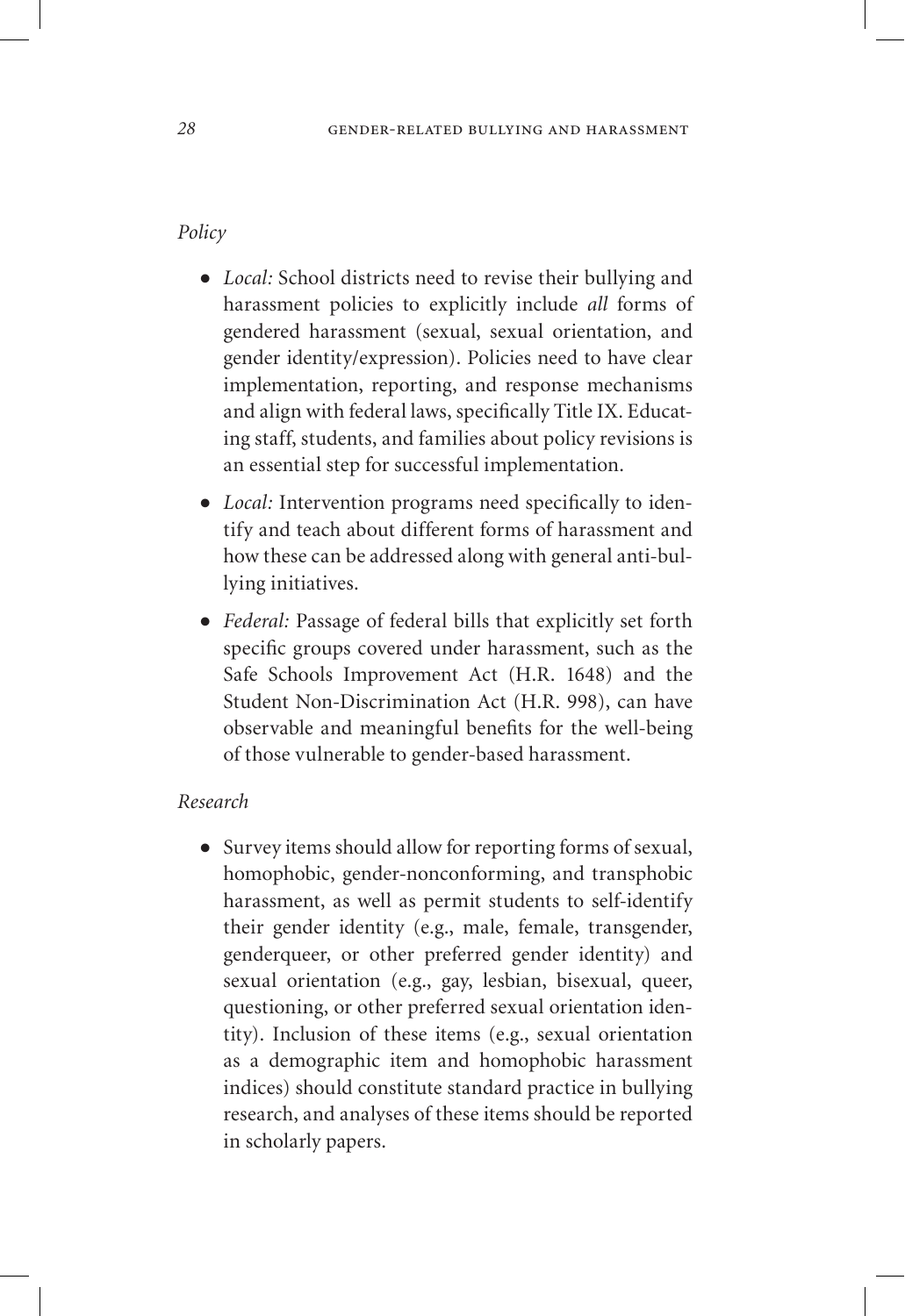• Evaluation of anti-bullying programs should specifically track rates of different forms of harassment and staff interventions.

- California Safe Schools Coalition & 4-H Center for Youth Development, University of California, Davis. (2004). *Consequences of ha*rassment based on actual or perceived sexual orientation and gender *non-conformity and steps to making schools safer*. San Francisco and Davis, CA: Authors.
- Coker, T. R., Austin, S. B., & Schuster, M. A. (2010). The health and health care of lesbian, gay, and bisexual adolescents. *Annual Review of Public Health, 31,* 457–477.
- Gruber, J. E., & Fineran, S. (2008). Comparing the impact of bullying and sexual harassment victimization on the mental and physical health of adolescents. *Sex Roles, 59*, 1–13.
- Harris Interactive. (2001). *Hostile hallways: Bullying, teasing, and sexual harassment in school.* Washington, DC: American Association of University Women Educational Foundation.
- Hatzenbuehler, M. L. (2011). The social environment and suicide attempts in lesbian, gay, and bisexual youth. *Pediatrics, 127*(5), 896– 903.
- Hill, C., & Kearl, H. (2011). *Crossing the line: Sexual harassment at school.* Washington, DC: American Association of University Women.
- Kosciw, J., Greytak, E., Diaz, E. M., & Bartkiewicz, M. J. (2010). *2009 School Climate Survey: The experiences of lesbian, gay, bisexual and transgender youth in our nation's schools.* New York: GLSEN.
- Meyer, E. J. (2007, April 9–13). *Bullying and harassment in secondary schools: A critical analysis of the gaps, overlaps, and implications from a decade of research.* Paper presented at the annual meeting of the American Educational Research Association, Chicago, IL.
- Meyer, E. J. (2008). Gendered harassment in secondary schools: Understanding teachers' (non)interventions. *Gender and Education, 20*(6), 555–572.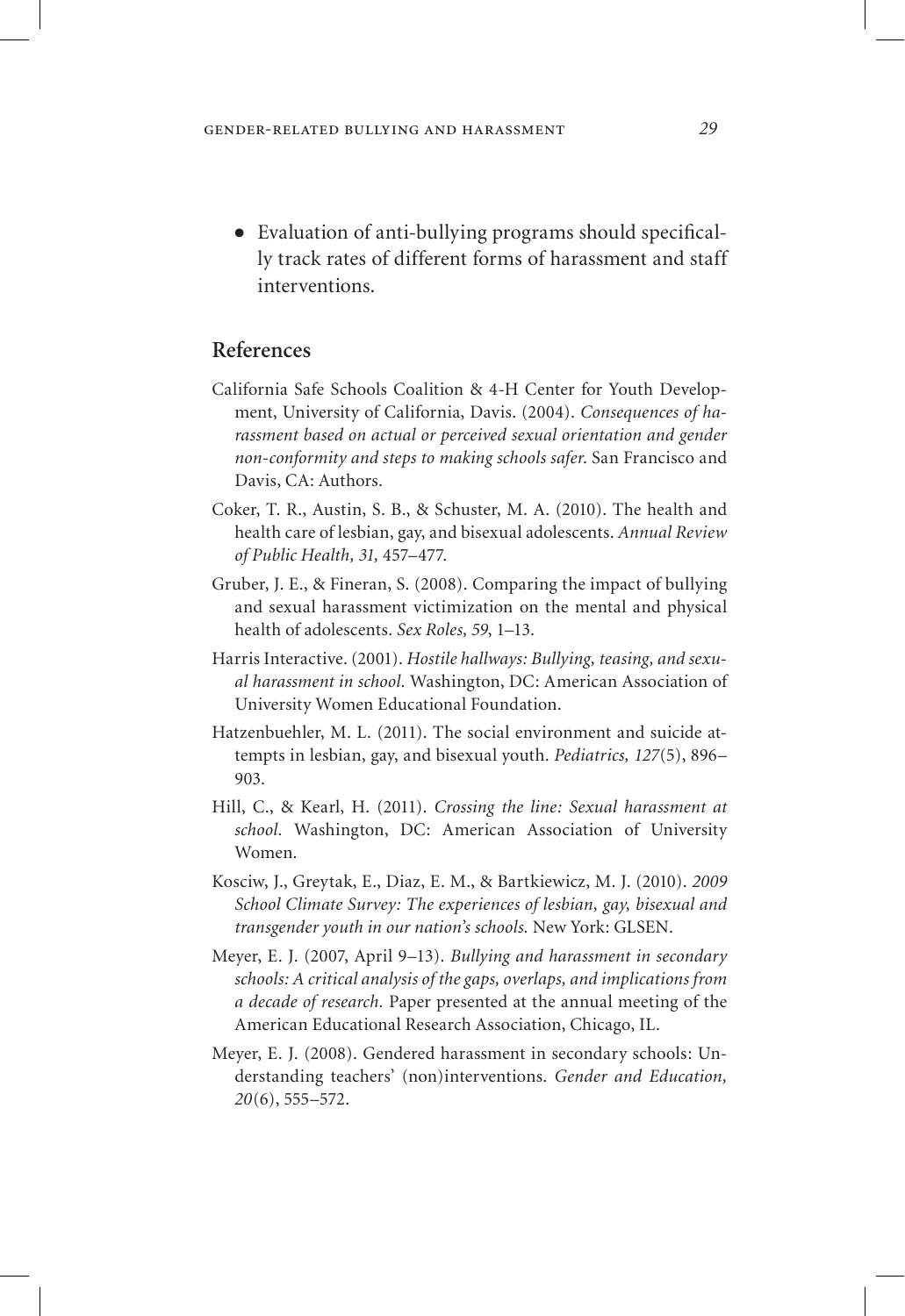- Meyer, E. J. (2009). *Gender, bullying, and harassment: Strategies to end sexism and homophobia in schools*. New York: Teachers College Press.
- Office for Civil Rights, U.S. Department of Education. (2010). "Dear Colleague" letter. Washington, DC: Author. Retrieved from http:// www2.ed.gov/about/offices/list/ocr/letters/colleague-201010.html
- Poteat, V. P., Mereish, E. H., DiGiovanni, C. D., & Koenig, B. W. (2011). The effects of general and homophobic victimization on adolescents' psychosocial and educational concerns: The importance of intersecting identities and parent support. *Journal of Counseling Psychology, 58*(4), 597–609.
- Poteat, V. P., O'Dwyer, L. M., & Mereish, E. H. (2012). Changes in how students use and are called homophobic epithets over time: Patterns predicted by gender, bullying, and victimization status. *Journal of Educational Psychology, 104,* 393–406.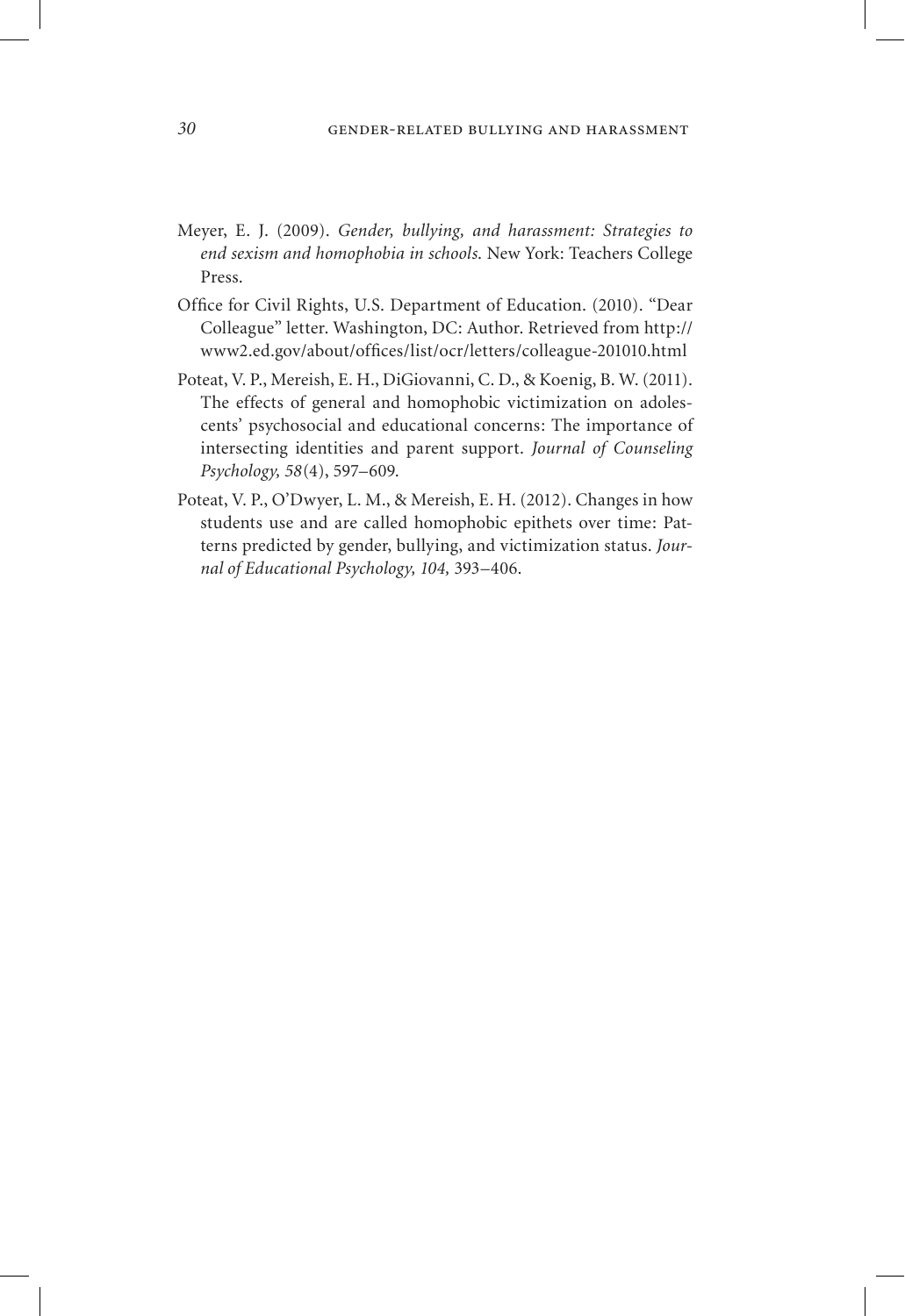# **Legal Rights Related to Bullying and Discriminatory Harassment**

Youth often express discrimination through behaviors typically labeled as bullying (Pascoe, 2007; Phoenix, Frosh, & Pattman, 2003). Failure to recognize that certain forms of bullying can constitute harassment can carry significant legal implications (Office for Civil Rights, U.S. Department of Education, 2010). Also, harassment based on one's social identity (e.g., gender, sexual orientation, race, religion), when compared with bullying, can have significantly more harmful mental health and social effects for targeted youth(Poteat, Mereish, DiGiovanni, & Koenig, 2011; Russell, Sinclair, Poteat, & Koenig, 2012).Thus, it is important for schools at all level to be vigilant about such behaviors, aware of the legal context, and transparent about their procedures for investigating and addressing such circumstances.

### **Determinations of Bullying and Harassment**

When schools investigate potential bullying incidents, they should assess whether such incidents constitute harassment. Court decisions since *Davis v. Monroe County Board of Education* (1999) indicate that schools have an obligation to protect children from sexual harassment, and 49 states and the District of Columbia have laws requiring schools to address bul-

Task Force members V. Paul Poteat and Elizabeth J. Meyer took the lead in drafting this brief.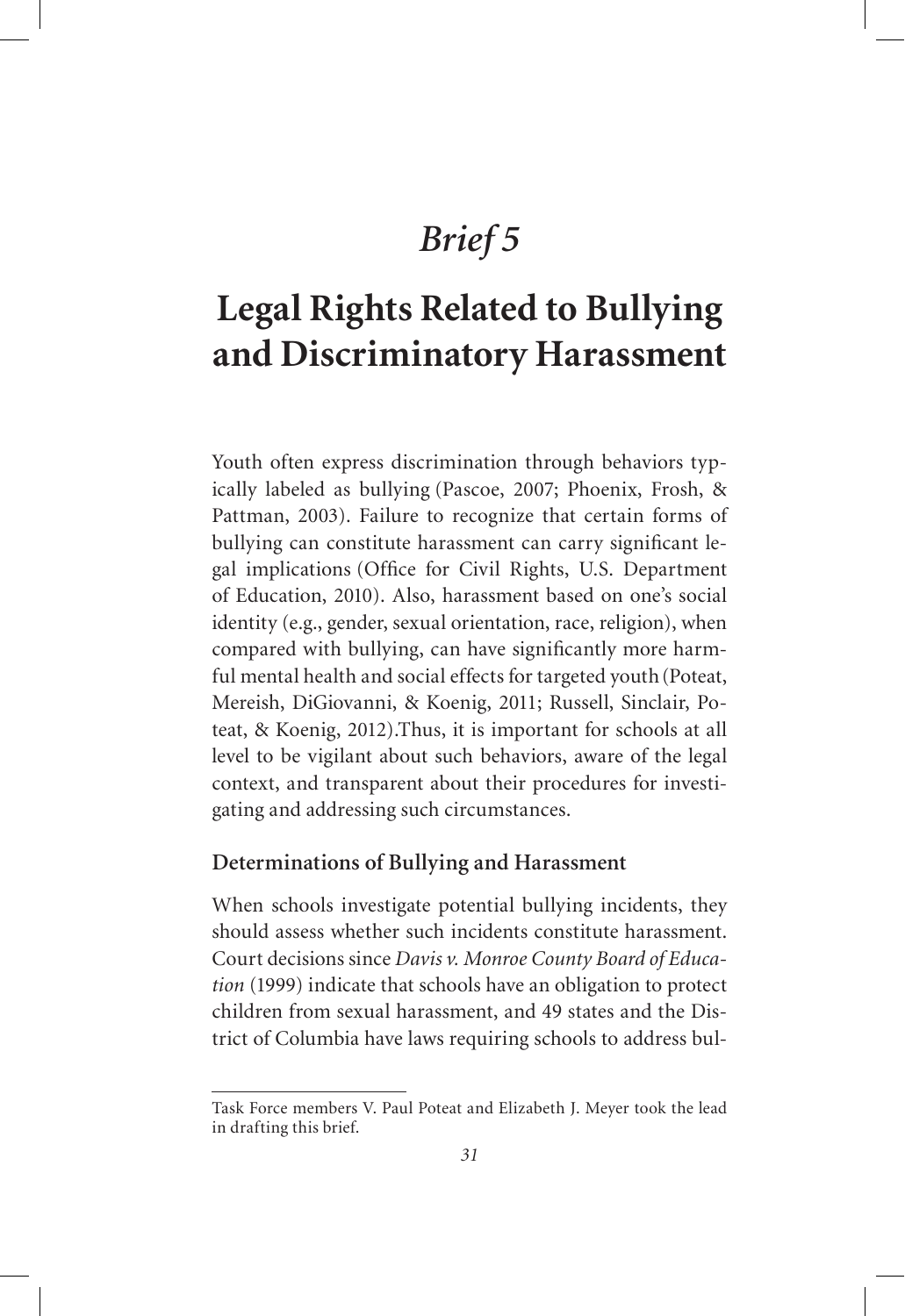lying (Montana does not). Several implications follow from past cases and current legislation.

- Investigations by schools of possible harassment must be conducted expediently, thoroughly, and consistently.
- Schools should make known to students and parents specific procedures for reporting bullying and harassment, as well as whom to contact if cases are not handled expediently.
- Schools should advise students and parents of alternative reporting mechanisms (e.g., police) in cases of violence or other criminal activity.
- Schools should assess whether bullying experiences constitute a potential civil rights violation.
- Schools should be aware there is consistent evidence that zero-tolerance policies, originally applied to cases of school violence and weapon possession on campuses, but sometimes extended to bullying and harassment, are not effective.
- Knowledge of legal, procedural, and policy issues is central for schools in the effort to prevent bullying.
- Most legislation focuses on reporting, investigating, and intervening when bullying has occurred, but prevention efforts should be a key focus for school-based anti-bullying and harassment efforts.

### **Legislation at the State and Federal Levels**

Many state anti-bullying laws also cover electronic forms of bullying and note the responsibilities of schools even when bullying occurs beyond school property. Policies vary in scope, definitions, mandates for training, and procedures for reporting, investigating, and intervening. And districts vary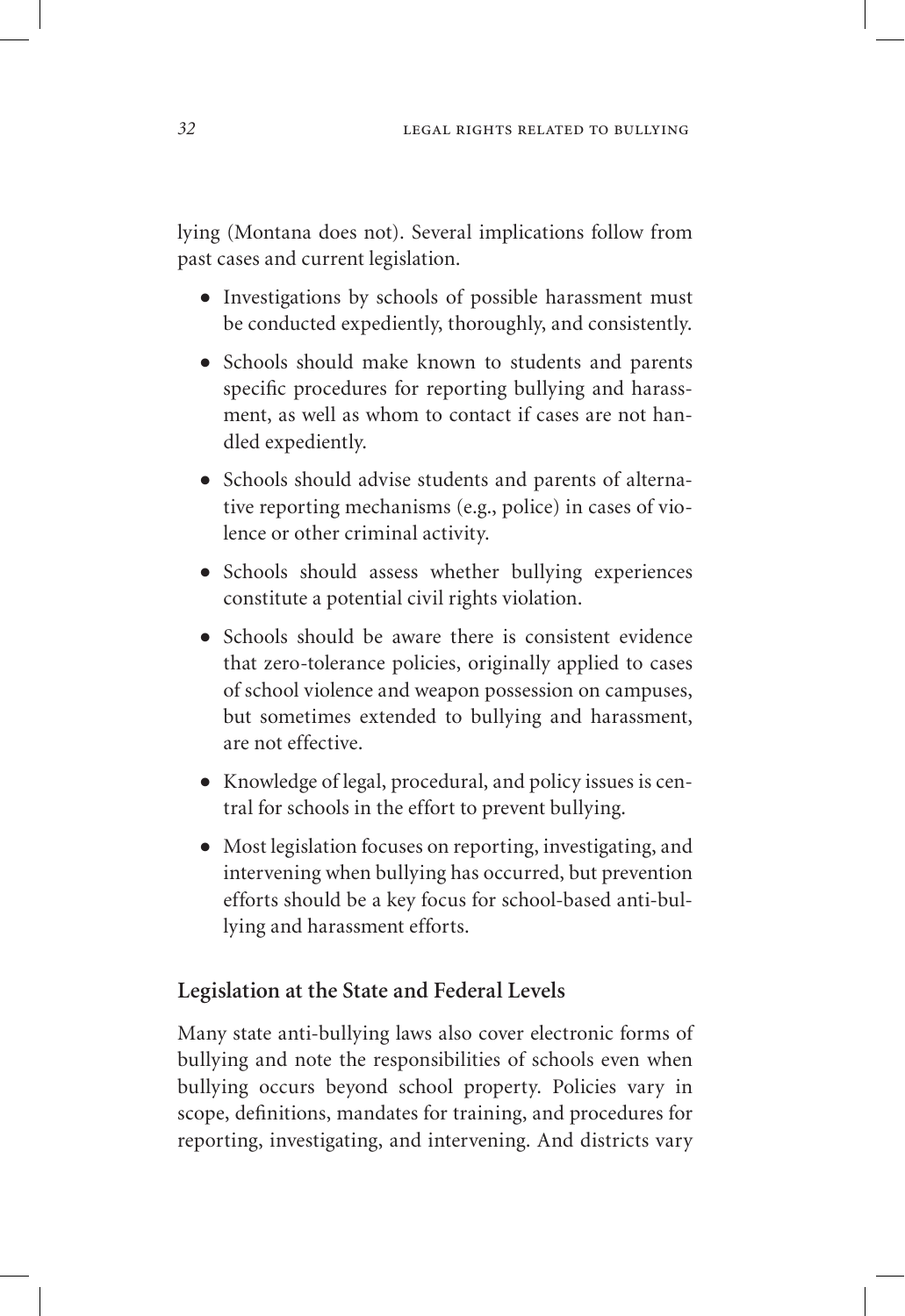in how they implement these policies. Several resources provide overviews of state laws and pending legislation, including the 2011 U.S. Department of Education's *Analysis of State Bullying Laws and Policies* and a report by the Kinder and Braver World Project Research Series titled *An Overview of State Anti-Bullying Legislation and Other Related Laws* (Sacco, Silbaugh, Corredor, Casey, & Doherty, 2012). The National Association of State Boards of Education maintains a compilation of laws for each state.

When bullying behaviors constitute harassment or discrimination against a protected class (e.g., one defined by religion or race), the U.S. Department of Education Office of Civil Rights (OCR) and the U.S. Department of Justice Civil Rights Division may become involved. The Department of Health and Human Services maintains a website to educate the public about types of discriminatory behavior and the obligations of schools to address them (www.stopbullying.gov). When schools do not adequately address harassment, they may be in violation of civil rights laws, such as Title IV and Title VI of the Civil Rights Act of 1964; Title IX of the Education Amendments of 1972; Section 504 of the Rehabilitation Act of 1973; Titles II and III of the Americans with Disabilities Act; and the Individuals with Disabilities Education Act.

Although sexual orientation is not a protected class at the federal level at present, it is a protected class in certain state laws. The Student Non-Discrimination Act of 2011, currently under consideration, would extend federal protection against discrimination and harassment based on actual or perceived sexual orientation or gender identity.

#### **Conclusions and Implications**

Research is needed about how laws and legal policies related to bullying and harassment are understood or perceived. Also, little is known about how such policies affect students, whether victim or perpetrator. Understanding the impact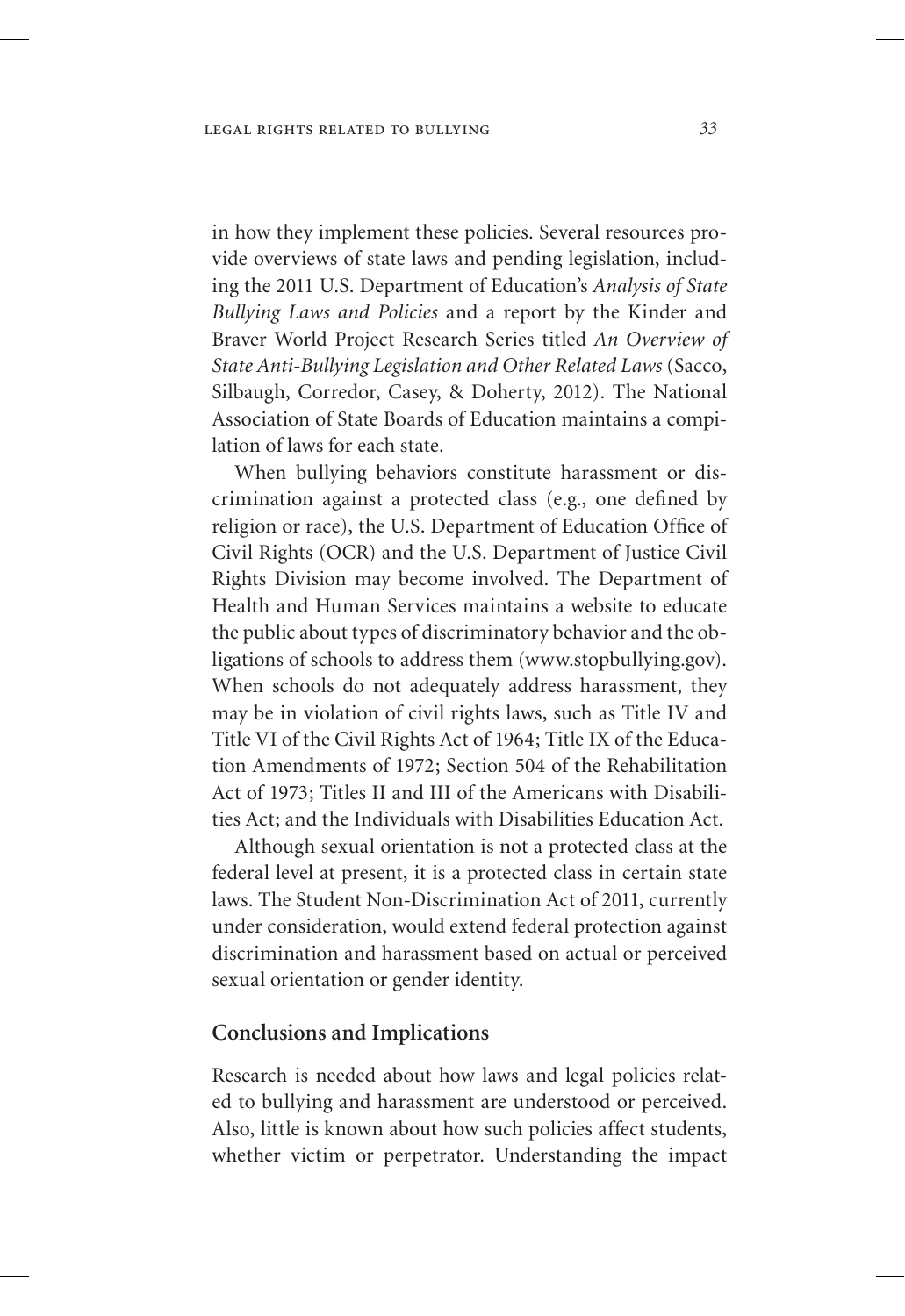and implementation of law and the role and relevance of a supportive legal context is fundamental to addressing bullying and harassment and making changes where necessary. Research should address such questions as:

- What components of anti-bullying policies actually produce reductions in bullying and harassment?
- How do educators, students, and parents perceive and react to these policies, and how does that affect the implementation and success of the policies?
- How do these policies and other systems-level factors operate in combination and with other individual-level factors to promote safer and more welcoming schools?

- Office for Civil Rights, U.S. Department of Education. (2010). "Dear Colleague" letter. Washington, DC: Author. Retrieved from http:// www2.ed.gov/about/offices/list/ocr/letters/colleague-201010.html
- Pascoe, C. J. (2007). *Dude, you're a fag: Masculinity and sexuality in high school*. Berkeley, CA: University of California Press. Retrieved from http://search.proquest.com/docview/621521791?accountid=14553
- Phoenix A., Frosh S., & Pattman R. (2003). Producing contradictory masculine subject positions: Narratives of threat, homophobia and bullying in 11–14 year old boys. *Journal of Social Issues, 59*(1), 179–195.
- Poteat, V. P., Mereish, E. H., DiGiovanni, C. D., & Koenig, B. W. (2011). The effects of general and homophobic victimization on adolescents' psychosocial and educational concerns: The importance of intersecting identities and parent support. *Journal of Counseling Psychology, 58*(4), 597–609. doi:10.1037/a0025095
- Russell, S. T., Sinclair, K. O., Poteat, V. P., & Koenig, B. W. (2012). Adolescent health and harassment based on discriminatory bias. *American Journal of Public Health, 102*(3), 493–495. doi:10.2105/ AJPH.2011.300430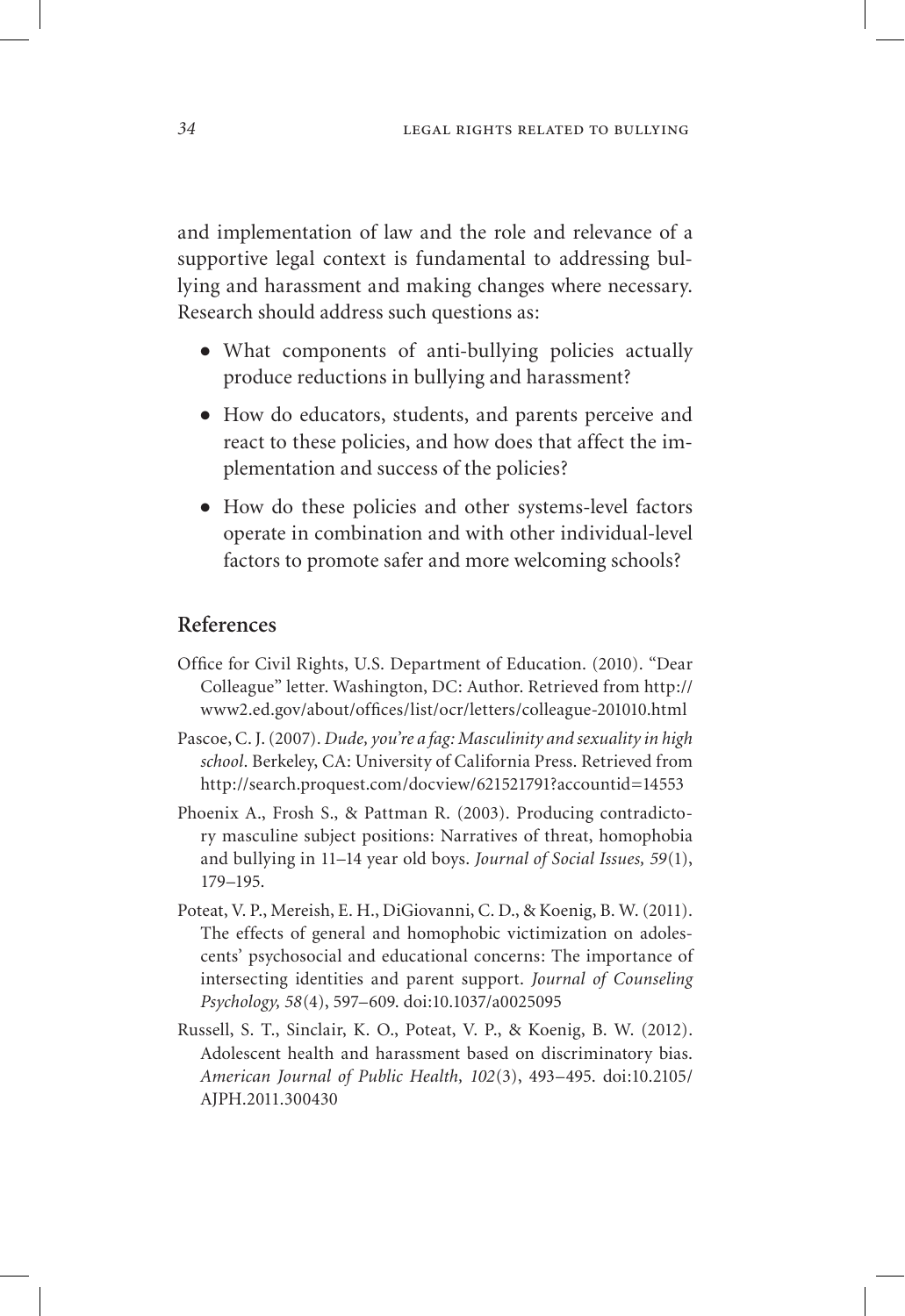- Sacco, D. T., Silbaugh, K., Corredor, F., Casey, J., & Doherty, D. (2012). *An overview of state anti-bullying legislation and other related laws* (The Kinder & Braver World Project: Research Series). Los Angeles, CA, and Cambridge, MA: Born This Way Foundation and Berkman Center for Internet & Society at Harvard University.
- U.S. Department of Education. (2011). *Analysis of State Bullying Laws and Policies.* Washington, DC: Author.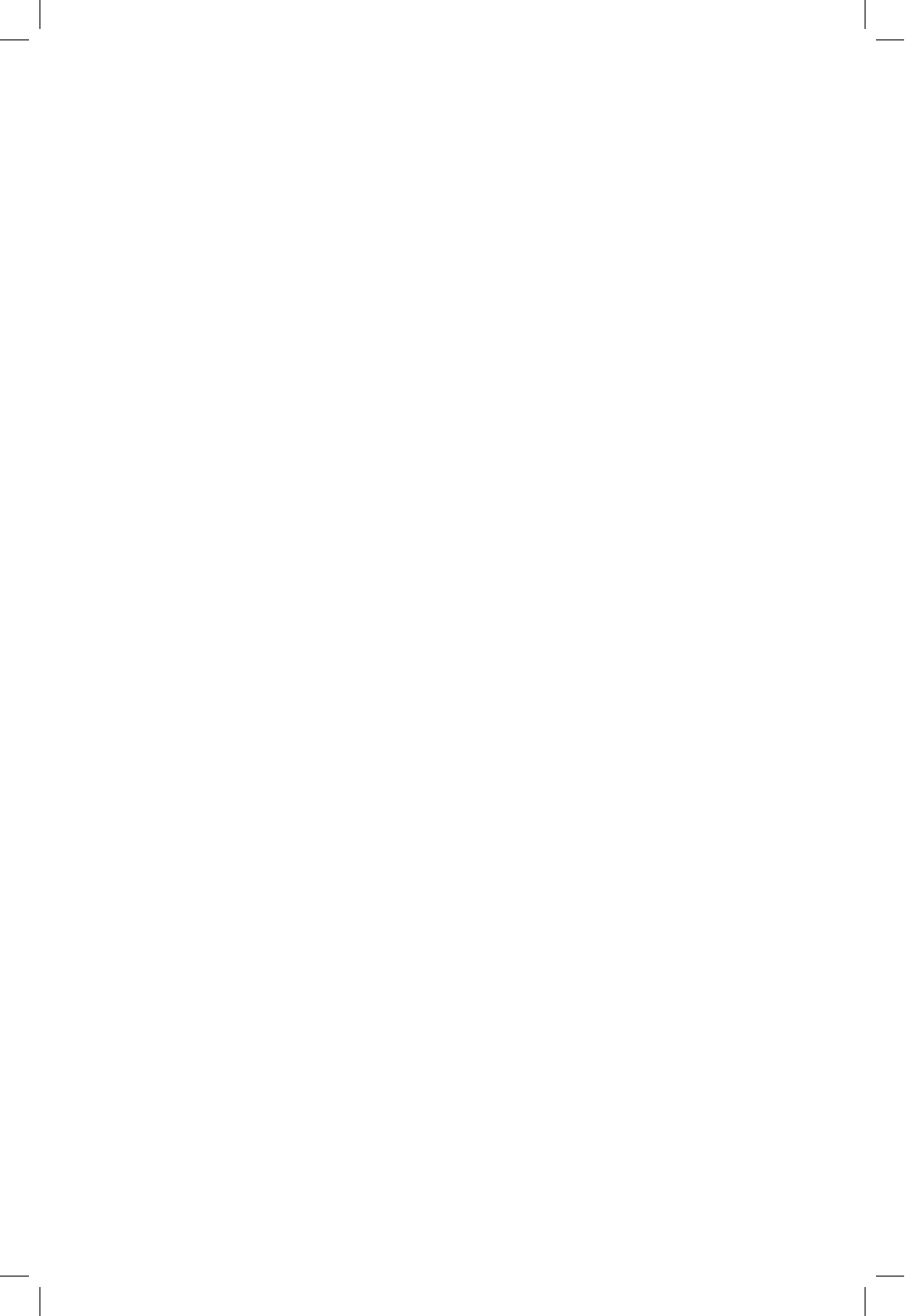# **Improving School Climate: A Critical Tool in Combating Bullying**

Thousands of school climate surveys undertaken across America by the National School Climate Center (*Bully Prevention*, n.d.; *School Climate*, n.d.) consistently show a discrepancy between adult and student perceptions of school safety. Adults often report that school safety is a mild or moderate problem, while students often report that it is a severe problem.

## **Benefits of a Positive School Climate**

School climate encompasses many factors, but there is substantial evidence that a positive school climate engages students in learning and promotes academic achievement and success. A study of 276 Virginia high schools found that a school climate characterized by lower rates of bullying and teasing was predictive of higher graduation rates four years later (Cornell, Gregory, Huang, & Fan, 2013). Schools with high levels of bullying and teasing had dropout rates 29% above the state average, compared with schools with a low level of bullying and teasing, which had a dropout rate 28% below average. The association between school climate and graduation rates was just as strong as the association between student poverty and graduation rates.

Task Force members Dewey Cornell and Dorothy L. Espelage took the lead in drafting this brief.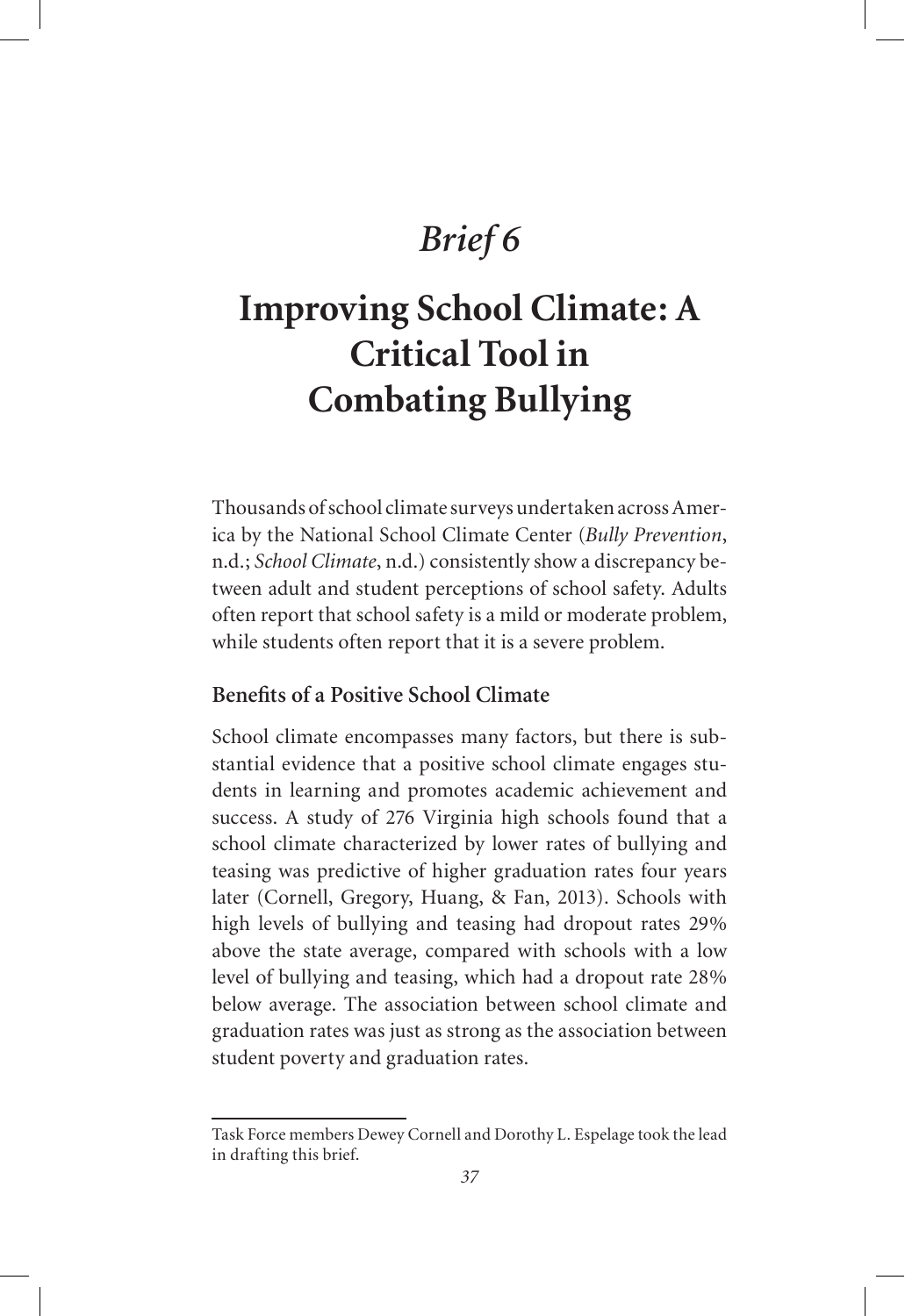

*Victimization and bullying as a function of school structure and support.*

#### **Characteristics of Schools With Less Bullying**

Schools with both fair discipline and a supportive atmosphere have less bullying. Research shows that high schools with an authoritative school climate, characterized by high levels of both disciplinary structure and adult support for students have lower levels of bullying and other forms of student victimization (Gregory, Cornell, Fan, Sheras, Shih, & Huang, 2010). High schools with low structure and low support had higher levels of bullying and other forms of student victimization (e.g., fights among peers, theft) that ranked them between the 60th and 66th percentiles among high schools, whereas high schools with high structure and high support had much lower levels of bullying and other student victimization (see figure).

### **Conclusions and Implications**

A positive school climate is essential to bullying reduction and to student retention in school. There are research-based steps that educators can take to improve school climate, such as the following strategies: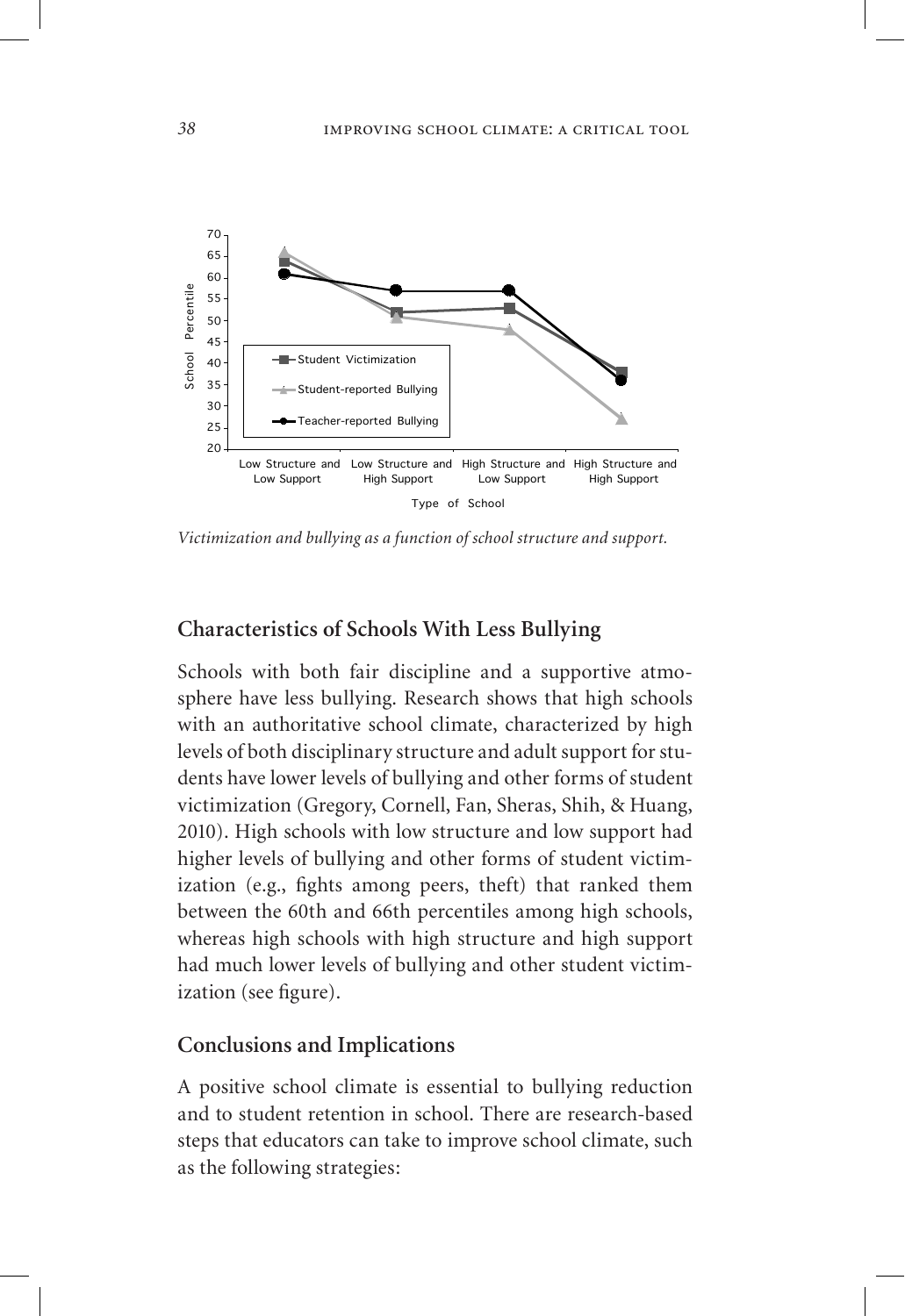- Develop a shared vision among educational leaders and the entire school community about what kind of school they want their school to be.
- Assess the school's strengths and needs in a comprehensive, reliable, and valid manner.
- Teach prosocial skills in regular classes, advisory classes, and other small-group experiences with opportunities for practice.
- Engage in prevention efforts that range from on-thespot teaching with students who engage in teasing or bullying behavior to formal school-wide programs.
- Support partnerships among parents, educators, and mental health professionals who seek to interrupt the bully-victim-bystander cycle and encourage bystanders to be upstanders who do not allow bullying to continue.

- Cornell, D., Gregory, A., Huang, F., & Fan, X. (2013). Perceived prevalence of bullying and teasing predicts high school dropout rates. *Journal of Educational Psychology, 105*(1), 138–149. doi:10.1037/ a0030416
- Gregory, A., Cornell, D., Fan, X., Sheras, P., Shih, T., & Huang, F. (2010). Authoritative school discipline: High school practices associated with lower student bullying and victimization. *Journal of Educational Psychology, 102*, 483–496.
- National School Climate Center. (n.d.). *Bully prevention.* New York: Author. Retrieved from https://schoolclimate.org/prevention
- National School Climate Center. (n.d.). *School Climate.* New York: Author. Retrieved from http://www.schoolclimate.org/climate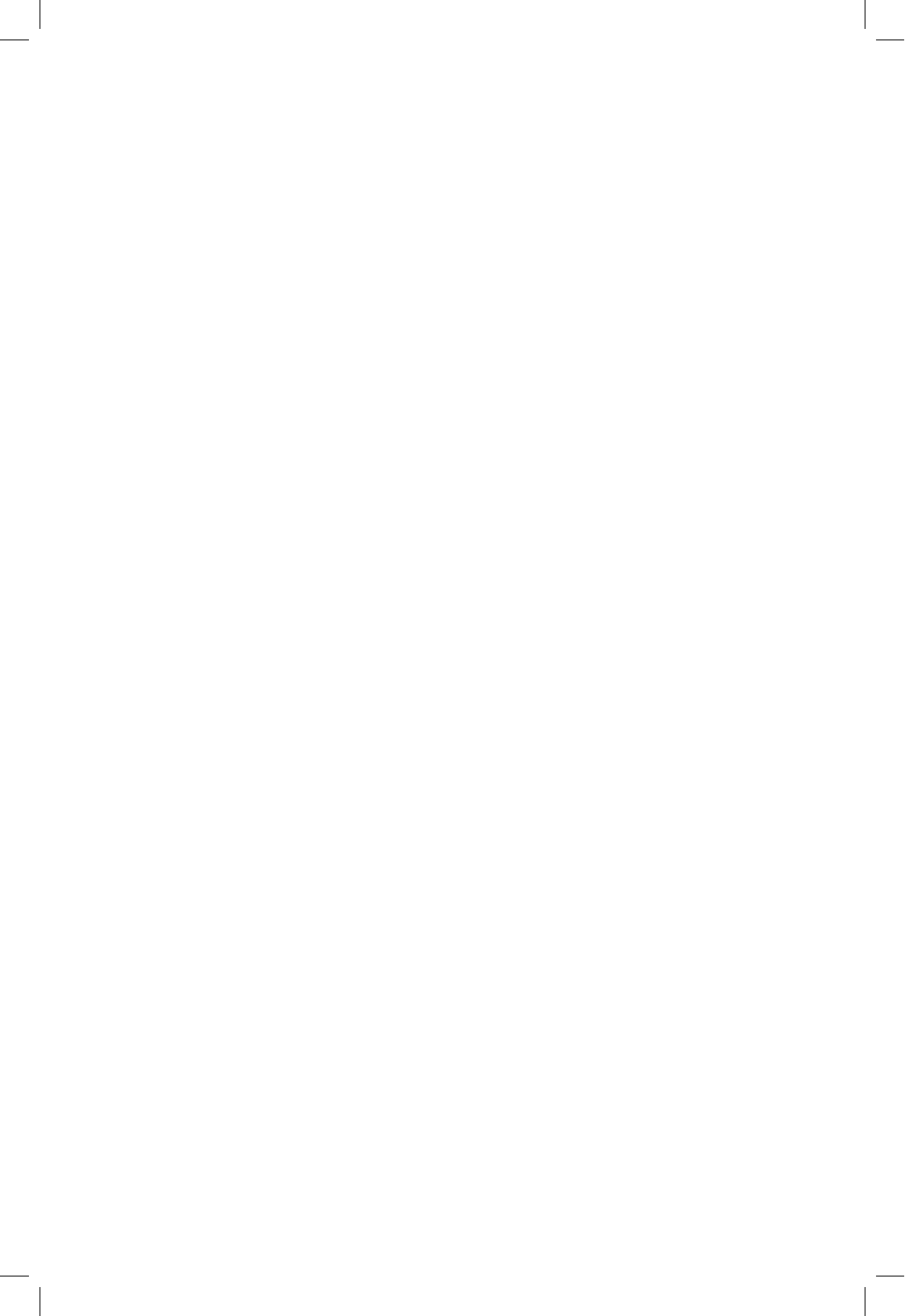# **Students, Teachers, Support Staff, Administrators, and Parents Working Together to Prevent and Reduce Bullying**

School personnel and bystander students can make a significant difference in rates of bullying. Schools where staff, parents, and students create common norms and ways of dealing with bullying can achieve sustainable reductions in victimization.

# **Identifying the Need for Comprehensive Prevention Programs**

There is a compelling need for schools to strengthen their delivery of social-behavioral prevention programs to achieve a well-coordinated, efficient, and comprehensive school-wide approach (Mayer & Furlong, 2010).

- Theory and applied research have repeatedly stressed the importance of involving the individual, peer groups, school, family, and the community in preventing bullying (Benbenishty & Astor, 2005).
- Research has established that bullying is a social phenomenon that goes beyond the bully-victim interaction and depends greatly on peer group dynamics and the

Task Force members Ron Avi Astor and Matthew J. Mayer took the lead in drafting this brief.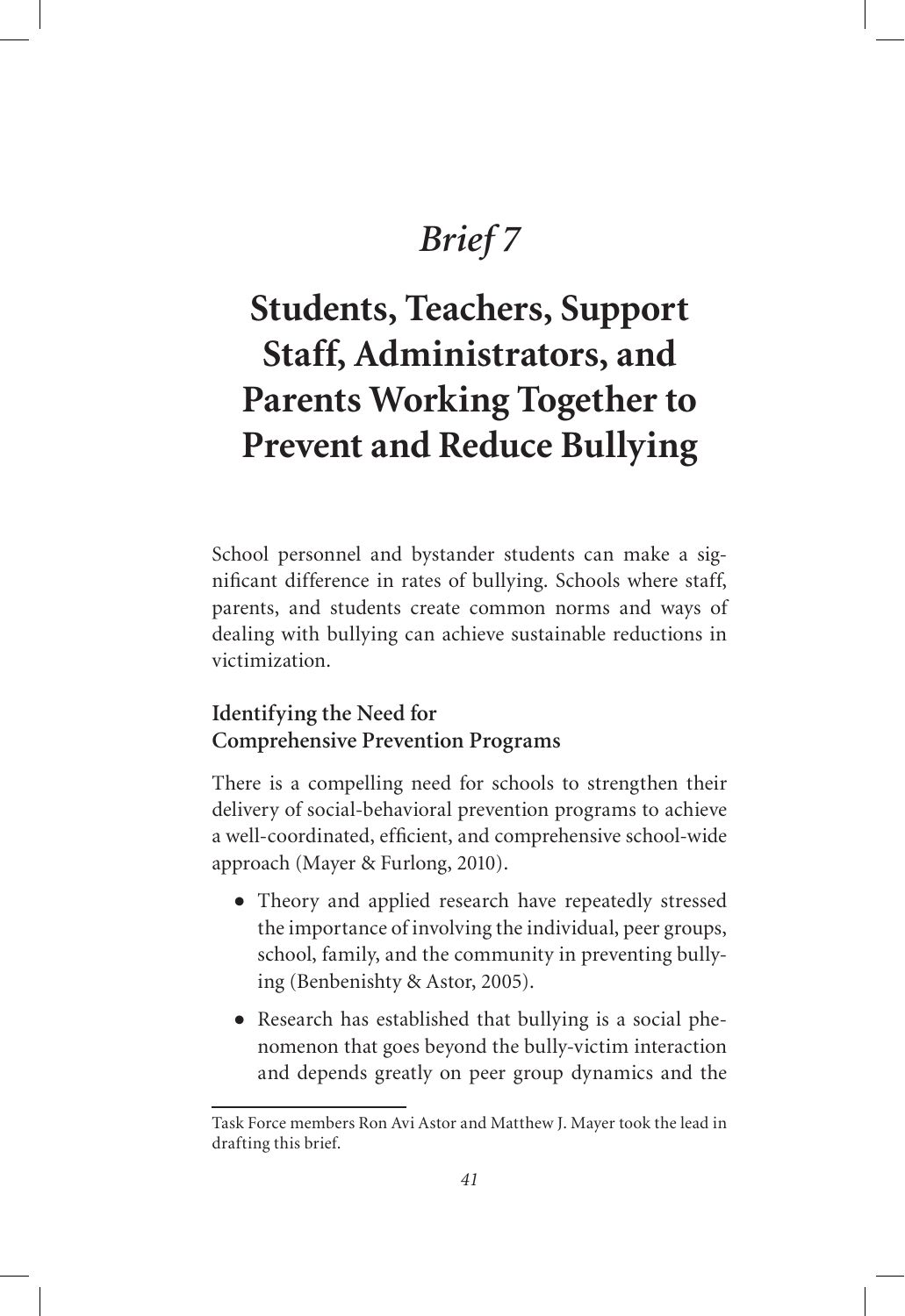critical role of bystanders (Benbenishty & Astor, 2012; Espelage, 2012).

# **Taking a Diversified Intervention Approach in Concert With Bullying Programs**

- Social and emotional learning can help students become more respectful and considerate of others (Espelage & Low, 2012).
- There is a range of universal and more focused interventions that can improve student behavior (Ttofi & Farrington, 2011).
- Studies have identified more effective discipline practices and determined that the widespread emphasis on school suspension is ineffective (American Psychological Association Zero Tolerance Task Force, 2008; Durlak, Weissberg, Dymnicki, Taylor, & Schellinger, 2011).

## **Targeting Social Dynamic Change in Hot-Spot Locations and Times**

While some bullying occurs in classrooms, most occurs in situations involving a large proportion of students and few or no school staff members, for example in the hallways during transitions, on playgrounds and routes to and from schools, and in buses, restrooms, and cafeterias.

- School efforts must focus on a wide array of peer group contexts, with particular attention to empowering peer and staff bystanders to prevent bullying.
- It is possible to greatly reduce bullying by directly addressing bystander peer norms, behaviors, and dynamics so that peers deter bullies, support victims, recognize the harm they may cause with rumors or gossiping,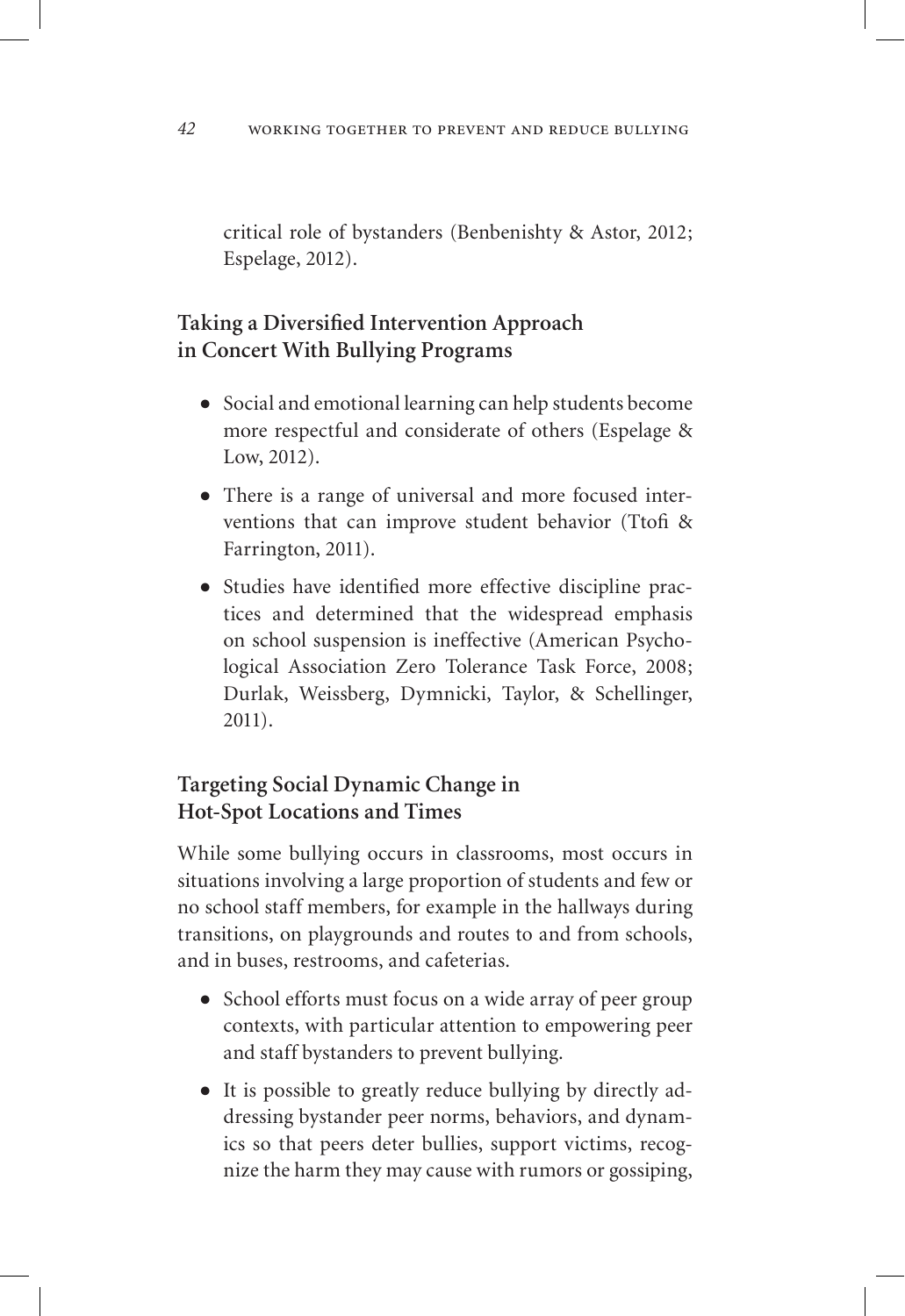and are committed to reporting severe acts to teachers or administrators (Astor, Benbenishty & Estrada, 2009).

• The peer group and staff witnessing bullying events need to be trained in how to respond in hot-spot locations (Astor, Meyer, & Behre, 1999). A wide array of school support staff, including bus monitors, security personnel, cafeteria workers, janitorial workers, secretaries, and substitute teachers can also contribute to bullying reduction.

### **Conclusions and Implications**

Schools and communities should consider a well-coordinated approach to developing strong home-school partnerships, coupled with wider community-level efforts to teach young people appropriate social-emotional skills, concern for others, and an appreciation for civility, which are essential to the well-being of our society. School, parent, and community stakeholders can work together to significantly lower rates of bullying. Necessary actions to promote such change include the following (Astor, Guerra, & Van Acker, 2010):

- Create a "living" and dynamic school policy on bullying that all embrace;
- Provide training for students, staff, and parents on creating common norms and ways to deal with bullying incidents;
- Emphasize the social and emotional mission of the school in communications with all constituents and integrate it into the curriculum;
- Create and maintain open lines of communication to report and respond to incidents;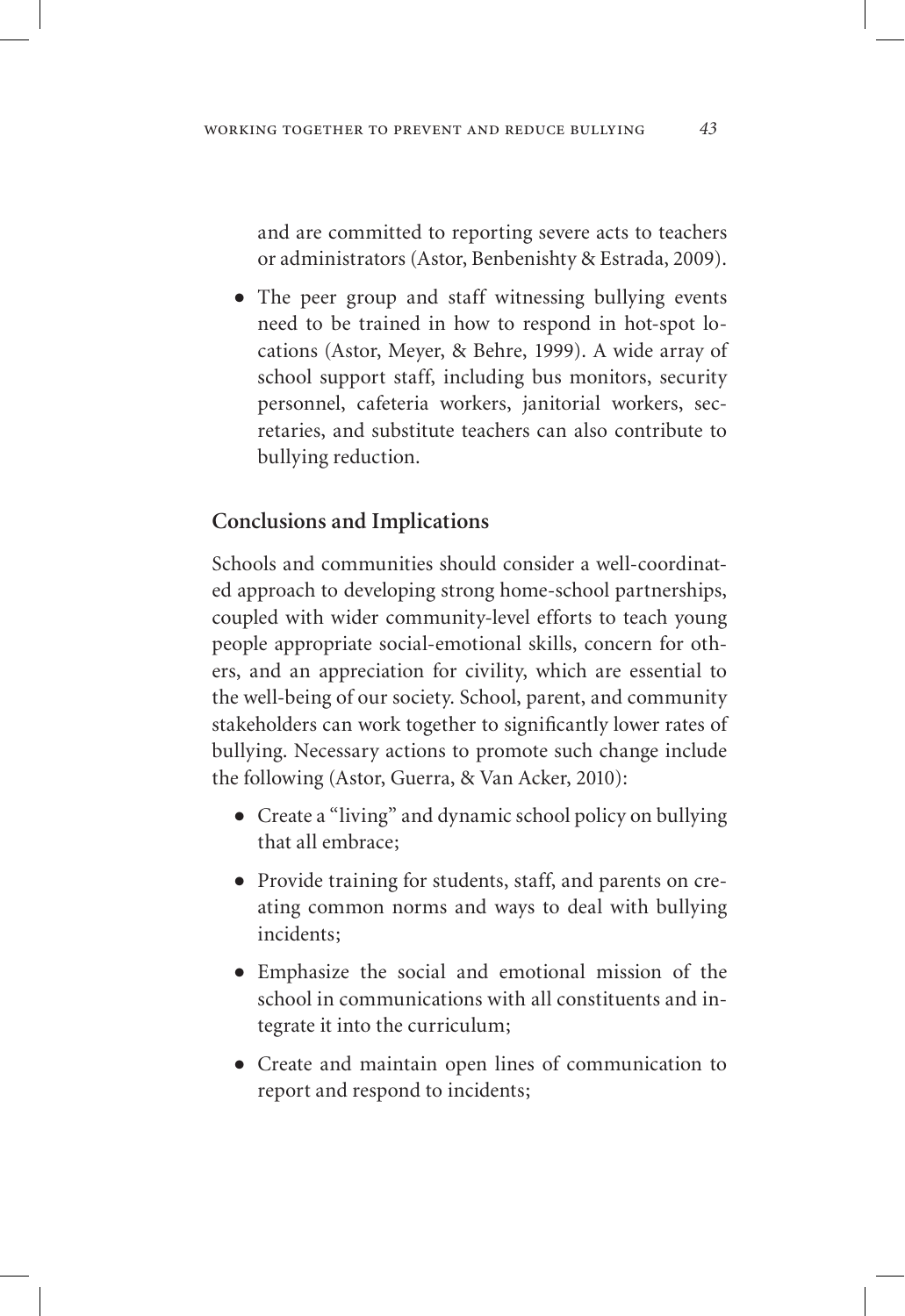- Facilitate opportunities for staff, students, and parents to discuss the topic and its solutions across academic and social contexts;
- Address mental health needs linked to persistent or extreme bullying situations;
- Educate and involve parents and other community members in the identification of bullying behaviors and responses that reduce such behaviors; and
- Establish clear and developmentally appropriate consequences for peer groups that encourage or instigate bullying behaviors.

Bridging the research-to-practice gap, scholars can provide resources to help stakeholders to:

- Empower bystanders to prevent bullying;
- Change peer-group and school staff norms regarding bystander behavior;
- Respond more efficiently to the local cultural context;
- Create next-generation approaches to meet the specific needs of school communities (e.g., combining elements of Social-Emotional Learning and School-wide Positive Behavioral Supports); and
- Improve efficiency of prevention and intervention approaches (www.stopbullying.gov).

- American Psychological Association Zero Tolerance Task Force. (2008). Are zero tolerance policies effective in the schools? An evidentiary review and recommendations. *American Psychologist, 63*, 852–862.
- Astor, R. A., Benbenishty, R., & Estrada, J. (2009). School violence and theoretically atypical schools: The principal's centrality in orches-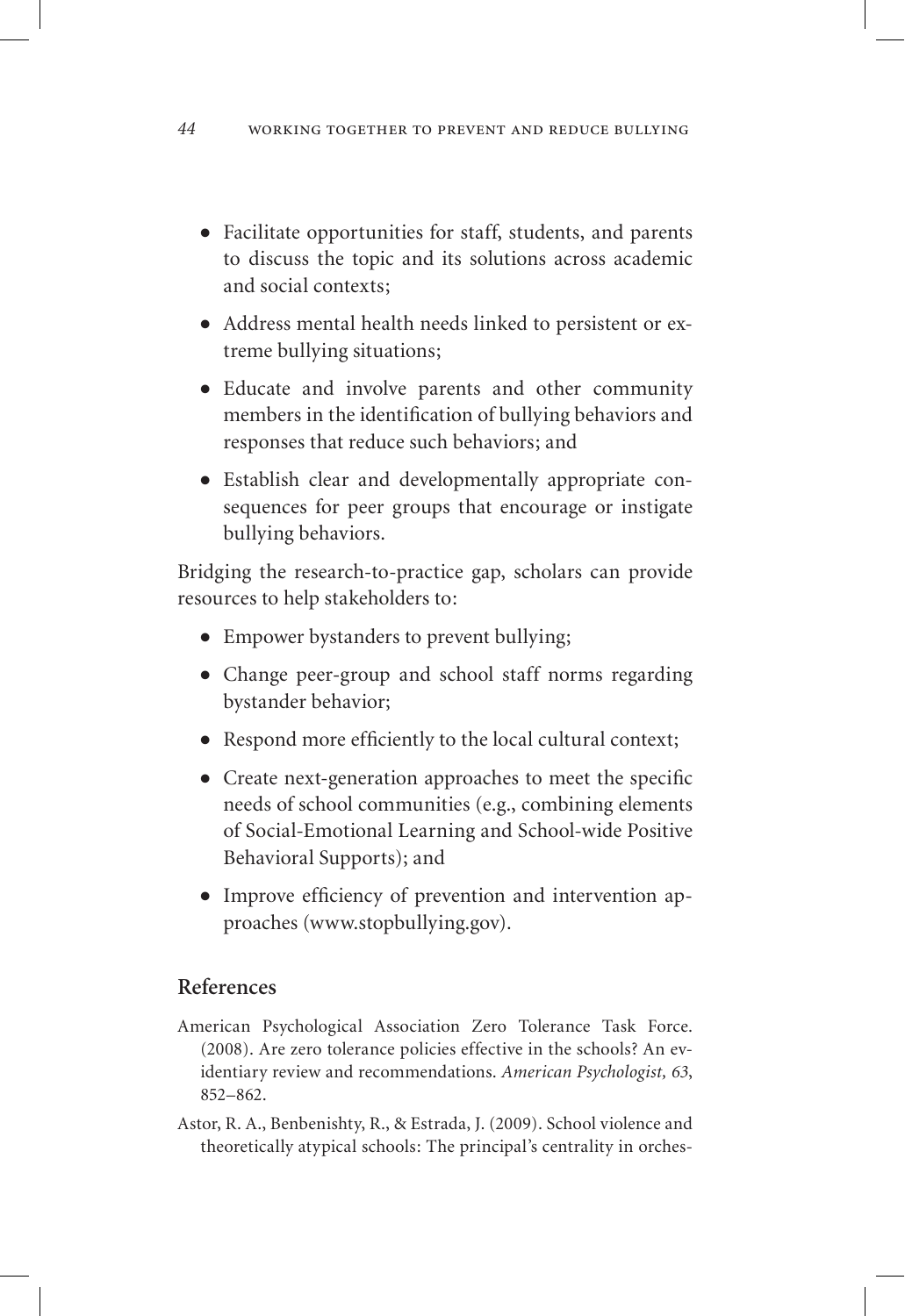trating safe schools. *American Educational Research Journal, 46*(2), 423–461.

- Astor, R. A., Meyer, H., & Behre, W. J. (1999). Unowned places and times: Maps and interviews about violence in high schools. *American Educational Research Journal, 36,* 3–42
- Astor, R.A., Guerra, N., & Van Acker, R. (2010). How can we improve school safety research? *Educational Researcher, 39,* 69–78.
- Benbenishty, R., & Astor, R. A. (2005). *School violence in context: Culture, neighborhood, family, school, and gender*. New York: Oxford University Press.
- Benbenishty, R., & Astor, R. A. (2012). Monitoring school violence in Israel, national studies and beyond: Implications for theory, practice, and policy. In S. R. Jimerson, A. B. Nickerson, M. J. Mayer & M. J. Furlong (Eds), *Handbook of school violence and school safety: International research and practice* (2nd ed., pp. 191–202). New York: Routledge.
- Durlak, J. A., Weissberg, R. P., Dymnicki, A. B., Taylor, R. D., & Schellinger, K. B. (2011). The impact of enhancing students' social and emotional learning: A meta-analysis of school-based universal interventions. *Child Development, 82,* 405–432.
- Espelage, D. L. (2012). Bullying prevention: A research dialogue with Dorothy Espelage. *Prevention Researcher, 19(3)*, 17–19.
- Espelage, D., & Low, S. M. (2012). Bullying among children and adolescents: Social-emotional learning approaches to prevention. In K. Nader (Ed.), *School rampage shootings and other youth disturbances: Early preventative interventions* (pp. 205–219)*.* New York: Routledge.
- Mayer, M. J., & Furlong, M. J. (2010). How safe are our schools? *Educational Researcher, 39,* 16–26.
- Ttofi, M. M., & Farrington, D. P. (2011). Effectiveness of schoolbased programs to reduce bullying: A systematic review and meta-analytic review. *Journal of Experimental Criminology, 7,* 27–56. doi:10.1007/s11292-010-9109-1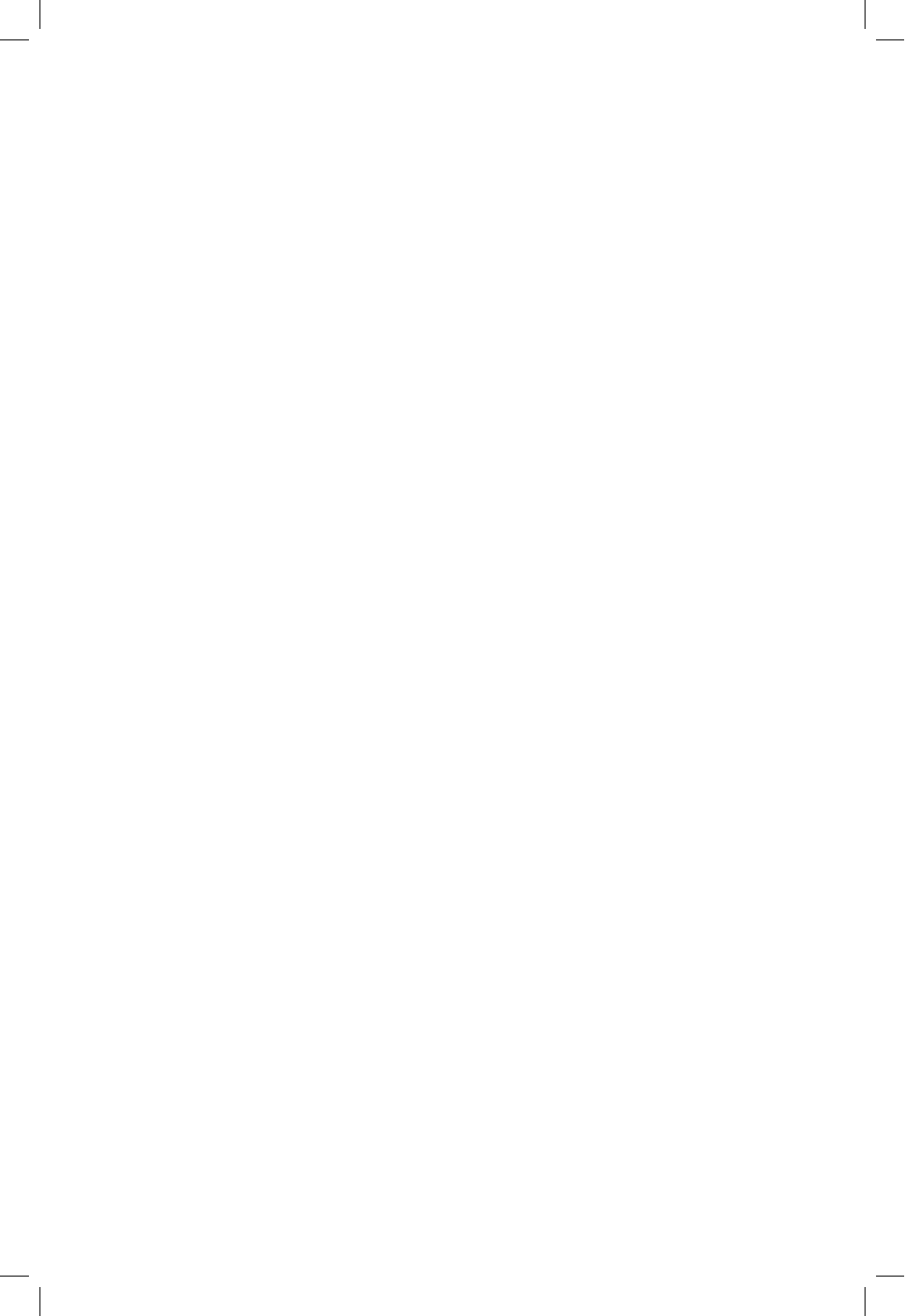# **Bullying and Harassment on College Campuses: Misunderstood and Underaddressed**

Bullying and harassment in various forms are familiar aspects of higher education settings. The victims and perpetrators include multiple constituent groups: university employees, including faculty, administrators, and staff; and students, whose bullying and harassment experiences are qualitatively different from those of their paid counterparts.

Bullying in higher education is different from that in K–12 educational settings and other organizations. Higher education institutions have a diverse set of employee contracts, for part-time and full-time faculty, professional staff, nonprofessional staff, administrators, and student employees (graduate assistants, for example). The presence of varying types of employees alongside tuition-paying students results in unique power dynamics, which, in turn, lead to complexity regarding who is defined as victim or perpetrator; for example, students may bully or harass faculty despite faculty's relative power in the institutional hierarchy. Colleges and universities also have unique structural aspects, such as tenure, that play a role in how bullying occurs.

Task Force members Jaime Lester and Elizabeth J. Meyer took the lead in drafting this brief.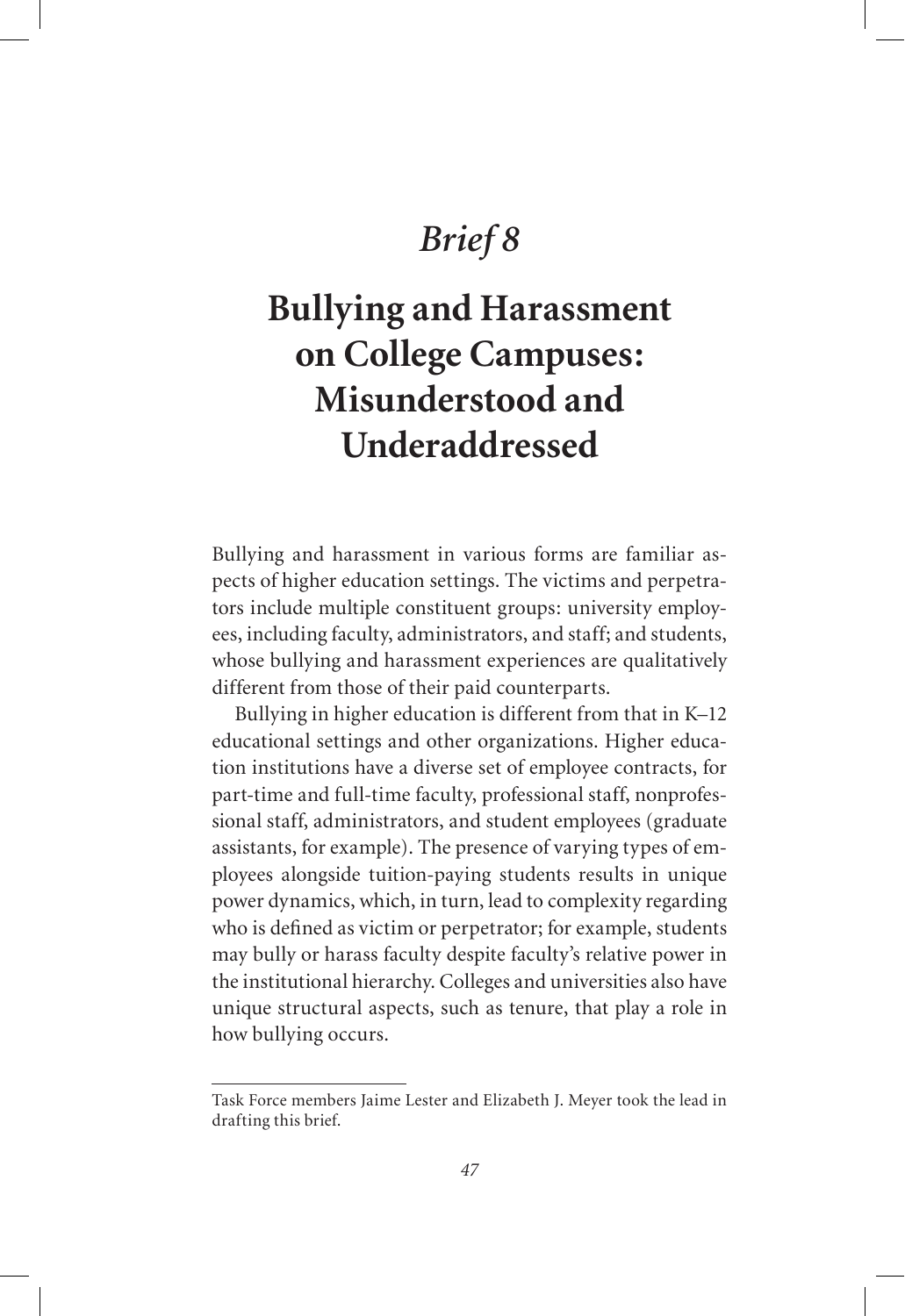# **University Employees and Their Experiences With Bullying**

While specific forms of harassment (i.e., sexual harassment) and discrimination have a strong empirical record and legal protections under Title IX, Title VII of the Civil Rights Act of 1964, and the Age Discrimination in Employment Act of 1967, university workplace bullying has only recently received attention by researchers. Studies reveal that:

- The rates of bullying among faculty and staff range from 32% to 52% in the United States and Canada (McKay, Arnold, Fratzl, & Thomas, 2008).
- Among university employees, the victim-to-perpetrator relationship is strongly influenced by organizational structure. Faculty members are more likely to be bullied by other faculty, and academic managers are likely to be bullied by frontline staff (Keashly & Neuman, 2008).
- The duration of bullying among faculty and staff typically is three to more than five years (Hoel, Einarsen, & Cooper, 2003).
- Workplace bullying, defined as bullying among employees, including faculty and staff, has a broad impact, including the following (Hoel, Einarsen, & Cooper, 2003):
- Reducing organizational learning and creativity
- Imperiling financial efficiency by reducing productivity
- Creating an unhealthy and revolving workforce that reduces student retention and success
- In extreme and rare cases, acting as a precursor to violence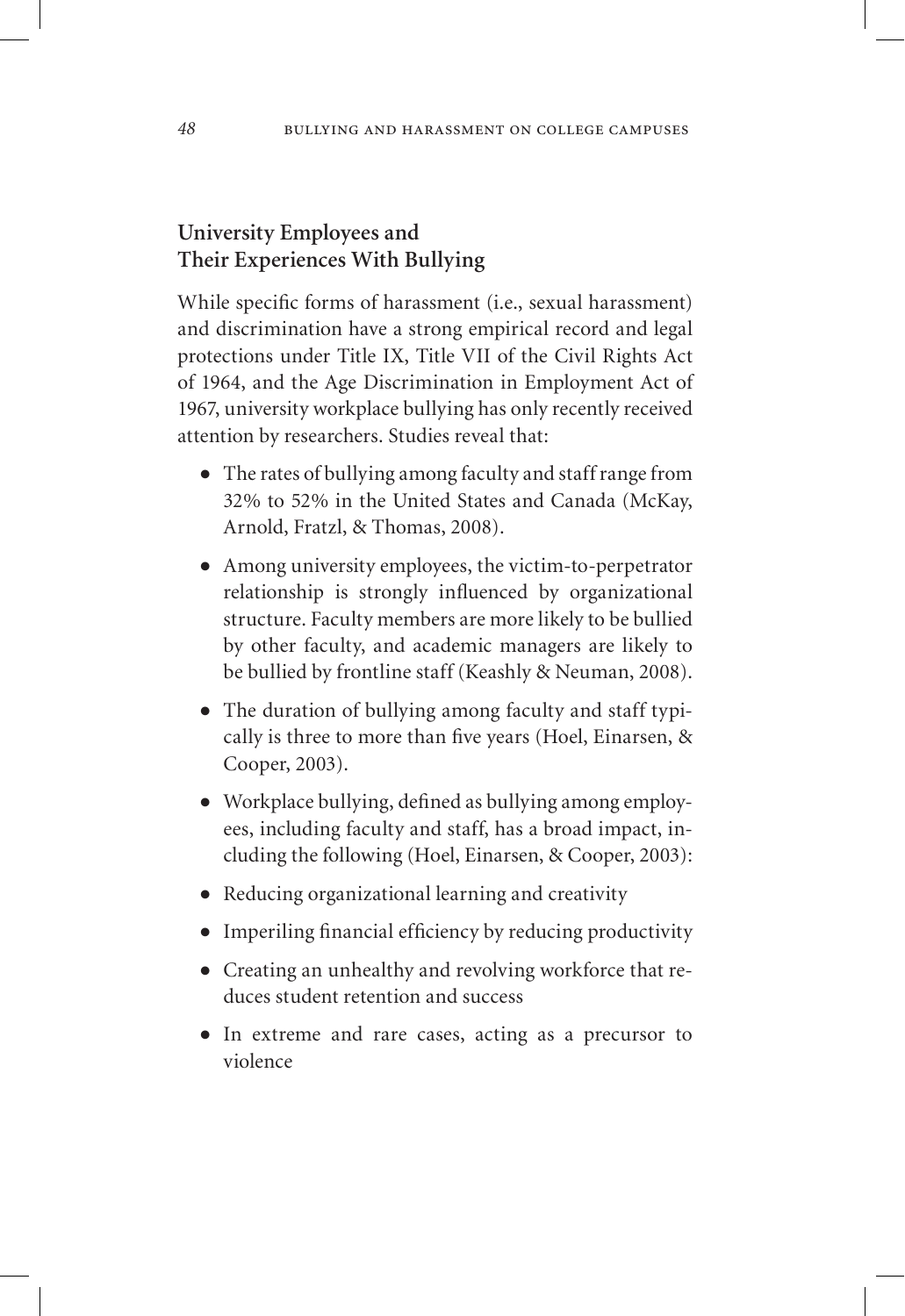# **University Students and Their Experiences With Bullying**

Among students in colleges and universities, bullying and harassment take the form of sexual harassment, hazing, violence, and cyberbullying. Robust national studies indicate that:

- 70% of students who have been bullied in elementary or high school are also bullied in college (Chapell et al., 2006).
- 62% of female college students and 61% of male college students report having been sexually harassed at their university (Hill & Silva, 2006).
- 55% of students involved in clubs, teams, and organizations experience hazing (Allan & Madden, 2008).

New types of bullying, such as cyberbullying, are only beginning to emerge in the research:

- One study found that 11% of students have experienced cyberbullying at college (Walker, Sockman, & Koehn, 2011).
- More than half of hazing incidents among college students result in public pictures on the Internet.

Bullying in higher education among students cannot be ignored. A 2008 national study of hazing in college (Allan & Madden, 2008) found that:

- The vast majority (95%) of students did not report hazing to campus officials.
- Hazing occurs across a variety of student activities, including but not limited to Greek-letter organizations, student groups, athletics, and honors clubs.
- Students report limited exposure to hazing prevention programs on college campuses.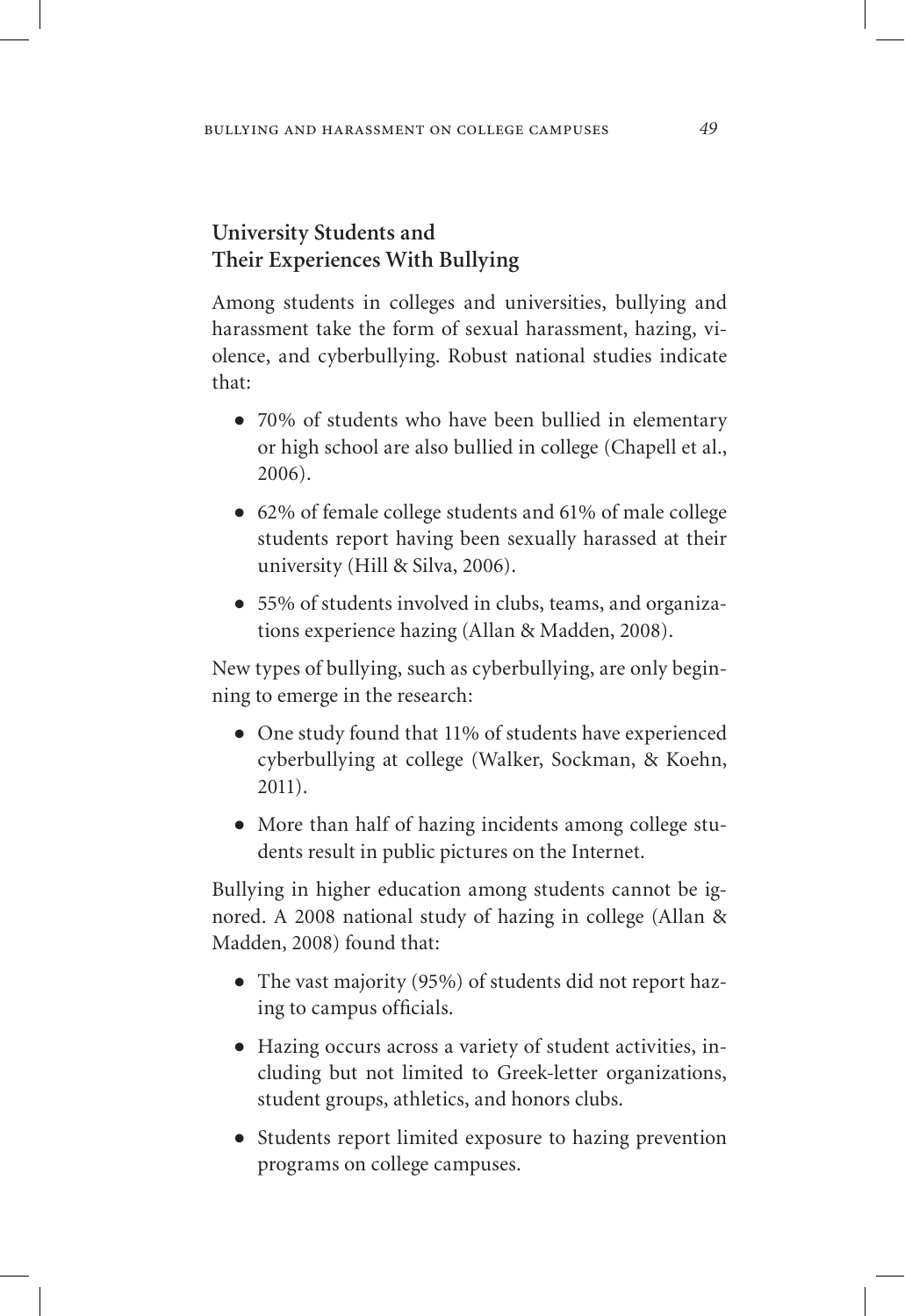# **Neglect of Bullying in Higher Education**

Several major issues complicate the understanding of bullying and harassment in higher education, including the lack of clear definitions, the structural differentiation of the academic environment, and localized social and cultural norms that accept, or even reinforce, bullying.

- Structurally and culturally separate units across college campuses use different terms (*incivility, harassment, hazing, bullying,* etc.), definitions, and techniques to address bullying.
- Human resource departments and ombudsmen may use mediators to address bullying among faculty and staff, while judicial review committees apply specific sanctions (i.e., suspension or expulsion) for students who bully or harass their peers. Fraternities and sororities also have separate anti-hazing policies and various accountability mechanisms that are external to universities. Coordination across these internal and external units is limited.
- Colleges and universities have limited legal standing to address bullying that does not involve a legally protected category or documented threats of violence.

There is an absence of systematic research on bullying in higher education:

- The research on workplace bullying among staff and faculty has used varying definitions of bullying, focused on campus case studies, and relied on small samples that do not provide comparative statistics.
- Only a few studies in the past 15 years have tracked the prevalence of bullying among university employees in higher education, and their findings vary widely, from approximately 30% to 50%. There is a need for data about the prevalence and nature of bullying and harass-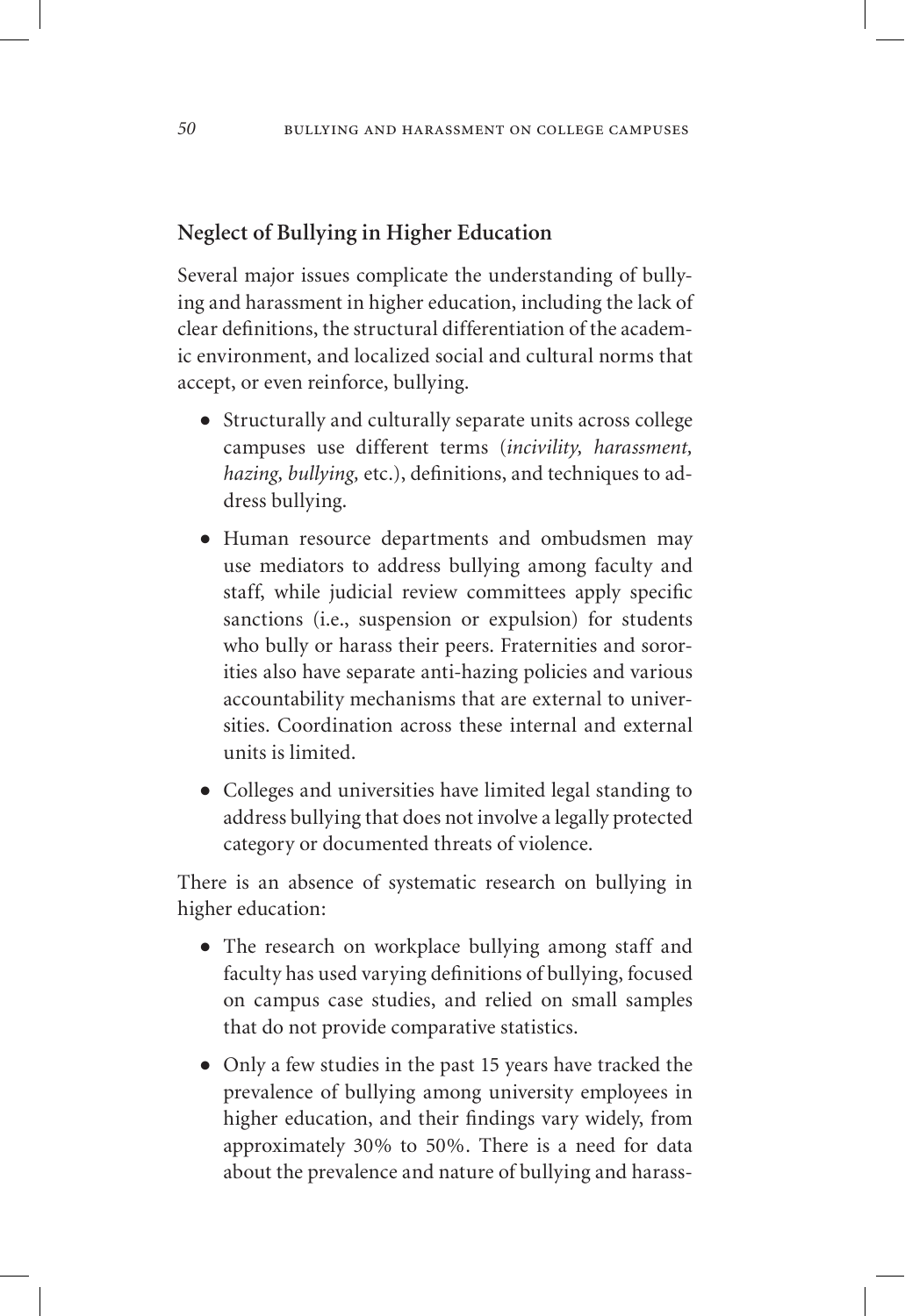ment among university employees in higher education and how these behaviors differ across institutional types (i.e., community colleges, public universities, and private liberal arts colleges).

● Studies that include university employees as well as students are limited primarily to dated research on student course evaluations and behaviors in classroom settings. Little is known about the potential cumulative cultural impact of bullying and harassment across constituent groups on college campuses.

### **Conclusions and Implications**

Research has begun to shed light on how the structure and context of academe can promote bullying and harassment behaviors (Twale & DeLuca, 2008), but much more needs to be done to understand how often these behaviors occur, why they occur, and the effective means to combat their prevalence on campus. Future research to address the gaps in knowledge should include:

- *A national study of bullying and harassment in higher education that includes students, faculty, and staff.* This study would provide the data that national and state policy makers and individual institutional leaders need to understand the necessity of addressing bullying and harassment behaviors beyond the existing protected-category legislation in Title IX. The study could include sexual harassment and assault but would also move beyond protected categories to address bullying behaviors that do not fall under Title IX legislation. The data could serve as a call for anti-bullying legislation to extend beyond the K–12 system to include higher education institutions.
- *Institutional research that systematically examines bullying and harassment on campuses.* The data from this re-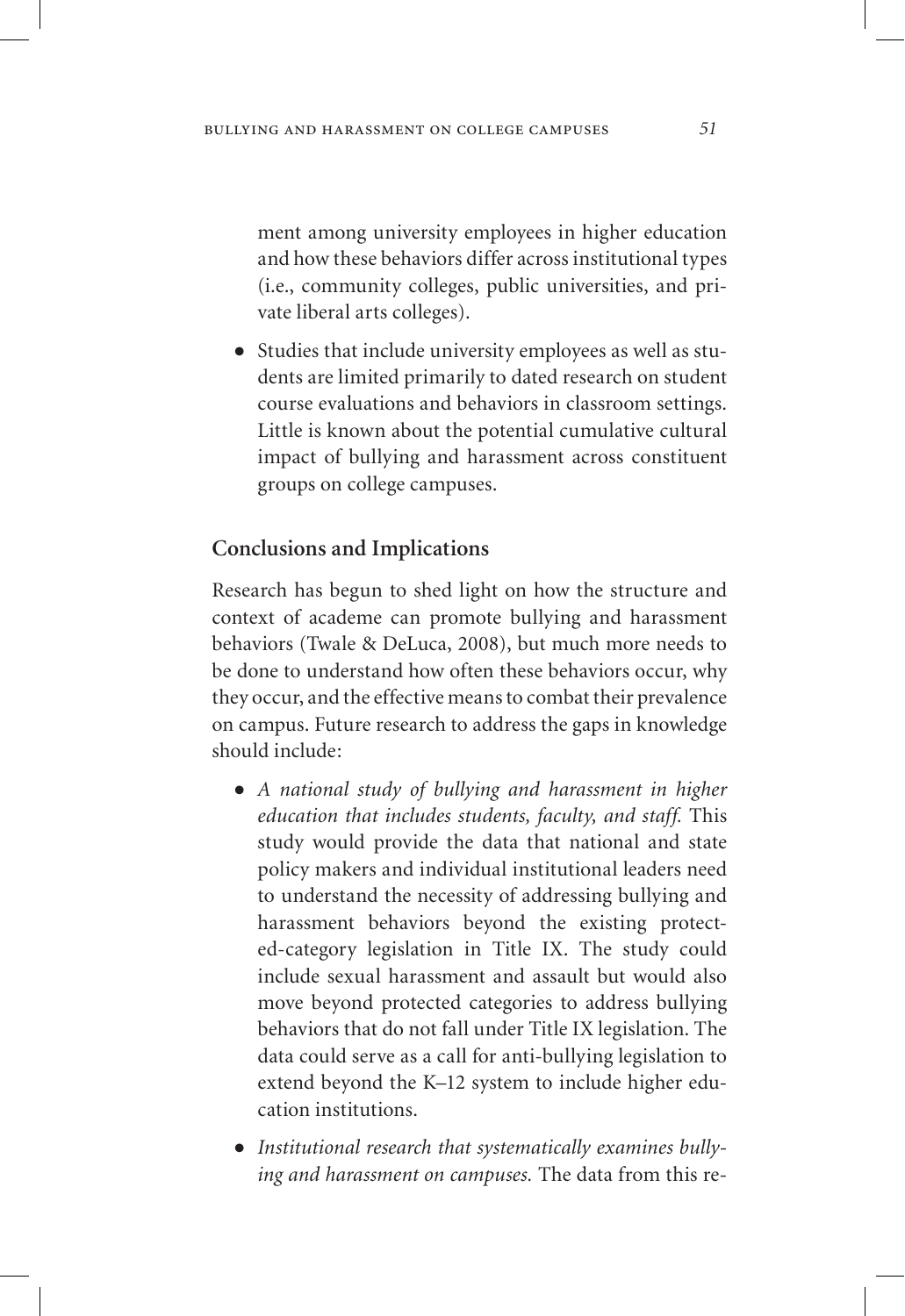search could be used to promote anti-bullying cultures through honor codes and civility campaigns addressing all campus constituent groups: faculty, staff, leaders, and students.

Such research could help foster clear, evidence-based policies that cut across institutional structural silos separating groups within higher education that play a role in the prevention of bullying and harassment (such as college departments; offices of student affairs, of academic affairs, of equity and diversity; and fraternities and sororities). Such research can also contribute to a national conversation across higher education associations, research associations, federal agencies, and private foundations about the conditions in higher education that foster bullying and harassment and steps that can be taken to reduce risk and lead to better prevention. Training on bullying separate from or in addition to training on sexual harassment, and campus-wide campaigns to educate campus communities on the legal, ethical, cultural, and policy implications of bullying, could follow from such efforts.

- Allan, E., & Madden, M. (2008). *Hazing in view: College students at risk. Initial findings from the National Study of Student Hazing.* Orono, ME: National Collaborative for Hazing Research and Prevention. Retrieved from http://www.hazingstudy.org
- Chapell, M., Casey, D., De la Cruz, C., Ferrell, J., Forman, J. L. R., Newsham, M., Sterling, M., & Whitaker, S. (2006). Bullying in university by students and teachers. *Adolescence, 39,* 53–64.
- Hill, C., & Silva, E. (2006)*. Drawing the line: Sexual harassment on campus.* Washington, DC: American Association of University Women.
- Hoel, H., Einarsen, S., & Cooper, C. L. (2003). Organizational effects of bullying. In S. Einarsen, H. Hoel, D. Zapf, & C. L. Cooper (Eds.), *Bullying and emotional abuse in the workplace: International perspectives in research and practice* (pp. 145–161). London: Taylor & Francis.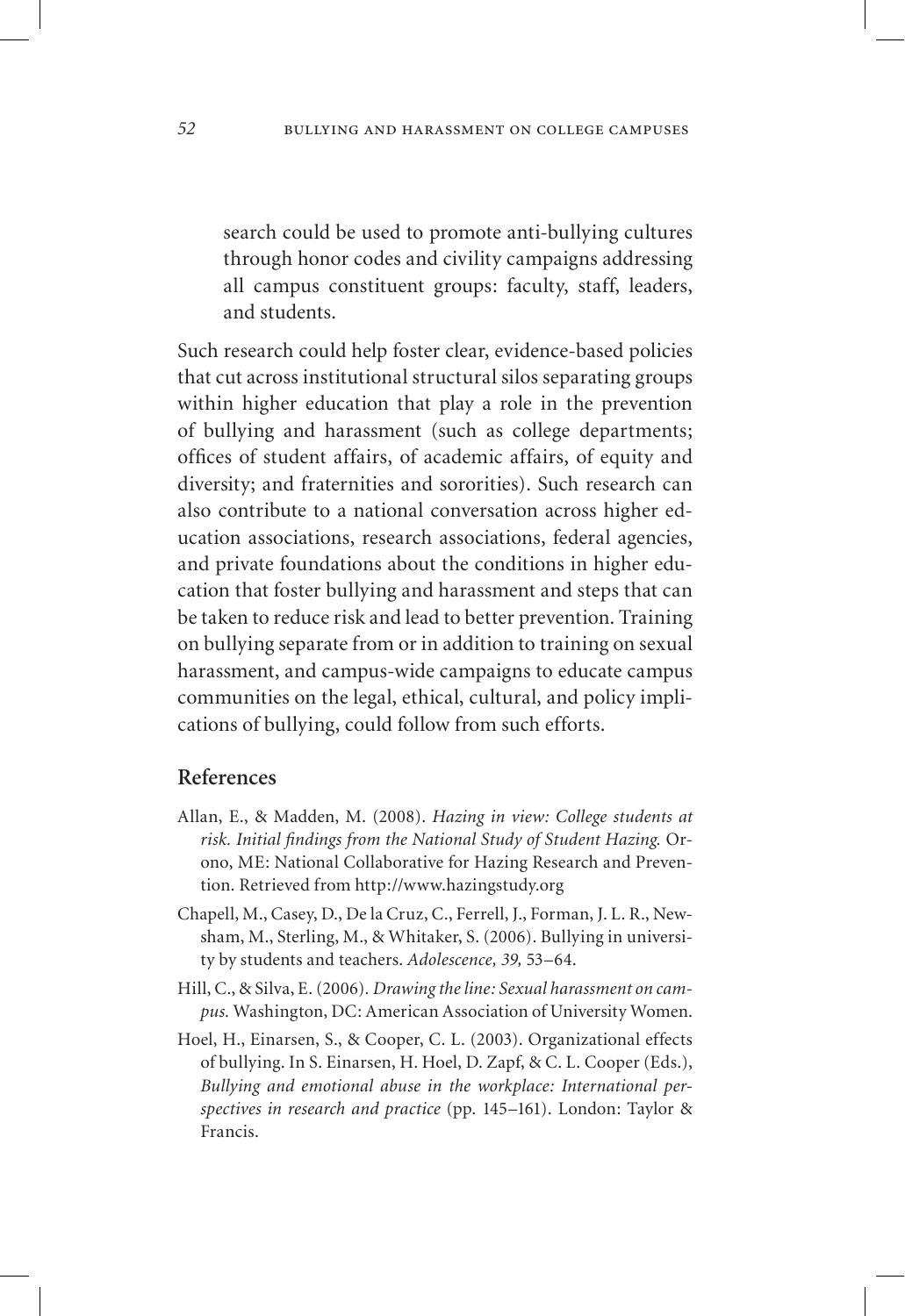- Keashly, L., & Neuman, J. H. (2008). *Final report: Workplace Behavior (Bullying) Project Survey.* Mankato, MN: Minnesota State University.
- McKay, R., Arnold, D. H., Fratzl, J., & Thomas, R. (2008). Workplace bullying in academia: A Canadian study. *Employee Responsibilities and Rights Journal, 20,* 77–100.
- Twale, D. J., & DeLuca, B. M. (2008). *Faculty incivility: The rise of the academic bully culture and what to do about it.* San Francisco, CA: Jossey-Bass.
- Walker, C. M., Sockman, B. R., & Koehn, S. (2011). An exploratory study of cyberbullying with undergraduate university students. *Tech Trends*, 55(2), 31–38.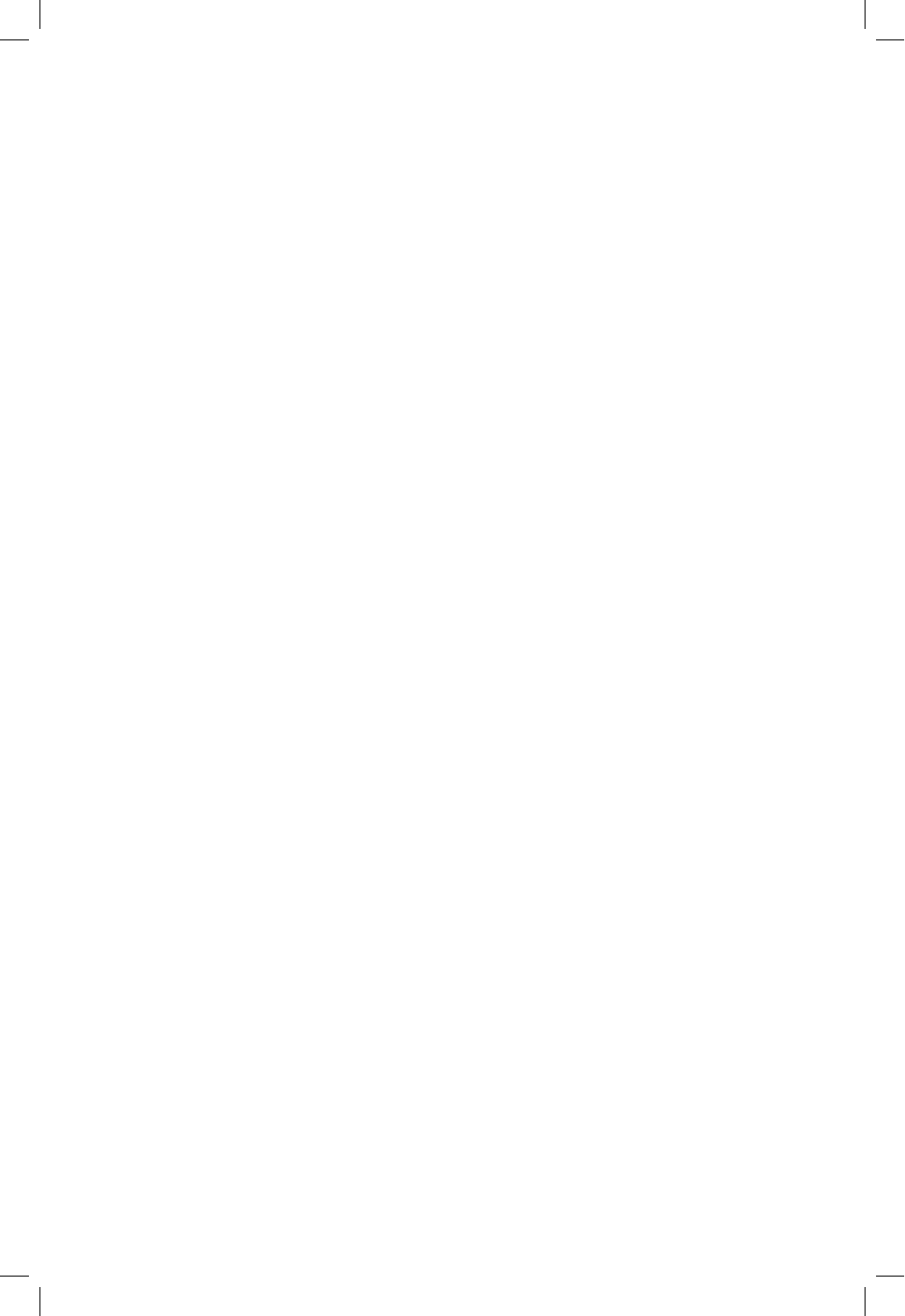# **Using Evidence-Based Programs in Schools to Take on Bullying**

Bullying often goes undetected by adults. Bullying can cover a wide array of actions, such as name-calling, sexual harassment, hate crimes, weapon threats, social exclusion, and public humiliation. These diverse forms of bullying may require different intervention approaches (Benbenishty & Astor, 2005). That is why assessment strategies for recognizing potential problems (listed below) are so vital.

Anti-bullying programs should begin with a schoolwide assessment of how much bullying is taking place, followed by the implementation of an evidence-based program. Schools should regularly monitor their level of bullying to make sure their anti-bullying efforts are effective.

## **How Should Schools Assess Bullying?**

• Surveys and focus groups with students are a good way to begin when assessing the nature and extent of peer victimization in a school. This baseline assessment can raise awareness of bullying, as well as provide a benchmark for measuring progress after a program is initiated.

Task Force members Ron Avi Astor and Dewey Cornell took the lead in drafting this brief.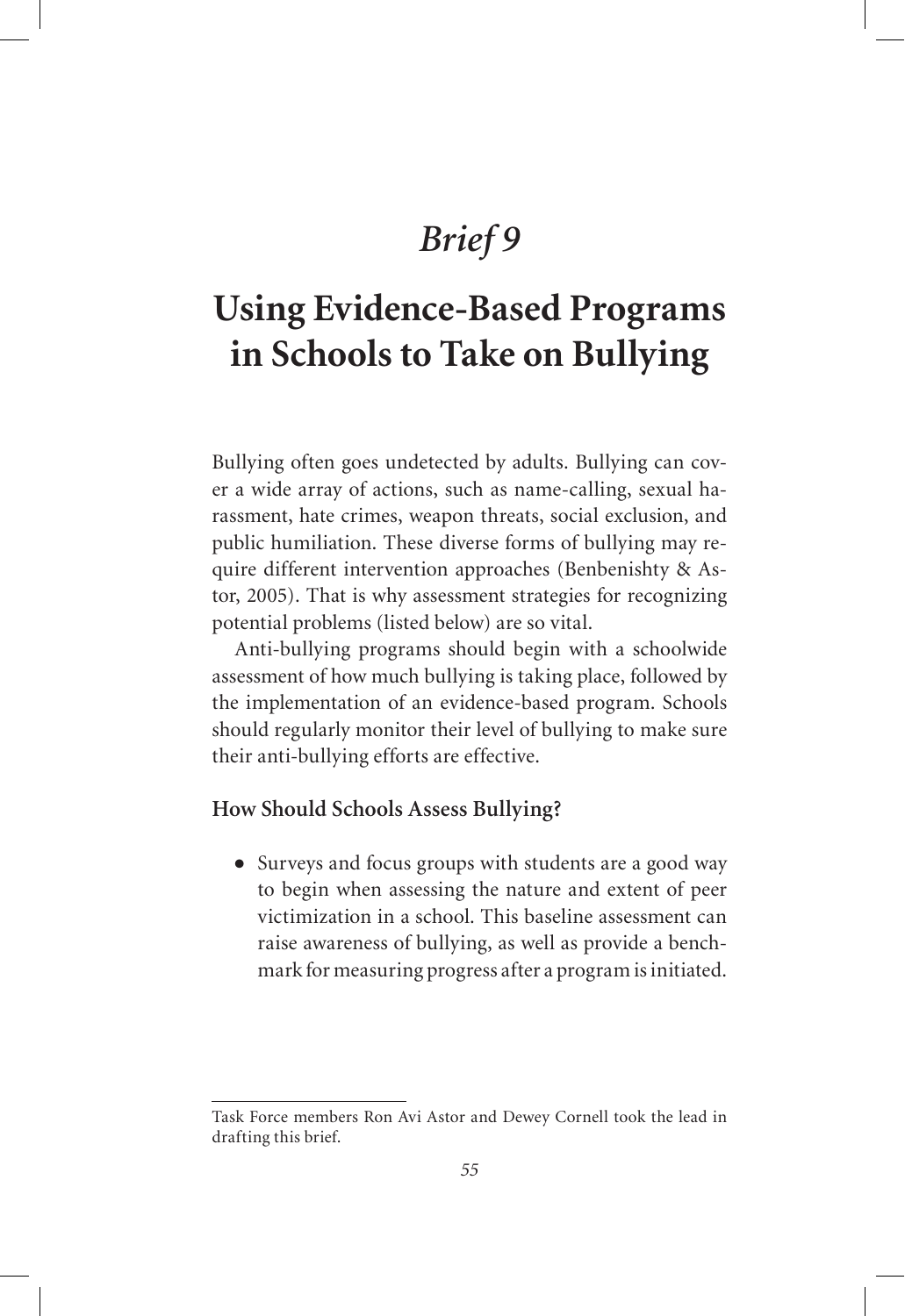- Schools should use reliable and valid surveys (http:// stacks.cdc.gov/view/cdc/5994) rather than create their own.
- Focus groups can be used to gather multiple perspectives about student needs and school policies and practices.
- Information collected from students should be supplemented with other sources of information, such as staff observations and surveys, disciplinary records, and parent perceptions.

# **What Kinds of Information Should Be Collected?**

- Who is being bullied? What groups are being targeted (e.g., by age, gender, ethnicity, language, sexual orientation, or social cliques)?
- When and where is bullying taking place (Astor, Meyer, & Behre, 1999)?
- How are students and staff members responding to bullying events?
- Does the overall school climate prevent bullying (Gregory, Cornell, & Fan, 2011)? For example, do students feel supported and respected by teachers, and are they willing to seek help for bullying? Do students regard school discipline as strict but fair?

# **How Should Schools Use Their Assessment Results?**

• Feedback to the school community sends a strong message of concern that can help change the school culture.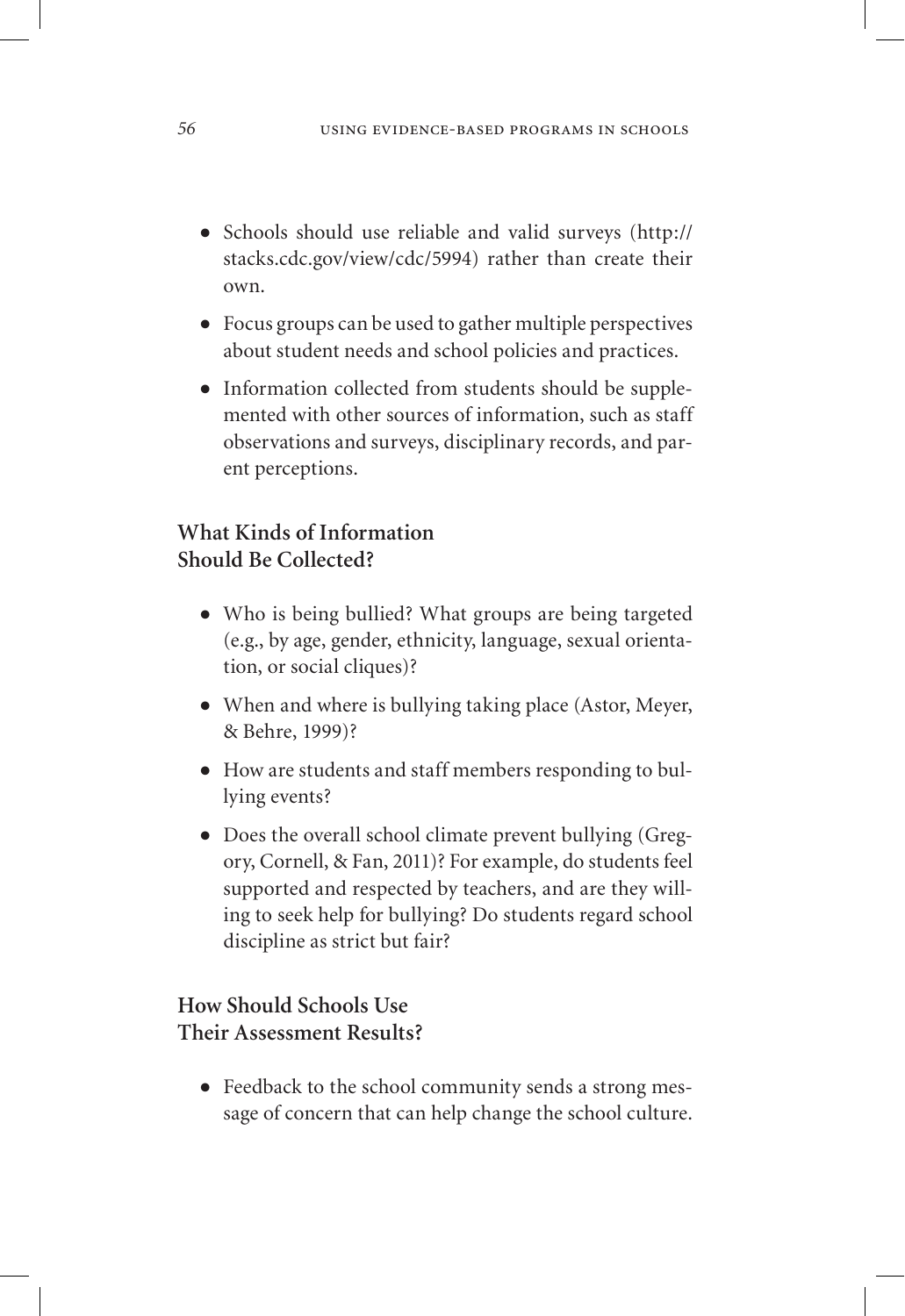- The presentation of results to groups of stakeholders can elicit dialogue and exchange of views leading to consensus and a plan of action.
- A careful and comprehensive assessment will help match school needs with appropriate evidence-based programs. (All the recommendations in this section are from Benbenishty & Astor, 2012.)

#### **Why Use an Evidence-Based Program?**

It is not easy to reduce bullying. Many programs marketed to schools are not supported by scientific evidence of effectiveness. A program that seems compelling may nevertheless have no sustained impact on student behavior. An evidence-based program, on the other hand, has a certain amount of research supporting its effectiveness in school settings.

# **How Should Schools Select an Evidence-Based Program?**

There are good resources to identify anti-bullying programs that have been rigorously tested and found to be effective. Among them are the National Registry of Evidence-based Programs and Practices (http://www.nrepp.samhsa.gov/), Blueprints for Healthy Youth Development (http://www. colorado.edu/cspv/blueprints/), and the Model Programs Guide (http://www.ojjdp.gov/mpg/).

## **Important Points to Consider in Selecting an Evidence-Based Program**

- Evidence-based programs vary in effectiveness.
- They are designed for different student populations (e.g., different age groups and racial/ethnic populations) and different forms of bullying.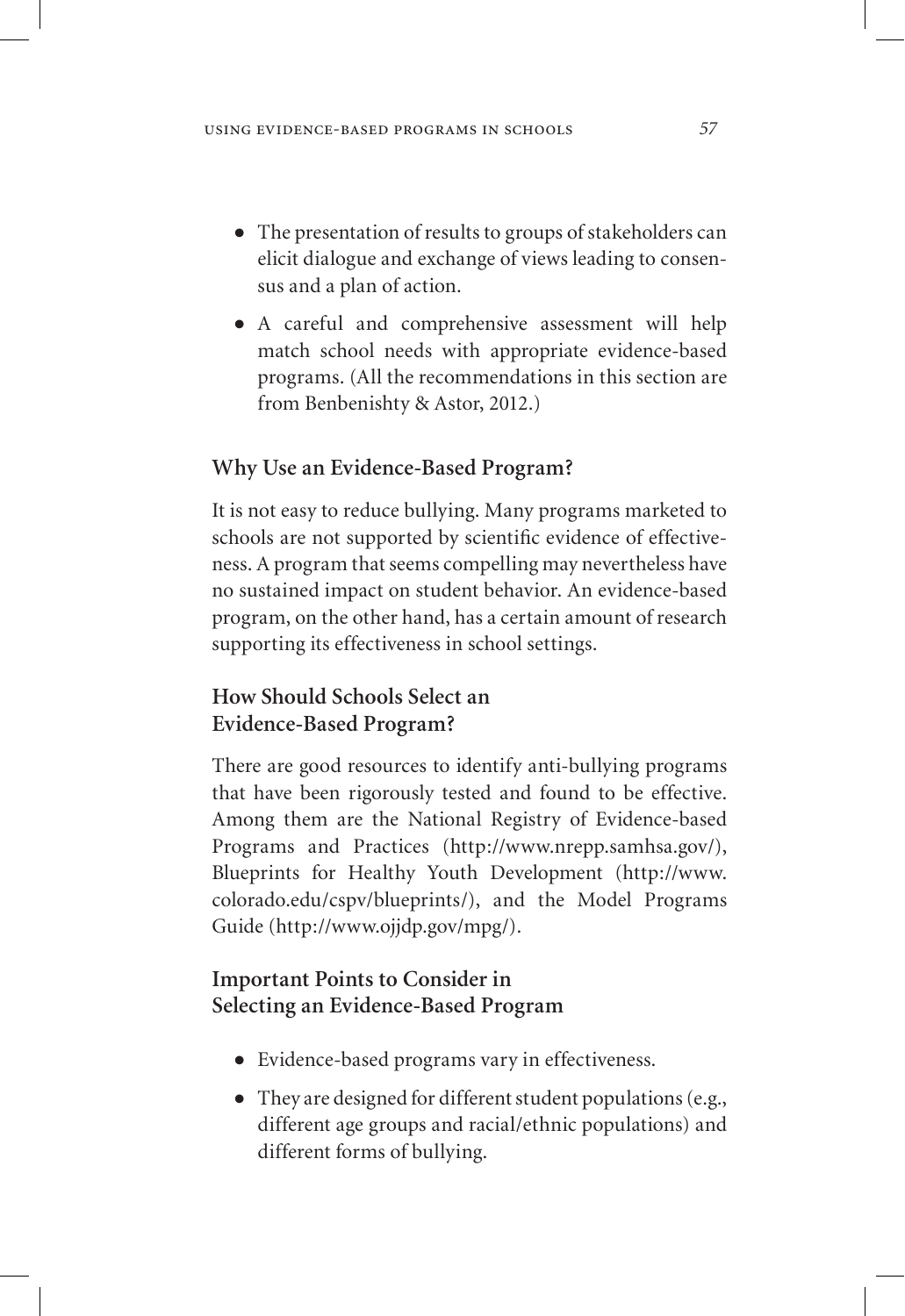• No evidence-based program is likely to be effective without high-quality implementation (Astor, Guerra, & Van Acker, 2010).

- Astor, R. A., Guerra, N., & Van Acker, R. (2010). How can we improve school safety research? *Educational Researcher, 39,* 69–78.
- Astor, R. A., Meyer, H., & Behre, W. J. (1999). Unowned places and times: Maps and interviews about violence in high schools. *American Educational Research Journal, 36,* 3–42.
- Benbensihty, R., & Astor, R. A. (2005). *School violence in context: Culture, neighborhood, family, school, and gender*. New York: Oxford University Press.
- Benbenishty, R., & Astor, R. A. (2012). Monitoring school violence in Israel, national studies and beyond: Implications for theory, practice, and policy. In S. R. Jimerson, A. B. Nickerson, M. J. Mayer, & M. J. Furlong (Eds.), *Handbook of school violence and school safety: International research and practice* (2nd ed., pp.191–202). New York: Routledge.
- Gregory, A., Cornell, D., & Fan, X. (2011). The relationship of school structure and support to suspension rates for Black and White high school students. *American Educational Research Journal, 48,* 904– 934.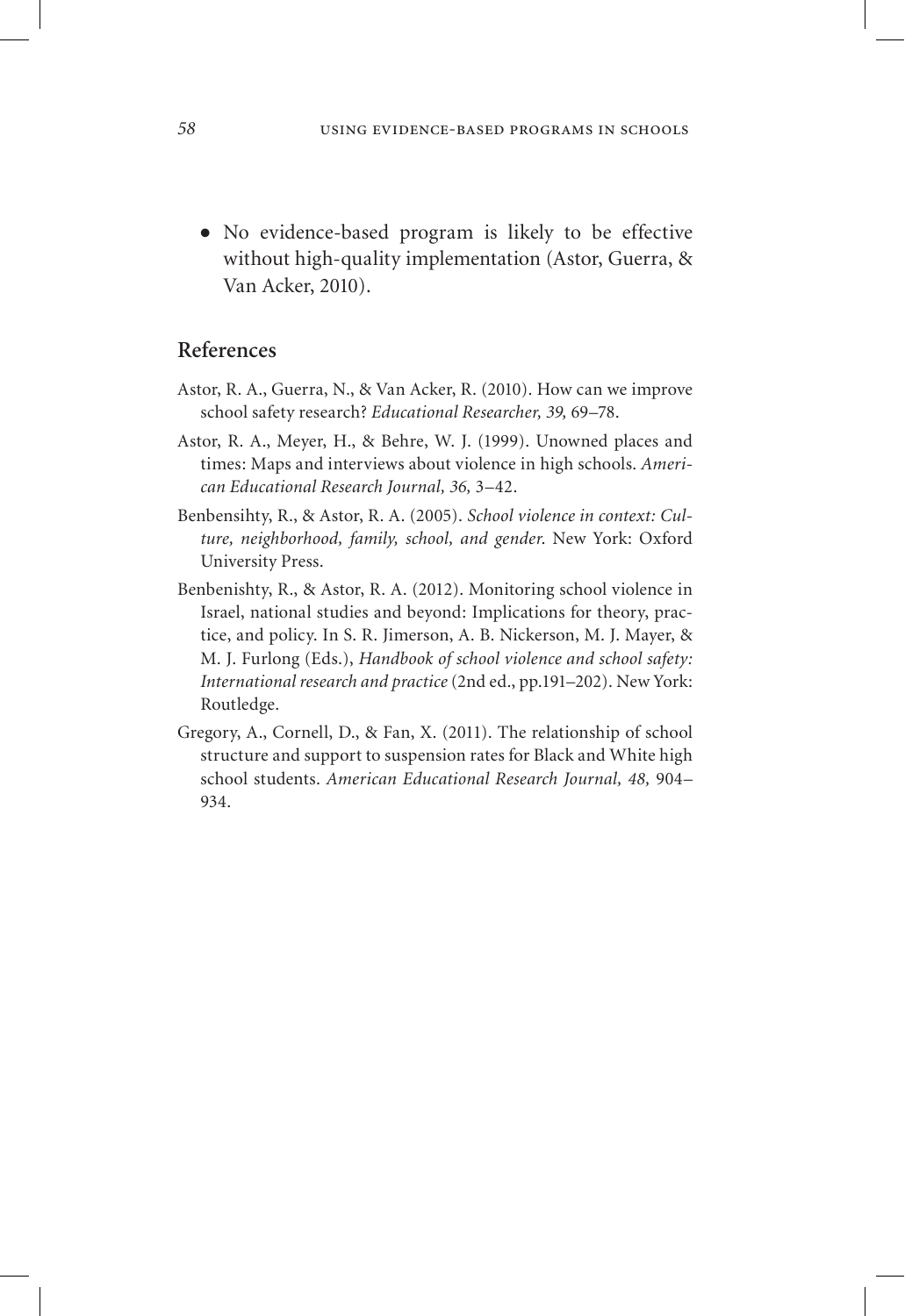# **Putting School Safety Education at the Core of Professional Preparation Programs**

University schools of education and social work, as well as administrator preparation programs at the principal and superintendent levels, should integrate instruction in harassment, intimidation, and bullying (HIB) prevention and school safety education into their preservice and preparation programs for K–12 education, which include degree curricula, certification training programs, and continuing education programs.

### **Assessing Prevention Training Needs**

Virtually all states have enacted school bullying prevention laws, and most state laws require some form of bullying prevention training for teachers, administrators, and allied professional staff (Bradshaw, Waasdorp, O'Brennan, Gulemetova, & Henderson, 2011).

The laws, while important for acknowledging the role of training and school climate in HIB prevention, place the responsibility of developing training on individual schools or school districts, some of which have limited knowledge of HIB prevention. These mandates are often unfunded, requiring schools and school districts to find sufficient funds to establish training programs and evaluation mechanisms.

Task Force members Jaime Lester and Matthew J. Mayer took the lead in drafting this brief.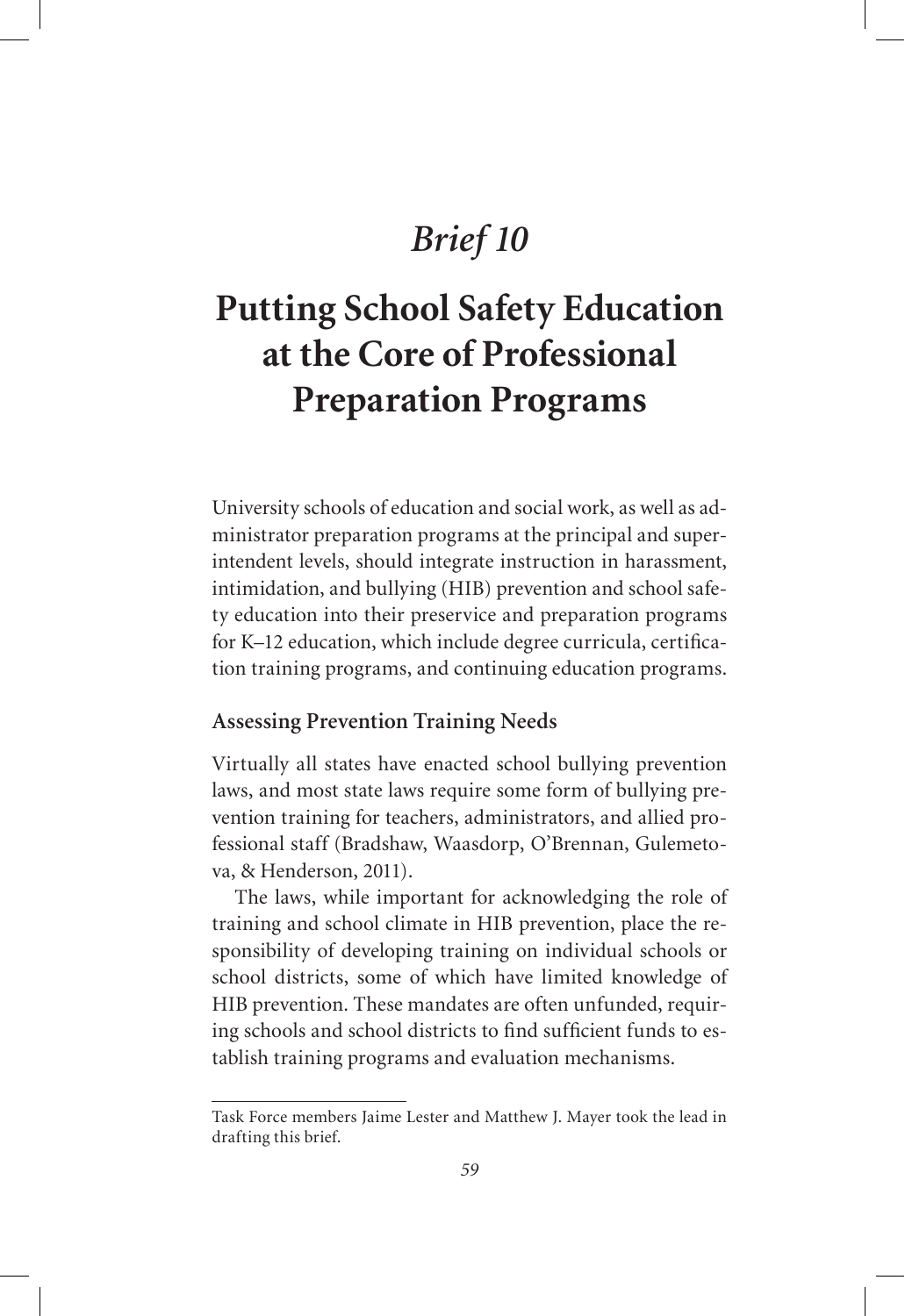- A recent national study found that only half of school employees—professional staff and teachers—had received training related to a bullying prevention policy, and over half of all teachers and professional staff felt a need for additional HIB training (Bradshaw et al., 2011).
- School teachers and staff have demonstrated perceptions that are strikingly different from the perceptions of students regarding student bullying victimization experiences in school (e.g., 58% of students versus 25% of teachers and staff reported that students push, shove, or trip weaker students) (Low, Brown, & Smith, 2011).
- Communication between students and school personnel about bullying incidents is problematic. Among students between the ages of 12 and 18 in 2009, only 36% who reported being bullied at school had notified an adult at school (Robers, Zhang, Truman, Snyder, 2012).

Serious disconnects exist in schools with regard to bullying in the areas of accurate perception of environment, functional communication between students and staff, and training. This situation points to an unmet need for preservice university training on HIB prevention for future teachers, administrators, and school social workers. Colleges and universities—primary sources of professional training and knowledge dissemination—should integrate bullying prevention into curricula to meet this need.

#### **Taking a Balanced Approach**

HIB training programs at the university level need to balance the following:

- Leveraging the empirical research base
- Establishing key focus areas in training, such as the prevalence of bullying, social-psychological factors linked to bullying, harm resulting from school violence and HIB,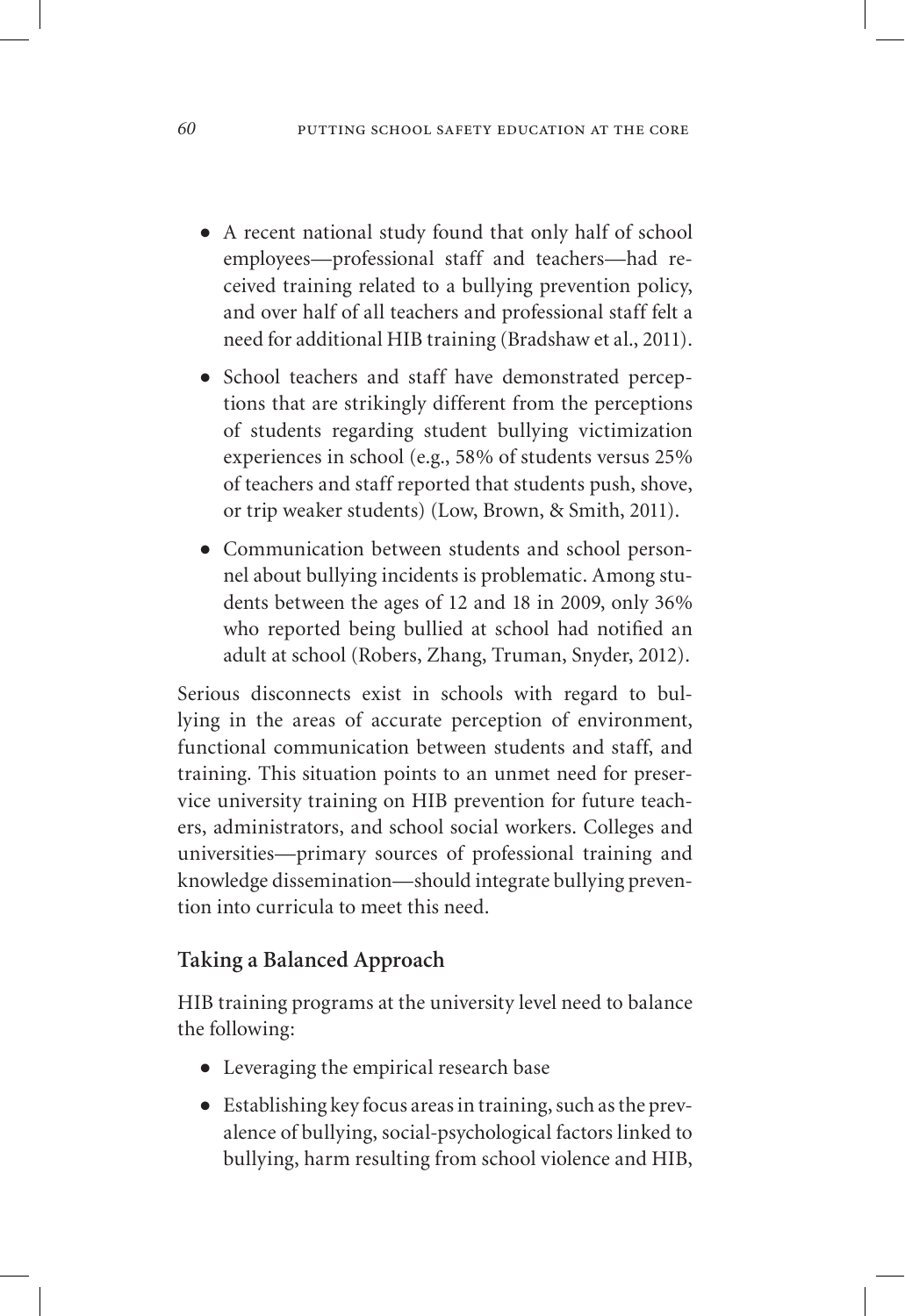approaches to data collection and analysis, approaches to prevention, roles of professionals, integration of bullying prevention with existing school programming, extension of bullying prevention beyond the school to the local community, and state-specific training on state bullying laws and local context

- Ensuring adequate distributed training across and within specific courses, avoiding a mass training approach (e.g., all-day workshops)
- Linking appropriately to established major programmatic approaches (e.g., School-wide Positive Behavior Support and Social-Emotional Learning) and major bullying prevention packages (e.g., Steps to Respect) for fostering research-to-practice connections
- Examining approaches to continuing professional development for practitioners

#### **Conclusions and Implications**

There is considerable value to building on research and the knowledge of experts in devising professional development programs. One cost-effective approach is to convene relevant stakeholders to produce a guidance document. A national panel that includes representatives from major professional groups in education research, psychology, counseling, and social work (e.g., the American Educational Research Association, the American Psychological Association, the National Association of Student Personnel Administrators, and the National Association of Social Workers); from university training programs; from accreditation agencies (e.g., the Council for the Accreditation of Educator Preparation), and from other key stakeholders would be well situated to develop and disseminate a national-level guidance document. Also, representatives from major federal agencies, including the Departments of Education, Justice, and Health and Human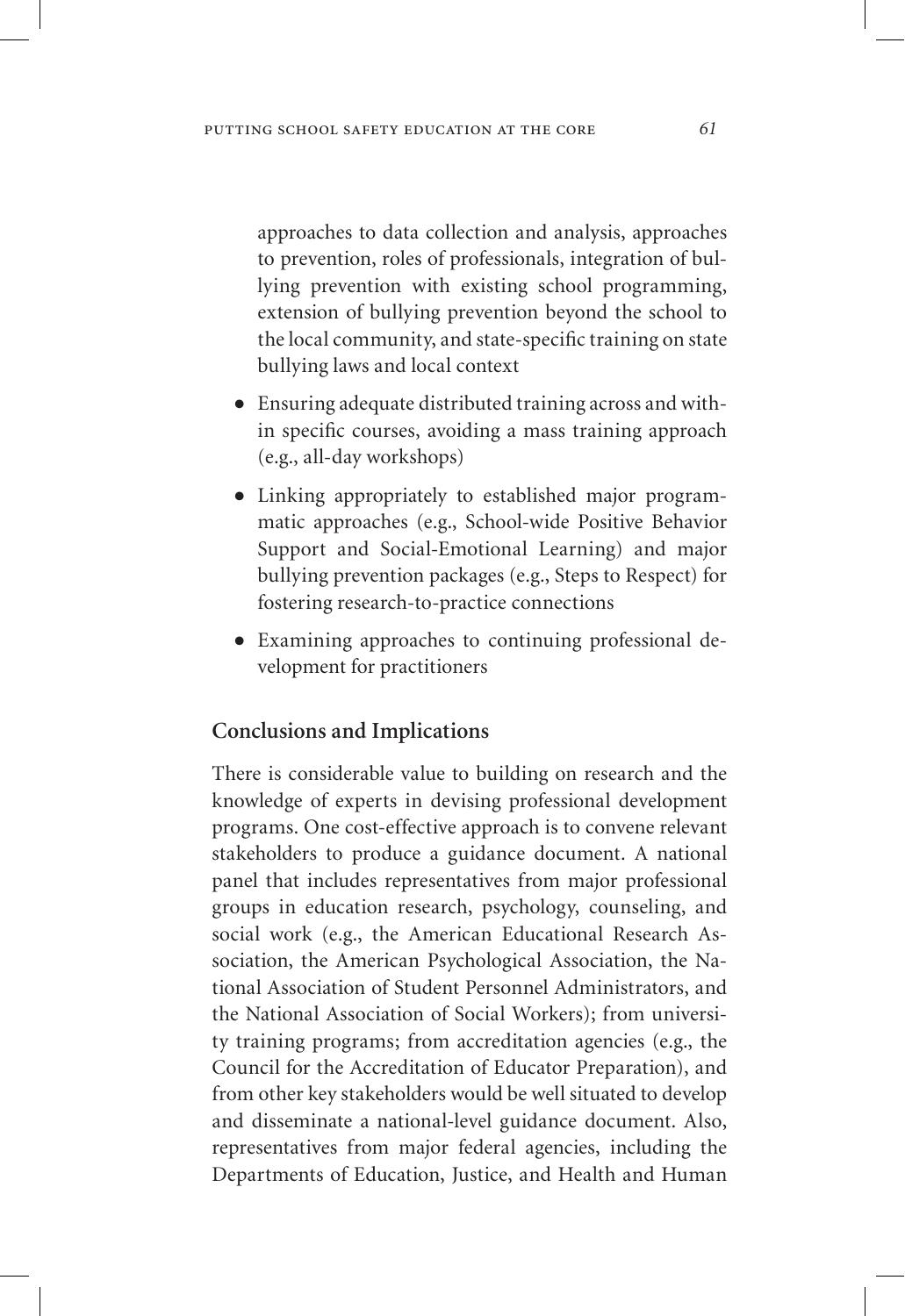Services, should be included. A guidance document should include specific recommendations for school safety and HIB-related university training of preservice personnel preparing to work in schools and related educational settings.

- Bradshaw, C. P., Waasdorp, T. E., O'Brennan, L. M., Gulemetova, M., & Henderson, R. D. (2011). *Findings from the National Education Association's nationwide study of bullying: Teachers' and education support professionals' perspectives*. Washington, DC: National Education Association.
- Low, S., Brown, E., & Smith, B. (2011). Design and analysis of a randomized controlled trial of Steps to Respect. *Bullying in North American schools.* New York: Routledge.
- Robers, S., Zhang, J., Truman, J., & Snyder, T. (2012). *Indicators of school crime and safety: 2011* (NCES 2012-002/NCJ 236021). Washington, DC: National Center for Education Statistics, U.S. Department of Education, and Bureau of Justice Statistics, Office of Justice Programs, U.S. Department of Justice.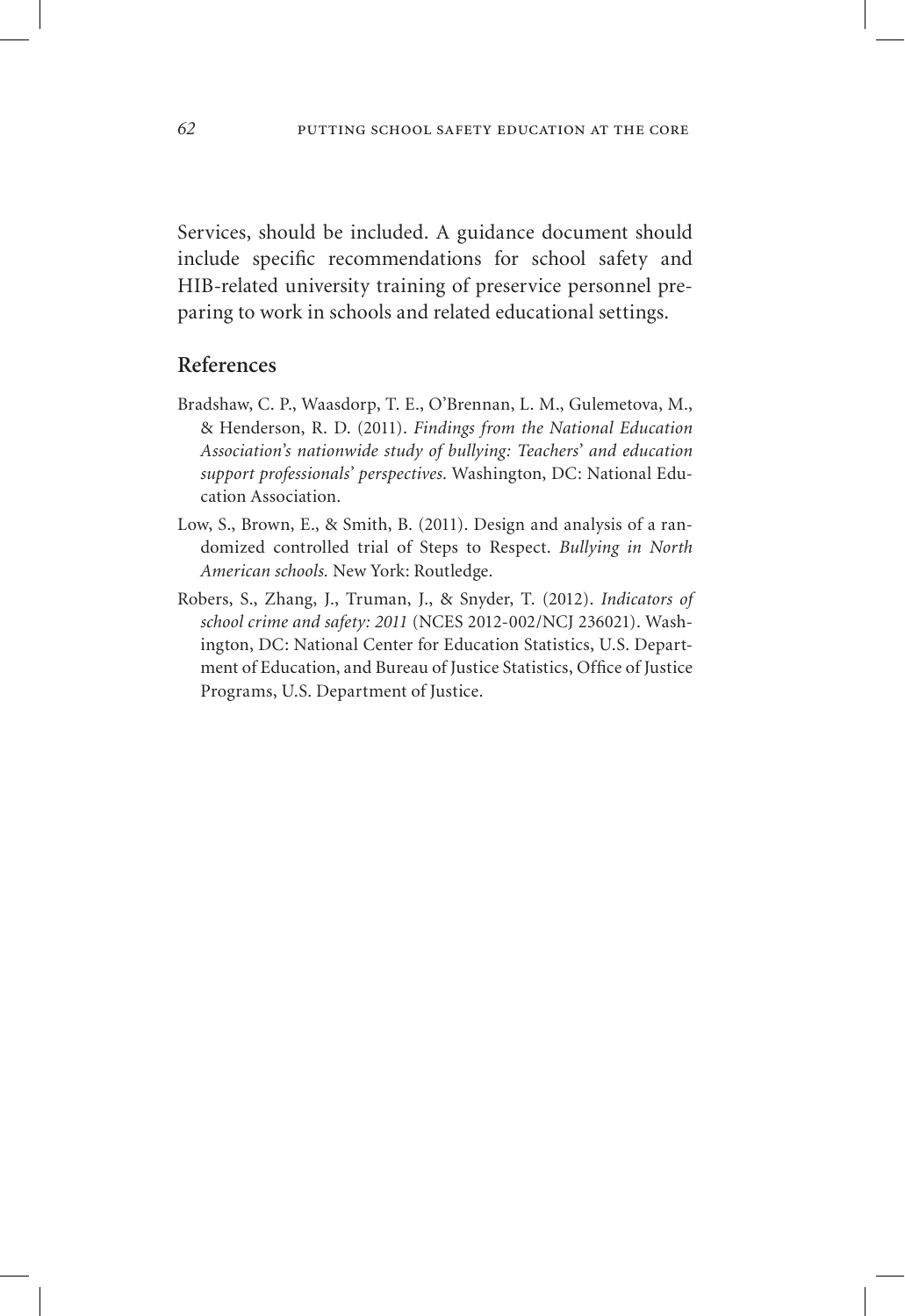# **Reinvigorated Data Collection and Analysis: A Charge for National and Federal Stakeholders**

More rigorous, standardized, and efficient measures of school climate and bullying are needed to monitor and improve school conditions in K–16 settings. National safety programs and federal agencies should come to an agreement about which data collection approaches to use with bullying prevention. Common data standards and measures are important so that state and national surveillance systems can track progress effectively over time.

### **Assessing the Current Situation**

Current national assessments and data collection methods constitute a fragmented approach.

- There are varying definitional and measurement approaches to constructs such as bullying.
- Prevention and intervention policies and programs require use of a common language to consistently measure and analyze variables of interest and for cohesive program evaluation.

Task Force members Matthew J. Mayer and V. Paul Poteat took the lead in drafting this brief.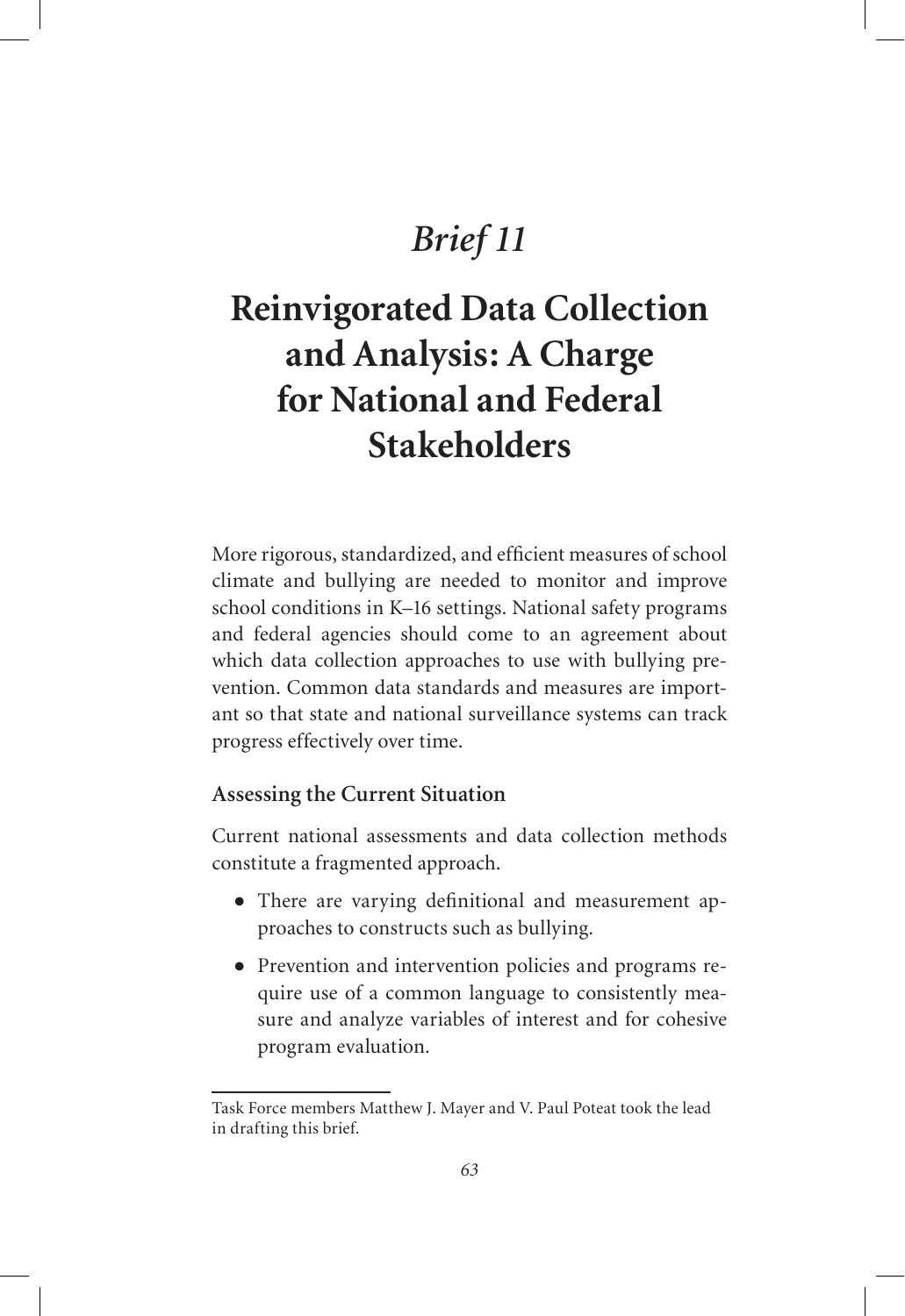Key areas of bullying prevention require further study, including:

- Bystander behaviors
- Group norms
- Social-organizational factors (e.g., inadequate teacher training)
- Interactions across settings and situations

Research is needed to better adapt interventions to unique needs across schools.

# **Taking a Broad and Multilayered Approach**

Multiple school climate models and measurement approaches are currently under study. Researchers, policy makers, and practitioners need to base their work and policies on well-conceived models of school climate and school safety.

- Specific attention should be given to factors such as bystander behaviors, group norms, systemic organizational factors (e.g., teacher training), and risk and protective factors.
- Federal and state agencies should fund and support technical assistance centers to provide organizations with current knowledge, strategies, and tools for successfully implementing prevention and intervention programs.

### **Conclusions and Implications**

States, school districts, and schools should employ scientifically sound instruments and seek expert guidance about their proper use at the local level. Also, there needs to be increased research support from federal funding agencies for longitudinal and experimental studies. In addition, basic research on the causes of bullying and harassment should receive greater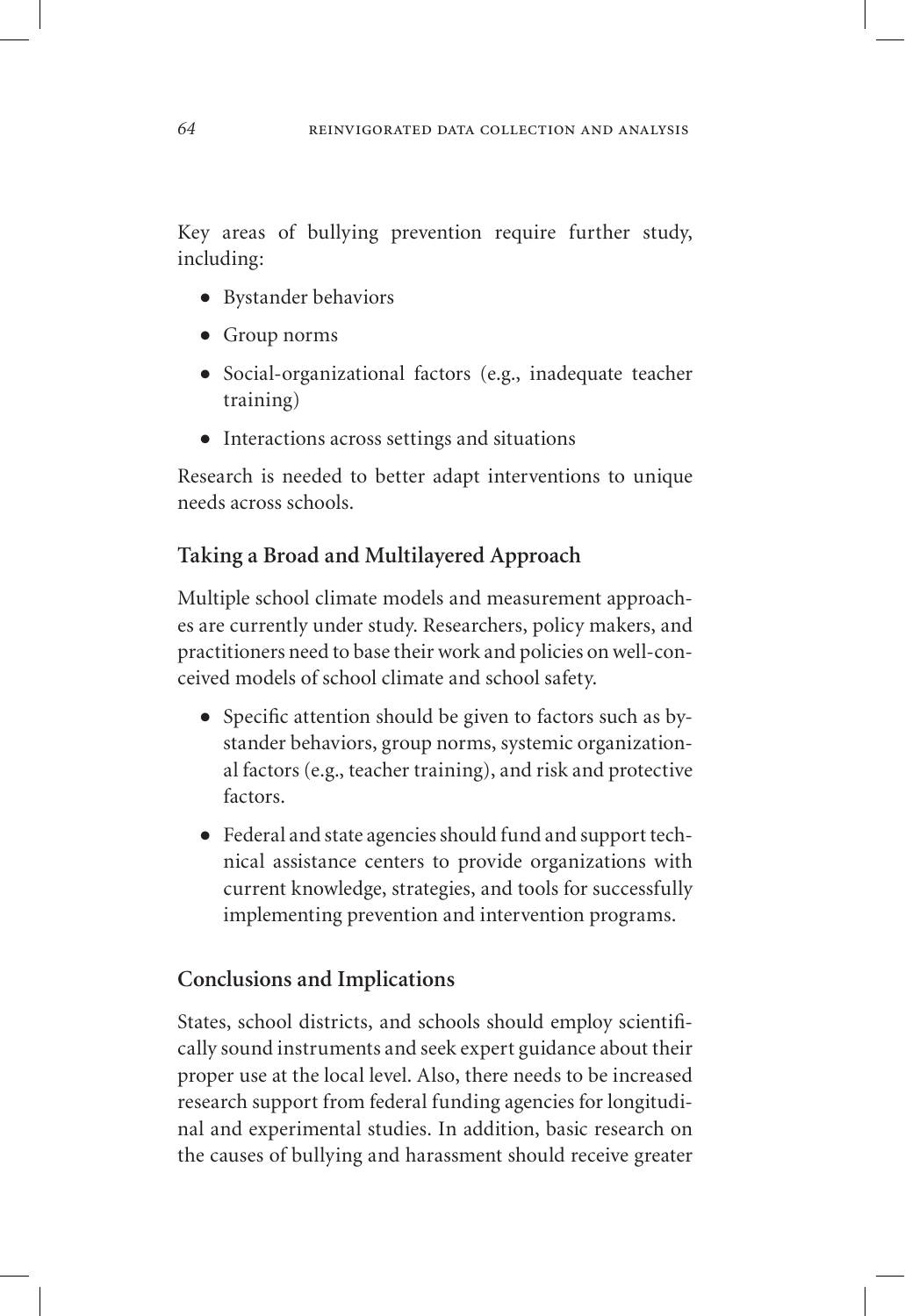attention in setting R&D priorities. Investing resources in data collection and the production of useful knowledge is, in the long run, key to understanding and reducing bullying and enhancing school climate.

## **Suggested Readings**

- Astor, R. A., Guerra, N. G., & Van Acker, R. (2010). How can we improve school safety research? *Educational Researcher, 39*, 68–79.
- Espelage, D. L., & Holt, M. K. (2012). Understanding and preventing bullying and sexual harassment in school. In K. R. Harris, S. Graham, T. Urdan, S. Graham, J. M. Royer, & M. Zeidner (Eds.), *APA educational psychology handbook, Vol 2. Individual differences and cultural and contextual factors* (pp. 391–416). Washington, DC: American Psychological Association.
- Espelage, D. L., & Poteat, V. P. (2012). School-based prevention of peer relationship problems. In B. Altmaier & J. Hansen (Eds.), *The Oxford handbook of counseling psychology* (pp.703–722). New York: Oxford University Press.
- Espelage, D. L., & Swearer, S. M. (Eds.). (2011). *Bullying in North American schools* (2nd ed.). New York: Routledge.
- Jimerson, S. R., Swearer, S. M., & Espelage, D. L. (Eds.). (2010). *The handbook of bullying in schools: An international perspective*. New York: Routledge.
- Mayer, M. J., & Furlong, M. J. (2010). How safe are our schools? *Educational Researcher, 39*, 16–26.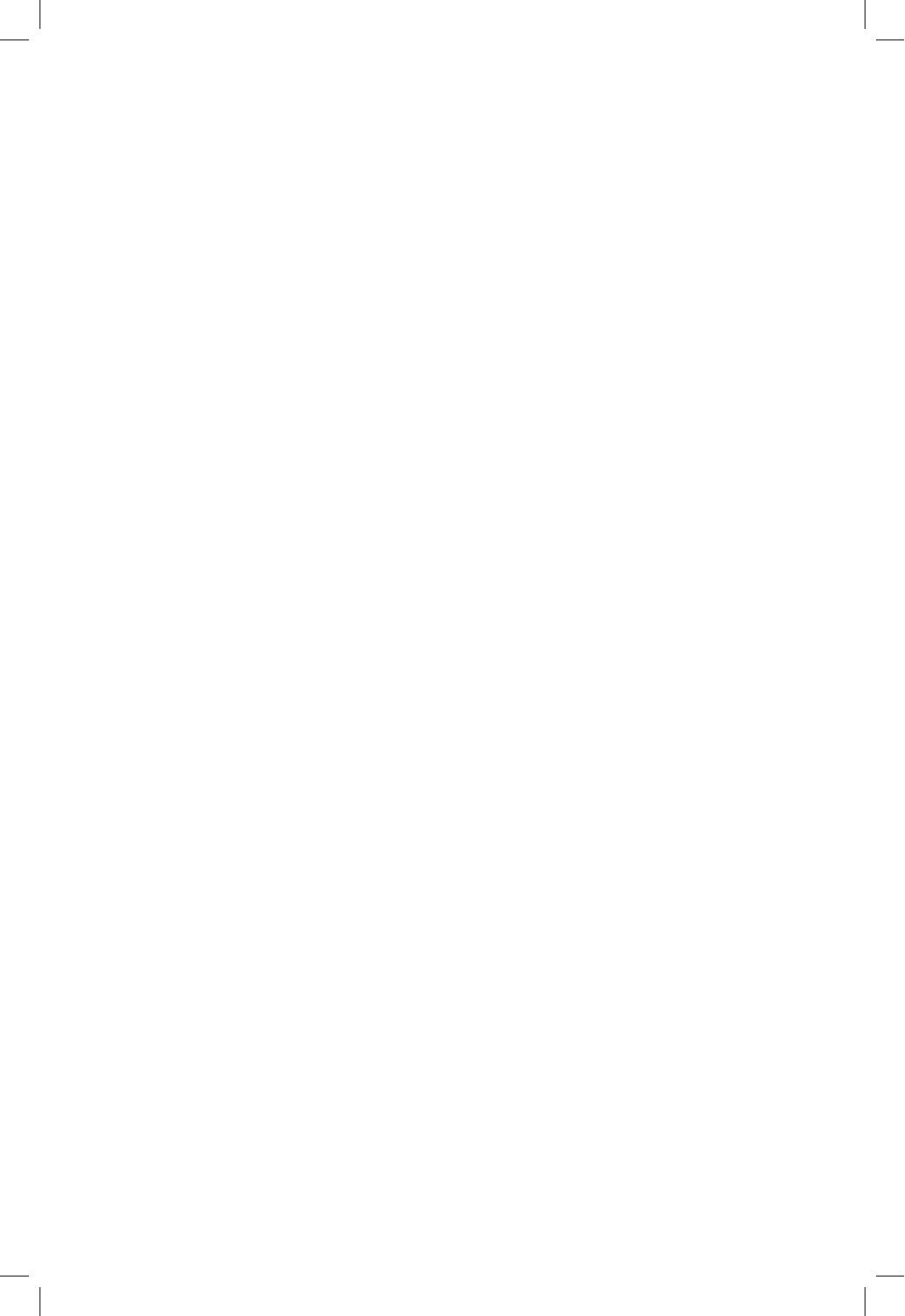# **Biographical Sketches of AERA Task Force Members**

### *Co-Chairs*

**Dorothy L. Espelage** is a Professor in the Department of Educational Psychology at the University of Illinois, Urbana-Champaign. She has conducted research on bullying, homophobic teasing, sexual harassment, and dating violence for the last 20 years. She has more than 100 research publications and four books. Espelage is Associate Editor of the *Journal of Counseling Psychology* and 2010–2013 Vice-President of AERA's Division E. She is Principal Investigator on a Centers for Disease Control–funded randomized clinical trial of a prevention program in 36 middle schools to reduce bullying and sexual violence. The National Science Foundation has funded her work to develop better observational methods to assess bullying among adolescents. The National Institute of Justice is funding a longitudinal study on bullying and dating violence among adolescents, and Espelage serves as co-Principal Investigator on that study with RAND colleagues.

**Ron Avi Astor** is the Thor Professor in Urban Social Development at the University of Southern California School of Social Work and Rossier School of Education. His research documents the ecological influences of family, community, school, and culture on school violence. With colleagues he has authored more than 150 scientific publications. An AERA fellow, Astor is also a recipient of AERA's Palmer O. Johnson Memorial Award and Outstanding Book Award (*School Violence in Context,* Oxford University Press). From AERA's Division E he twice received the Distinguished Research Award, and from its Conflict Resolution SIG, the Promise Award. Astor is currently working to improve school safety in public schools that have large numbers of military students. Four of his guides for educators, counselors, administrators, and parents in public, military-connected schools were recently published by Teachers College Press.

#### *Members*

**Dewey Cornell** is the Bunker Professor of Education in the Curry School of Education at the University of Virginia. He directs the Virginia Youth Violence Project and serves as a program director for Youth-Nex, the Center to Promote Effective Youth Development. His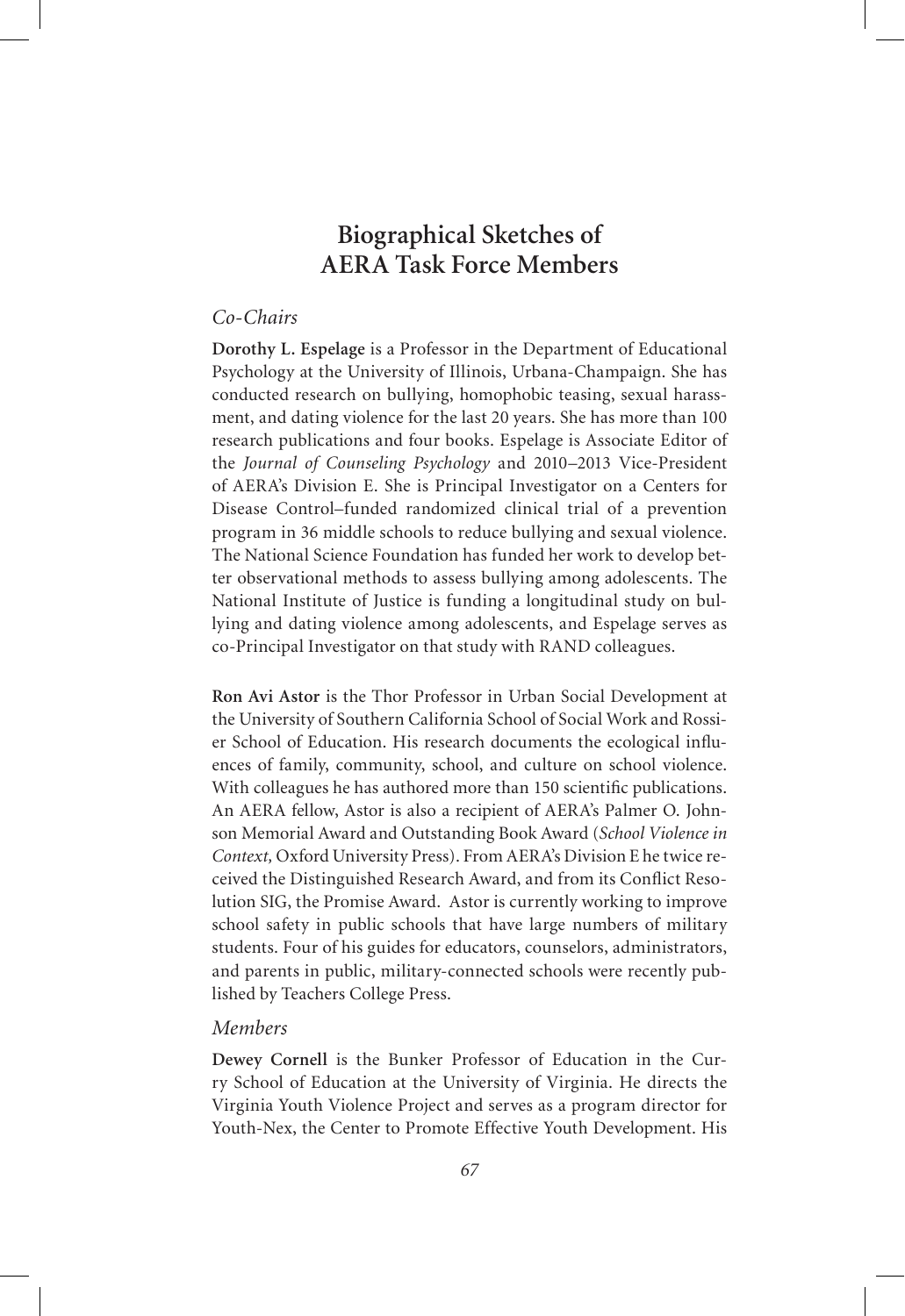interest in bullying grew from work as a forensic clinical psychologist, where he observed that bullying played a substantial role in several school shootings. His research includes the development of the Virginia Student Threat Assessment Guidelines, which provides schools with an effective alternative to zero tolerance disciplinary practices. He is currently directing a National Institute of Justice–funded statewide assessment of school climate and bullying in more than 700 Virginia secondary schools.

**Jaime Lester** is an Associate Professor of Higher Education at George Mason University. Her research applies organizational and feminist theories to examine inequitable workplace practice in colleges and universities. She has received numerous awards from national associations for her research and teaching and has over 50 publications. She also has had four books on gendered perspectives in community colleges, family-friendly policies in higher education, ways to restructure higher education to promote collaboration, and grassroots leadership for organizational change published by Stanford University Press. Her latest book is on workplace bullying in higher education. Lester received her Ph.D. and M.Ed. in higher education from the Rossier School of Education at the University of Southern California. She also holds a dual B.A. from the University of Michigan in English and women's studies.

**Matthew J. Mayer** is a Professor and the Coordinator of Special Education Programs in the Graduate School of Education at Rutgers University. Before entering higher education, Mayer was a special education teacher, with several years of educational case management work in foster care and educational outreach with at-risk children. He has published on school violence prevention, cognitive-behavioral interventions, and methodological issues in evidence-based research. Mayer is on the editorial boards of *Behavioral Disorders, School Psychology Quarterly,* and the *Journal of School Violence* and is coeditor of the *Handbook of School Violence and School Safety* (2nd ed.). In addition to his research, Mayer maintains an active agenda of graduate-level training, addressing special education topics and issues such as racial disproportionality in special education classification and student discipline.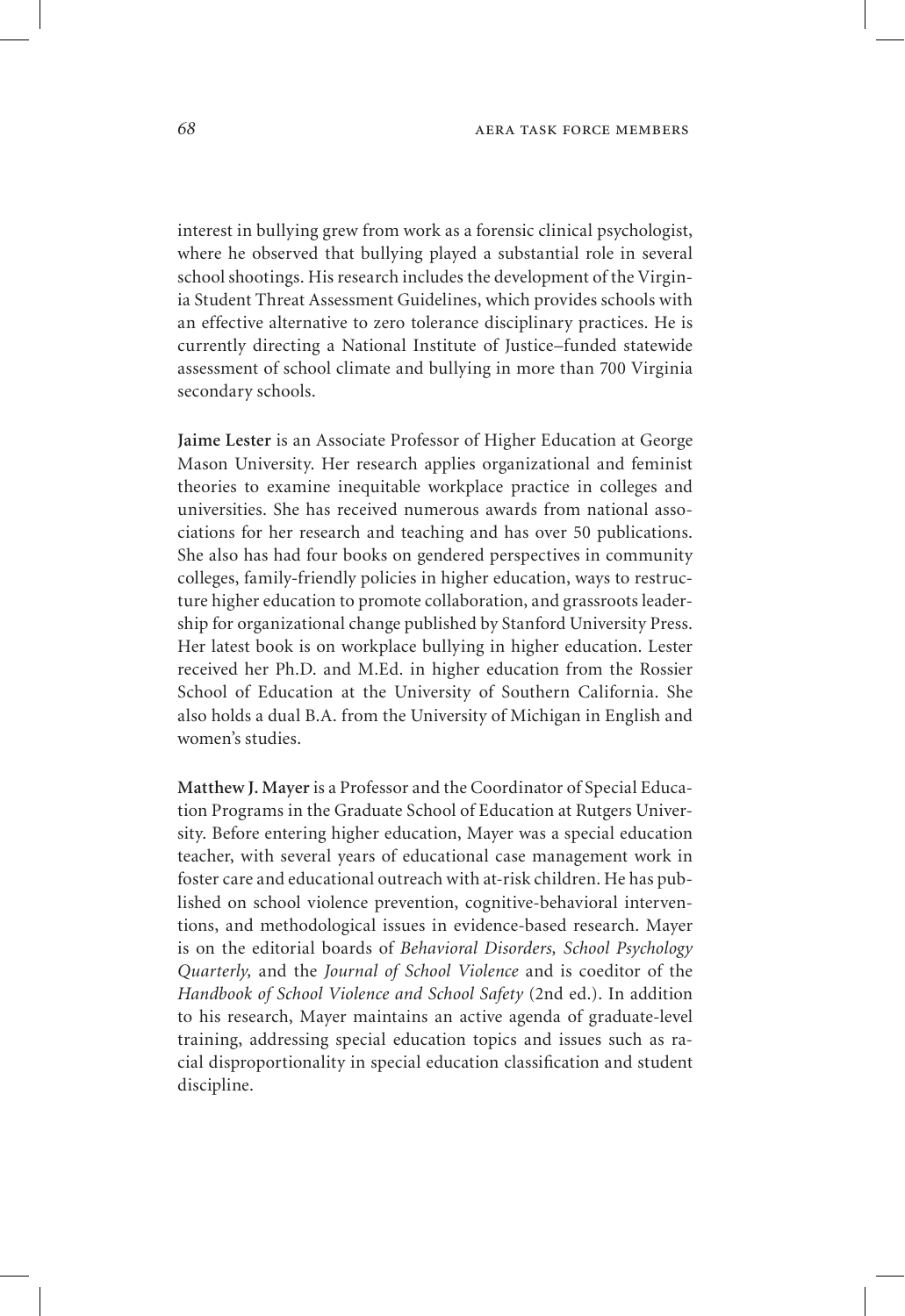**Elizabeth J. Meyer** is an Assistant Professor in the School of Education at California Polytechnic State University in San Luis Obispo. She is the author of *Gender, Bullying, and Harassment: Strategies to End Sexism and Homophobia in Schools* (Teachers College Press, 2009) and *Gender and Sexual Diversity in Schools* (Springer, 2010). She is a former high school teacher and Fulbright Teacher Exchange Program grantee. Meyer completed her M.A. at the University of Colorado, Boulder, and her Ph.D. at McGill University in Montreal, Quebec. Her research has been published in academic journals such as *Gender and Education,*  the *McGill Journal of Education, The Clearinghouse, Computers and Education,* and the *Journal of LGBT Youth*. She blogs for *Psychology Today* and is also on Twitter: @lizjmeyer.

**V. Paul Poteat** is an Assistant Professor in the Department of Counseling, Developmental, and Educational Psychology at Boston College. His research examines individual attributes and broader peer group norms that contribute to engagement in homophobic bullying, as well as the mental health outcomes and resilience of youth who are targets of this form of victimization. He has published over 40 papers on bullying, prejudice, and systems of oppression across the fields of developmental, social, counseling, and educational psychology. Recently, he received funding to identify components of gay-straight alliances that contribute to healthy development among LGBT youth. He has also received funding to examine bias in exclusionary and punitive discipline (e.g., suspension) against LGBT youth and the mechanisms by which this occurs. His work has been used to inform school-based protective policies for LGBT youth and youth from other marginalized populations.

**Brendesha Tynes** is an Associate Professor of Education and Psychology at the University of Southern California Rossier School of Education. Her research focuses on online victimization and meeting adolescents' developmental needs in blended learning environments. She is the principal investigator of a National Institutes of Health–funded longitudinal study of online racial discrimination and its impact on academic performance, mental health, and behavior. Tynes received her Ph.D. from the University of California, Los Angeles, and was a research fellow in the Department of Society, Human Development and Health at Harvard University. Her awards include the 2012 AERA